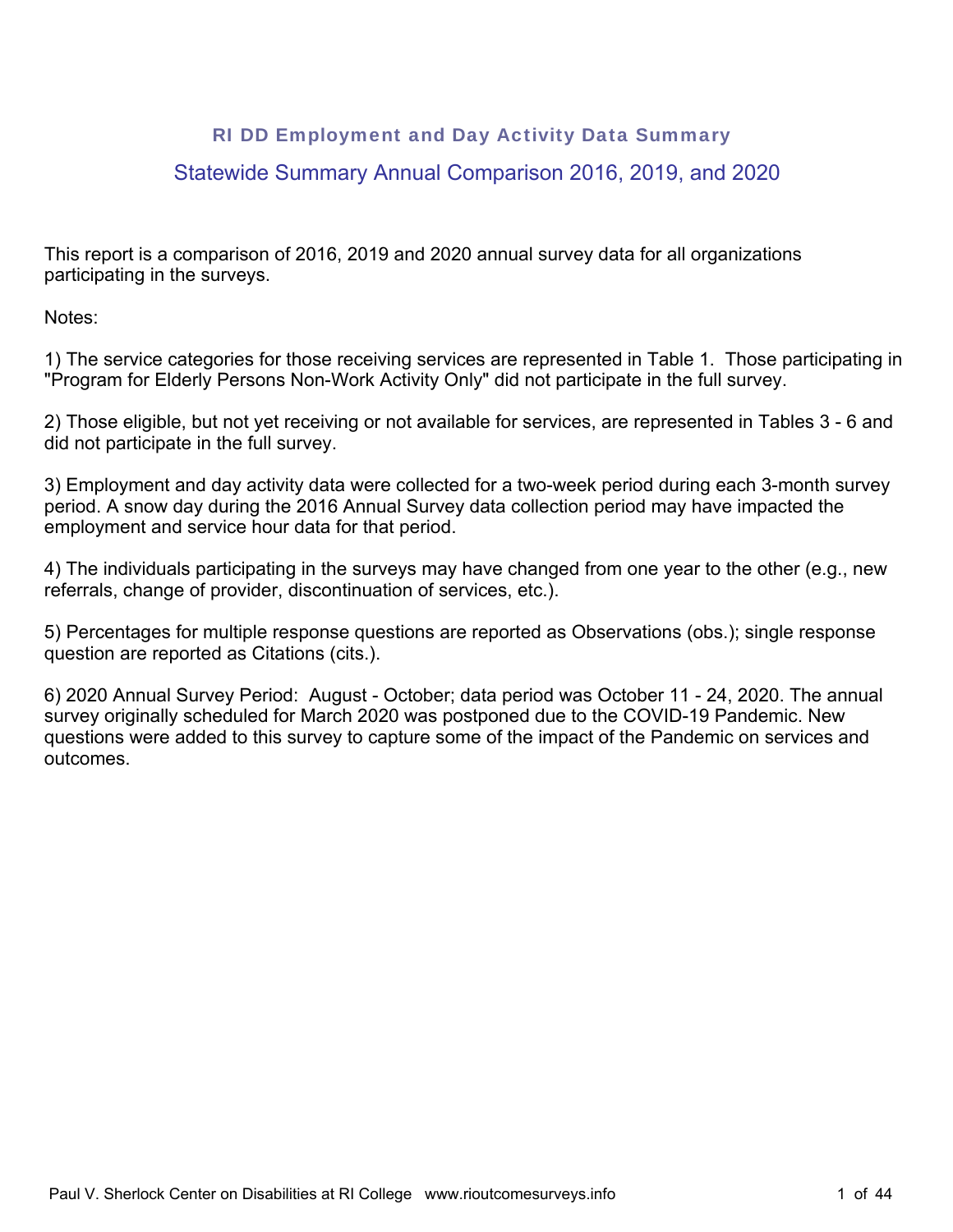| Table 1: Service Categories Individuals Participated or Were Enrolled In During the Data<br><b>Collection Period*</b> |      |             |             |        |             |          |
|-----------------------------------------------------------------------------------------------------------------------|------|-------------|-------------|--------|-------------|----------|
|                                                                                                                       |      | Annual 2016 | Annual 2019 |        | Annual 2020 |          |
|                                                                                                                       | N    | % obs.      | N           | % obs. | N           | $%$ obs. |
| <b>Supported Employment Services</b>                                                                                  | 639  | 20.2%       | 1030        | 32.7%  | 608         | 25.0%    |
| Individual Employment                                                                                                 | 401  | 12.6%       | 590         | 18.7%  | 410         | 16.9%    |
| Self-Employment                                                                                                       | 65   | 2.1%        | 24          | 0.8%   | 9           | $0.4\%$  |
| Provider Paid Individual Employment                                                                                   | 168  | 5.3%        | 110         | 3.5%   | 61          | 2.5%     |
| Provider Paid Group Employment                                                                                        | 165  | 5.2%        | 130         | 4.1%   | 91          | 3.7%     |
| Facility-Based Work                                                                                                   | 189  | 6.0%        | 14          | 0.4%   | 0           | $0.0\%$  |
| Community-Based Non-Work Activity                                                                                     | 2274 | 71.7%       | 2539        | 80.6%  | 1763        | 72.6%    |
| DDD Facility-Based Non-Work Activity                                                                                  | 1693 | 53.4%       | 1212        | 38.5%  | 428         | 17.6%    |
| Non-DDD Facility-Based Non-work Activity                                                                              | 0    | 0.0%        | 20          | 0.6%   | 34          | 1.4%     |
| Non-DDD Facility-Based Non-Work<br><b>Activity Only</b>                                                               | 0    | 0.0%        | 19          | 0.6%   | 0           | $0.0\%$  |
| Home-Based Non-Work Activity                                                                                          | 495  | 15.6%       | 535         | 17.0%  | 700         | 28.8%    |
| Home-Based Non-Work Activity Only                                                                                     | 113  | 3.6%        | 67          | 2.1%   | 231         | 9.5%     |
| Program for Elderly Persons Non-Work<br>Activity                                                                      | 56   | 1.8%        | 45          | 1.4%   | 16          | 0.7%     |
| Program for Elderly Persons Non-Work<br><b>Activity Only</b>                                                          | 206  | 6.5%        | 164         | 5.2%   | 103         | 4.2%     |
| <b>Total</b>                                                                                                          | 3170 | 100.0%      | 3151        | 100.0% | 2429        | 100.0%   |

*\*Multiple response question.*

| Table 2: Living Arrangement of Individuals Reporting a Service Category |             |          |              |           |              |          |  |
|-------------------------------------------------------------------------|-------------|----------|--------------|-----------|--------------|----------|--|
|                                                                         | Annual 2016 |          | Annual 2019  |           | Annual 2020  |          |  |
|                                                                         | N           | $%$ obs. | N            | $%$ obs.  | N            | $%$ obs. |  |
| Agency Owned/Operated                                                   | 1297        | 40.9%    | 1212         | 38.5%     | 1060         | 43.6%    |  |
| <b>Family Home</b>                                                      | 1181        | 37.3%    | 1235         | 39.2%     | 813          | 33.5%    |  |
| Institution Nursing Home or Hosp or Assist<br>Living                    | 9           | 0.3%     | 1            | $< 0.1\%$ | 0            | $0.0\%$  |  |
| Own Home                                                                | 442         | 13.9%    | 400          | 12.7%     | 353          | 14.5%    |  |
| <b>Shared Living</b>                                                    | 241         | 7.6%     | 300          | 9.5%      | 201          | 8.3%     |  |
| Homeless/Shelter                                                        | 0           | $0.0\%$  | $\mathbf{2}$ | $< 0.1\%$ | $\mathbf{2}$ | < 0.1%   |  |
| <b>Total</b>                                                            | 3170        | 100.0%   | 3151         | $100.0\%$ | 2429         | 100.0%   |  |

| Table 3. Individuals Indicating Participation in "None" of the Above Service Categories |                                             |                         |     |        |  |              |  |
|-----------------------------------------------------------------------------------------|---------------------------------------------|-------------------------|-----|--------|--|--------------|--|
|                                                                                         | Annual 2019<br>Annual 2020<br>Annual 2016   |                         |     |        |  |              |  |
|                                                                                         | N                                           | $%$ cit<br>$%$ cit<br>N |     |        |  | $%$ cit.     |  |
| No Service Category                                                                     | 0                                           |                         | 331 | 100.0% |  | $924$ 100.0% |  |
| <b>Total</b>                                                                            | $100.0\%$<br>100.0%<br>100.0%<br>331<br>924 |                         |     |        |  |              |  |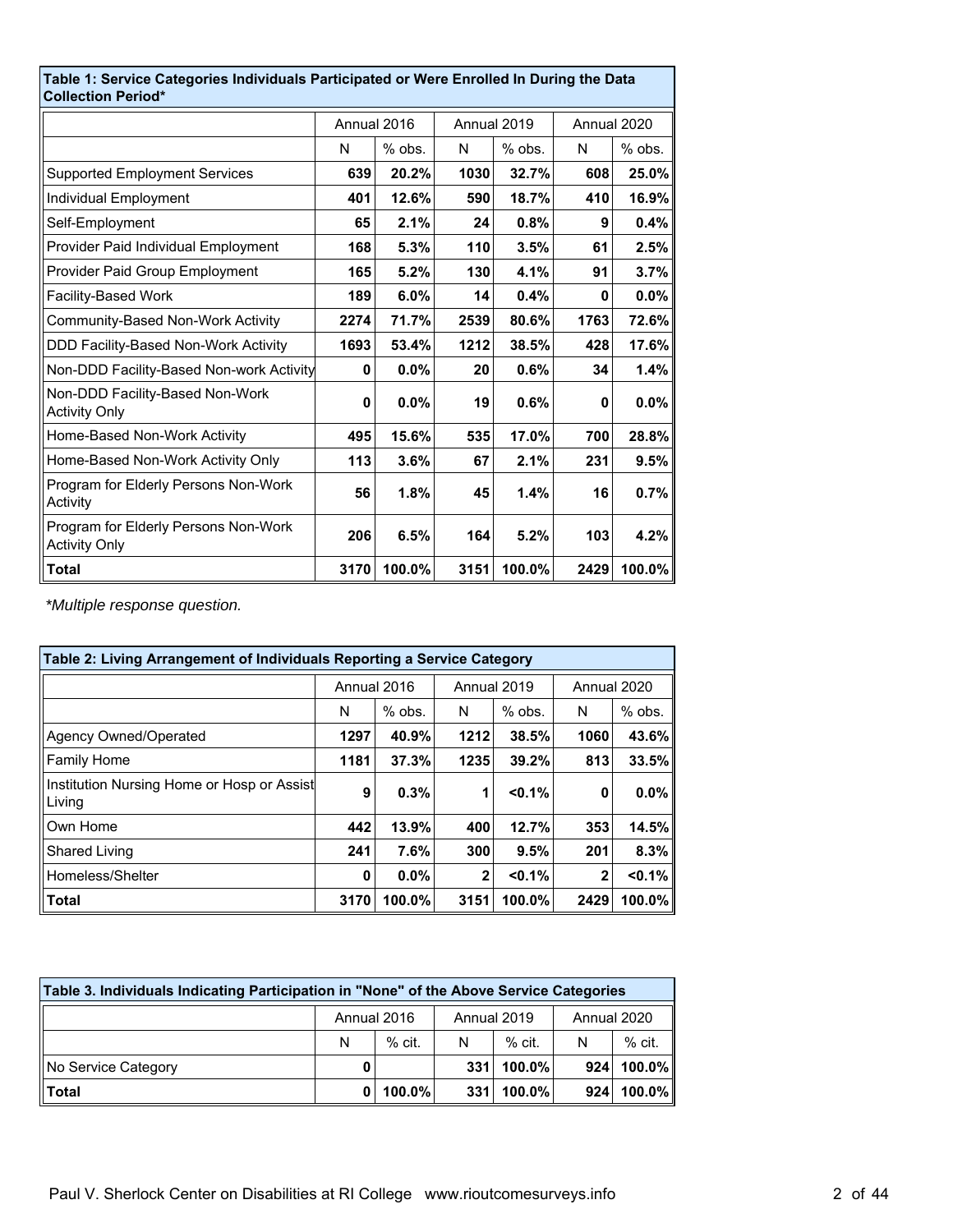| Table 4. Status of Individuals Indicating No Service Category* |                                           |           |            |           |     |          |  |
|----------------------------------------------------------------|-------------------------------------------|-----------|------------|-----------|-----|----------|--|
|                                                                | Annual 2016<br>Annual 2019<br>Annual 2020 |           |            |           |     |          |  |
|                                                                | N                                         | $%$ cit.  | N          | $%$ cit.  | N   | $%$ cit. |  |
| Eligible/Not Yet Receiving Services                            |                                           |           | 131        | 39.6%     | 426 | 46.1%    |  |
| Not Available for Services                                     | 0                                         |           | <b>200</b> | 60.4%     | 498 | 53.9%    |  |
| Total                                                          | 0                                         | $100.0\%$ | 331        | $100.0\%$ | 924 | 100.0%   |  |

*\*Question not asked in 2016.*

| Table 5. Reason Eligible but Not Yet Receiving Services or Eligible Not Available for Services* |              |             |                |        |                |        |  |
|-------------------------------------------------------------------------------------------------|--------------|-------------|----------------|--------|----------------|--------|--|
|                                                                                                 |              | Annual 2016 | Annual 2019    |        | Annual 2020    |        |  |
|                                                                                                 | N            | % cit.      | N              | % cit. | N              | % cit. |  |
| Currently in High School/Under 22                                                               | 0            |             | $\overline{7}$ | 2.1%   | 0              | 0.0%   |  |
| <b>Systems Capacity Issue</b>                                                                   | 0            |             | 5              | 1.5%   | $\mathbf 0$    | 0.0%   |  |
| <b>Awaiting Waiver Determination</b>                                                            | 0            |             | $\mathbf{0}$   | 0.0%   | 1              | 0.1%   |  |
| <b>Funding Issue/Awaiting Waiver</b><br>Determination                                           | 0            |             | 9              | 2.7%   | 0              | 0.0%   |  |
| <b>Funding Issue/Denied Waiver</b>                                                              | $\mathbf 0$  |             | 1              | 0.3%   | $\mathbf{0}$   | 0.0%   |  |
| <b>Pandemic Related</b>                                                                         | 0            |             | $\mathbf{0}$   | 0.0%   | 660            | 71.4%  |  |
| <b>Extended Vacation/Absence</b>                                                                | 0            |             | 23             | 7.0%   | 1              | 0.1%   |  |
| <b>Health Issues</b>                                                                            | 0            |             | 33             | 10.0%  | 32             | 3.5%   |  |
| Hospitalized/Nursing<br>Home/Hospice/Assisted Living                                            | 0            |             | 56             | 17.0%  | 30             | 3.2%   |  |
| Respite Only                                                                                    | 0            |             | $\mathbf{0}$   | 0.0%   | $\mathbf{0}$   | 0.0%   |  |
| Solely Community Support Funding                                                                | 0            |             | 24             | 7.3%   | 30             | 3.2%   |  |
| <b>Transferring Agency</b>                                                                      | $\mathbf{0}$ |             | $\overline{2}$ | 0.6%   | 31             | 3.4%   |  |
| Lack of Follow through by Family or<br>Participant                                              | 0            |             | 30             | 9.1%   | 31             | 3.4%   |  |
| Declined/Refused/Suspended Services                                                             | 0            |             | 31             | 9.4%   | 34             | 3.7%   |  |
| Closed/Discharged/Terminated Services                                                           | 0            |             | 23             | 7.0%   | 31             | 3.4%   |  |
| Services Provided Out of State                                                                  | 0            |             | 1              | 0.3%   | 3              | 0.3%   |  |
| Moved Out of State                                                                              | 0            |             | $\mathbf{0}$   | 0.0%   | $\overline{2}$ | 0.2%   |  |
| <b>New/Pending Services</b>                                                                     | 0            |             | 22             | 6.7%   | 20             | 2.2%   |  |
| Receives Services Behavioral Health                                                             | 0            |             | 2              | 0.6%   | 0              | 0.0%   |  |
| Deceased                                                                                        | 0            |             | 20             | 6.1%   | 8              | 0.9%   |  |
| Other                                                                                           | 0            |             | 41             | 12.4%  | 10             | 1.1%   |  |
| <b>Total</b>                                                                                    | 0            | 100.0%      | 330            | 100.0% | 924            | 100.0% |  |

\*Question added QTR 3 2016 and list of reasons expanded in 2018.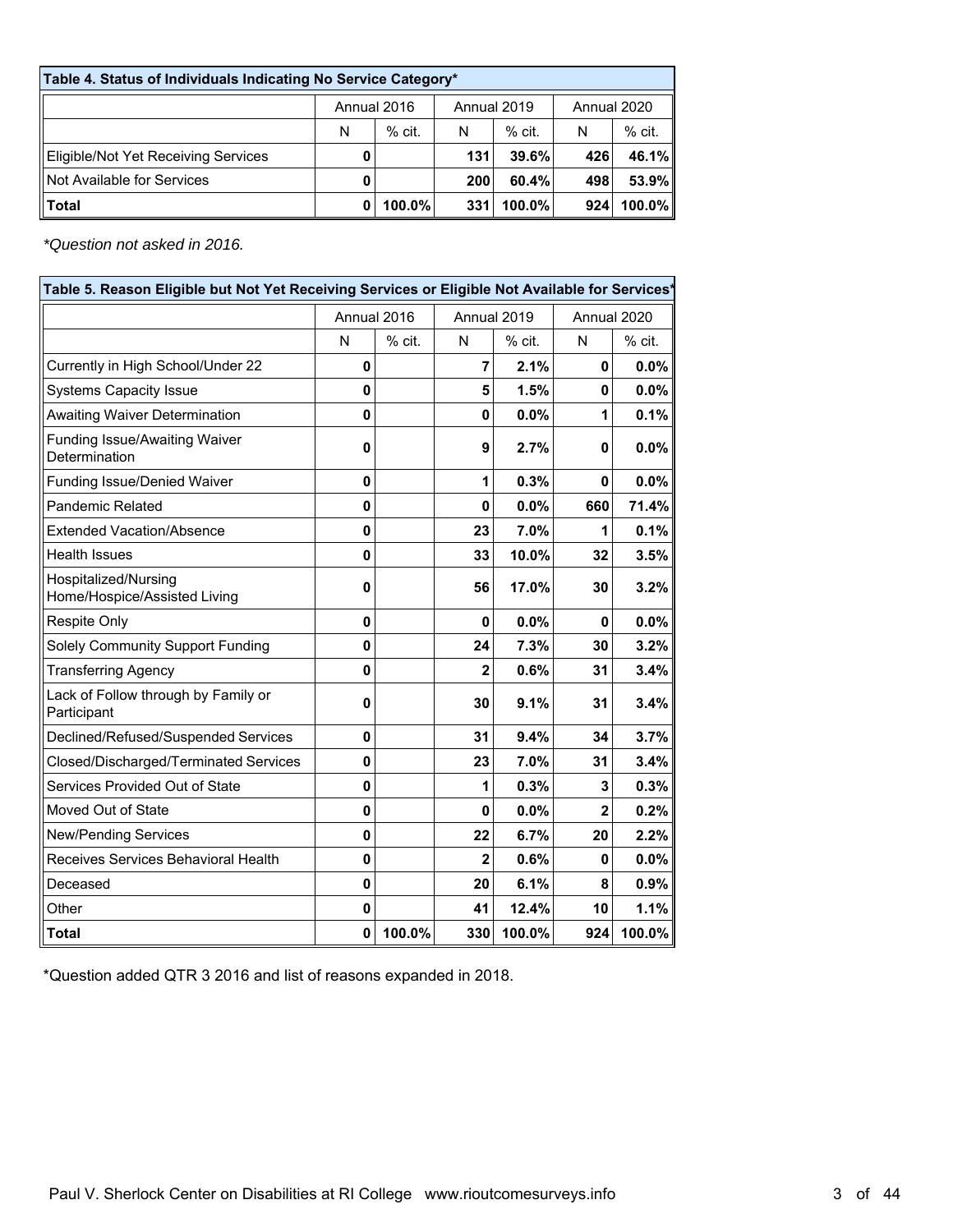| Table 6: Living Arrangement Individuals with No Service Category* |             |          |  |  |  |  |
|-------------------------------------------------------------------|-------------|----------|--|--|--|--|
|                                                                   | Annual 2020 |          |  |  |  |  |
|                                                                   | N           | $%$ obs. |  |  |  |  |
| Agency Owned/Operated                                             | 93          | 10.1%    |  |  |  |  |
| <b>Family Home</b>                                                | 587         | 63.5%    |  |  |  |  |
| Institution Nursing Home or Hosp or Assist Living                 | 20          | 2.2%     |  |  |  |  |
| Own Home                                                          | 94          | 10.2%    |  |  |  |  |
| <b>Shared Living</b>                                              | 129         | 14.0%    |  |  |  |  |
| Homeless/Shelter                                                  |             | 0.1%     |  |  |  |  |
| Total                                                             | 924         | 100.0%   |  |  |  |  |

*\*Question expanded in 2020 to include those with no service category.*

#### **INTEGRATED EMPLOYMENT SUMMARY**

| Table 7. Integrated Employment Total (Individual and/or Group)* |                                           |          |      |          |      |           |  |
|-----------------------------------------------------------------|-------------------------------------------|----------|------|----------|------|-----------|--|
|                                                                 | Annual 2019<br>Annual 2020<br>Annual 2016 |          |      |          |      |           |  |
|                                                                 | N                                         | $%$ cit. | N    | $%$ cit. | N    | $%$ cit.  |  |
| Employed in Integrated Employment                               | 774                                       | 26.1%    | 806  | 27.6%    | 560  | 24.1%     |  |
| Not Employed in Integrated Employment                           | 2190                                      | 73.9%    | 2114 | 72.4%    | 1766 | 75.9%     |  |
| $ $ Total                                                       | 2964                                      | 100.0%   | 2920 | 100.0%   | 2326 | $100.0\%$ |  |

*\*Integrated Employment calculation excludes individuals reporting No Service Category (924) or Program for Elderly Persons Non-Work Activity Only (103).*

#### **GENERAL QUESTIONS**

General questions presented in Tables 8-22 reflect activity over the course of the 3-month period.

| Table 8: Self Determination Instruction |             |          |             |          |             |           |
|-----------------------------------------|-------------|----------|-------------|----------|-------------|-----------|
|                                         | Annual 2016 |          | Annual 2019 |          | Annual 2020 |           |
|                                         | N           | $%$ obs. | N           | $%$ obs. | N           | $%$ obs.  |
| Yes                                     | 478         | 15.4%    | 761         | 25.5%    | 667         | 28.7%     |
| ∥No                                     | 2295        | 74.1%    | 2226        | 74.5%    | 1658        | 71.3%     |
| $\ $ Total                              | 3098        | 100.0%   | 2988        | 100.0%   | 2326        | $100.0\%$ |

| Table 9: Referred to Supported Employment |                                           |           |      |           |      |           |  |
|-------------------------------------------|-------------------------------------------|-----------|------|-----------|------|-----------|--|
|                                           | Annual 2016<br>Annual 2020<br>Annual 2019 |           |      |           |      |           |  |
|                                           | N                                         | $%$ obs.  | N    | $%$ obs.  | N    | % obs.    |  |
| Yes                                       | 307                                       | 9.9%      | 188  | 6.3%      | 116  | $5.0\%$   |  |
| ∥No                                       | 2588                                      | 83.5%     | 2799 | 93.7%     | 2209 | $95.0\%$  |  |
| $\ $ Total                                | 3098                                      | $100.0\%$ | 2988 | $100.0\%$ | 2326 | $100.0\%$ |  |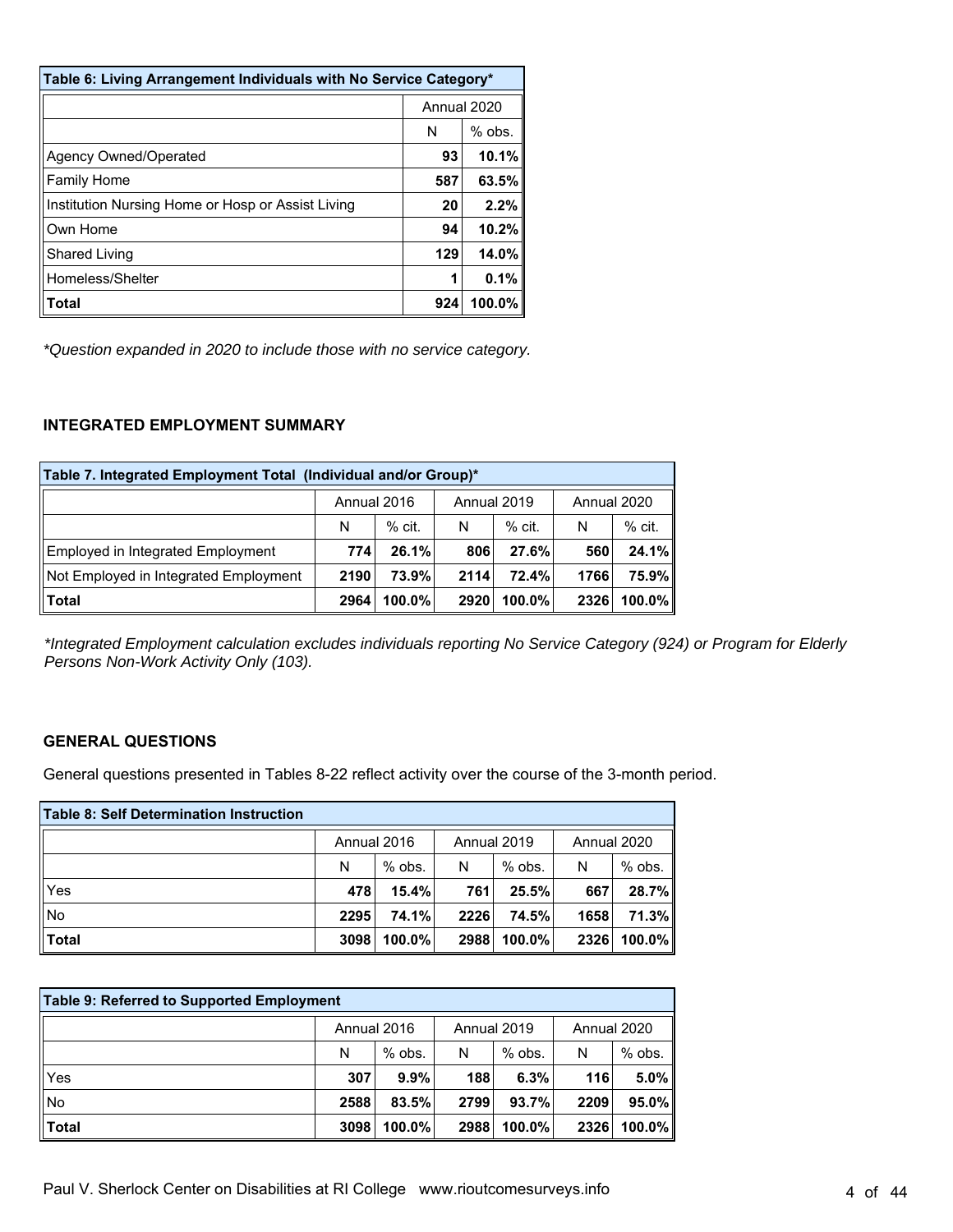| Table 10: Supported Employment Referral Source |              |           |             |          |             |          |  |
|------------------------------------------------|--------------|-----------|-------------|----------|-------------|----------|--|
|                                                | Annual 2016  |           | Annual 2019 |          | Annual 2020 |          |  |
|                                                | N            | $%$ obs.  | N           | $%$ obs. | N           | $%$ obs. |  |
| Self/Family                                    | 22           | 0.7%      | 43          | 1.4%     | 32          | 1.4%     |  |
| School                                         | 8            | 0.3%      | 3           | 0.1%     |             | < 0.1%   |  |
| <b>Adult Service Provider</b>                  | 175          | 5.6%      | 92          | 3.1%     | 51          | 2.2%     |  |
| <b>ORS</b>                                     | 46           | 1.5%      | 12          | 0.4%     |             | 0.3%     |  |
| <b>BHDDH</b>                                   | 54           | 1.7%      | 31          | 1.0%     | 20          | 0.9%     |  |
| Other                                          | $\mathbf{2}$ | $< 0.1\%$ | 6           | 0.2%     | 5           | 0.2%     |  |
| <b>Total</b>                                   | 3098         | 100.0%    | 2988        | 100.0%   | 2326        | 100.0%   |  |

| Table 11: Career Plan in Place |                                           |          |      |           |      |           |  |
|--------------------------------|-------------------------------------------|----------|------|-----------|------|-----------|--|
|                                | Annual 2016<br>Annual 2019<br>Annual 2020 |          |      |           |      |           |  |
|                                | N                                         | $%$ obs. | N    | % obs.    | N    | $%$ obs.  |  |
| Yes                            | 560                                       | 18.1%    | 2826 | $94.6\%$  | 2118 | 91.1%     |  |
| No                             | 2284                                      | 73.7%    | 161  | 5.4%      | 208  | $8.9\%$   |  |
| <b>Total</b>                   | 3098                                      | 100.0%   | 2988 | $100.0\%$ | 2326 | $100.0\%$ |  |

| Table 12: Career Plan Updated within Past 12 Months |                                           |        |      |           |      |           |  |
|-----------------------------------------------------|-------------------------------------------|--------|------|-----------|------|-----------|--|
|                                                     | Annual 2020<br>Annual 2016<br>Annual 2019 |        |      |           |      |           |  |
|                                                     | $%$ obs.<br>N                             |        | N    | $%$ obs.  | N    | $%$ obs.  |  |
| Yes                                                 | 483                                       | 86.3%  | 2787 | 98.5%     | 1956 | 92.4%     |  |
| No                                                  | 77                                        | 13.8%  | 42   | 1.5%      | 162  | $7.6\%$   |  |
| Total                                               | 560                                       | 100.0% | 2829 | $100.0\%$ | 2118 | $100.0\%$ |  |

| Table 13: ORS Status*        |             |          |             |        |             |          |  |  |
|------------------------------|-------------|----------|-------------|--------|-------------|----------|--|--|
|                              | Annual 2016 |          | Annual 2019 |        | Annual 2020 |          |  |  |
|                              | N           | $%$ obs. | N           | % obs. | N           | $%$ obs. |  |  |
| Applied/Application Pending  | 46          | 1.5%     | 46          | 1.5%   | 11          | 0.5%     |  |  |
| Open Case - New or Ongoing   | 311         | 10.0%    | 180         | 6.0%   | 154         | 6.6%     |  |  |
| Closed Case w/in QTR Success | 69          | 2.2%     | 21          | 0.7%   | 7           | 0.3%     |  |  |
| Closed Case w/in QTR Other   | 50          | 1.6%     | 19          | 0.6%   | 23          | 1.0%     |  |  |
| None                         | 2487        | 80.3%    | 2721        | 91.1%  | 2130        | 91.6%    |  |  |
| Total                        | 3098        | 100.0%   | 2988        | 100.0% | 2326        | 100.0%   |  |  |

*\*Total affiliated with ORS: Annual 2016 = 476 Annual 2019 = 266 Annual 2020 = 195*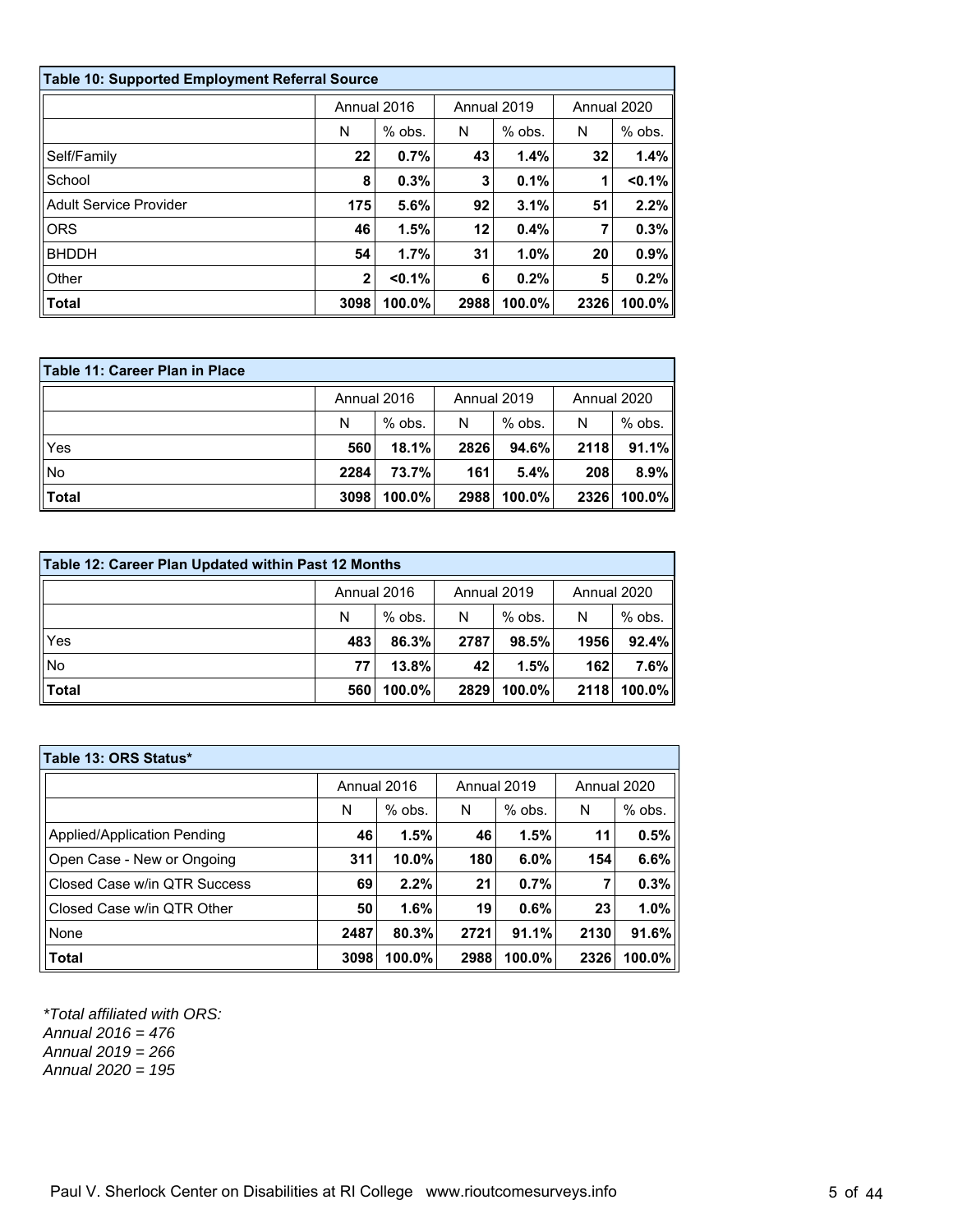| l Table 14: Benefits Plan in Place |      |             |      |             |             |           |
|------------------------------------|------|-------------|------|-------------|-------------|-----------|
|                                    |      | Annual 2016 |      | Annual 2019 | Annual 2020 |           |
|                                    | N    | $%$ obs.    | N    | $%$ obs.    | N           | $%$ obs.  |
| Yes                                | 104  | 3.4%        | 93   | 3.1%        | 55          | 2.4%      |
| No                                 | 2578 | 83.2%       | 2895 | $96.9\%$    | 2270        | 97.6%     |
| llTotal                            | 3098 | $100.0\%$   | 2988 | $100.0\%$   | 2326        | $100.0\%$ |

| Table 15: Work Incentive Benefits Information Received                |      |             |              |           |             |        |
|-----------------------------------------------------------------------|------|-------------|--------------|-----------|-------------|--------|
|                                                                       |      | Annual 2016 | Annual 2019  |           | Annual 2020 |        |
|                                                                       | N    | $%$ obs.    | N            | $%$ obs.  | N           | % obs. |
| None                                                                  | 2315 | 74.7%       | 1954         | 65.4%     | 1370        | 58.9%  |
| Provided written materials                                            | 576  | 18.6%       | 905          | 30.3%     | 870         | 37.4%  |
| Attended a group or public information<br>session                     | 166  | 5.4%        | 66           | 2.2%      | 45          | 1.9%   |
| Accessed information on the Social<br>Security Administration website | 14   | 0.5%        | 10           | 0.3%      | 25          | 1.1%   |
| Called Ticket to Work Helpline                                        | 6    | 0.2%        | $\mathbf{2}$ | $< 0.1\%$ | 3           | 0.1%   |
| Spoke with a SSA representative                                       | 41   | $1.3\%$     | 29           | 1.0%      | 34          | 1.5%   |
| Attended an individual counseling session<br>with CWIC                | 76   | 2.5%        | 87           | 2.9%      | 85          | 3.7%   |
| Written plan in process or completed by<br><b>CWIC</b>                | 0    | 0.0%        | 36           | 1.2%      | 6           | 0.3%   |
| Total                                                                 | 3098 | 100.0%      | 2988         | 100.0%    | 2326        | 100.0% |

| Table 16: Moved to New Segregated Setting |         |          |      |          |      |          |  |
|-------------------------------------------|---------|----------|------|----------|------|----------|--|
| Annual 2016<br>Annual 2019<br>Annual 2020 |         |          |      |          |      |          |  |
|                                           | N       | $%$ obs. | N    | $%$ obs. | N    | $%$ obs. |  |
| l∣Yes                                     | $12 \,$ | 0.4%     | 3    | 0.1%     | 34   | 1.5%     |  |
| ∣∣No                                      | 0       | 0.0%     | 2982 | 99.8%    | 2291 | 98.5%    |  |
| $\blacksquare$ Total                      | 3098    | 100.0%   | 2988 | 100.0%   | 2326 | 100.0%   |  |

| <b>Table 17: New Segregated Setting Type</b>     |                            |           |              |          |              |             |
|--------------------------------------------------|----------------------------|-----------|--------------|----------|--------------|-------------|
|                                                  | Annual 2016<br>Annual 2019 |           |              |          |              | Annual 2020 |
|                                                  | N                          | $%$ obs.  | N            | $%$ obs. | N            | $%$ obs.    |
| Another Sheltered Workshop                       | 1                          | < 0.1%    | $\mathbf{2}$ | < 0.1%   | $\mathbf{2}$ | $< 0.1\%$   |
| Another Facility-Based Day Program<br>(non-work) | 6                          | 0.2%      | 0            | $0.0\%$  | 15           | 0.6%        |
| <b>Group Employment</b>                          | 4                          | 0.1%      | 0            | $0.0\%$  | 0            | $0.0\%$     |
| Time Limited Work Experience                     | 1                          | $< 0.1\%$ | 0            | $0.0\%$  | 0            | 0.0%        |
| <b>Other Segregated Setting</b>                  | 0                          | 0.0%      | 0            | 0.0%     | 17           | 0.7%        |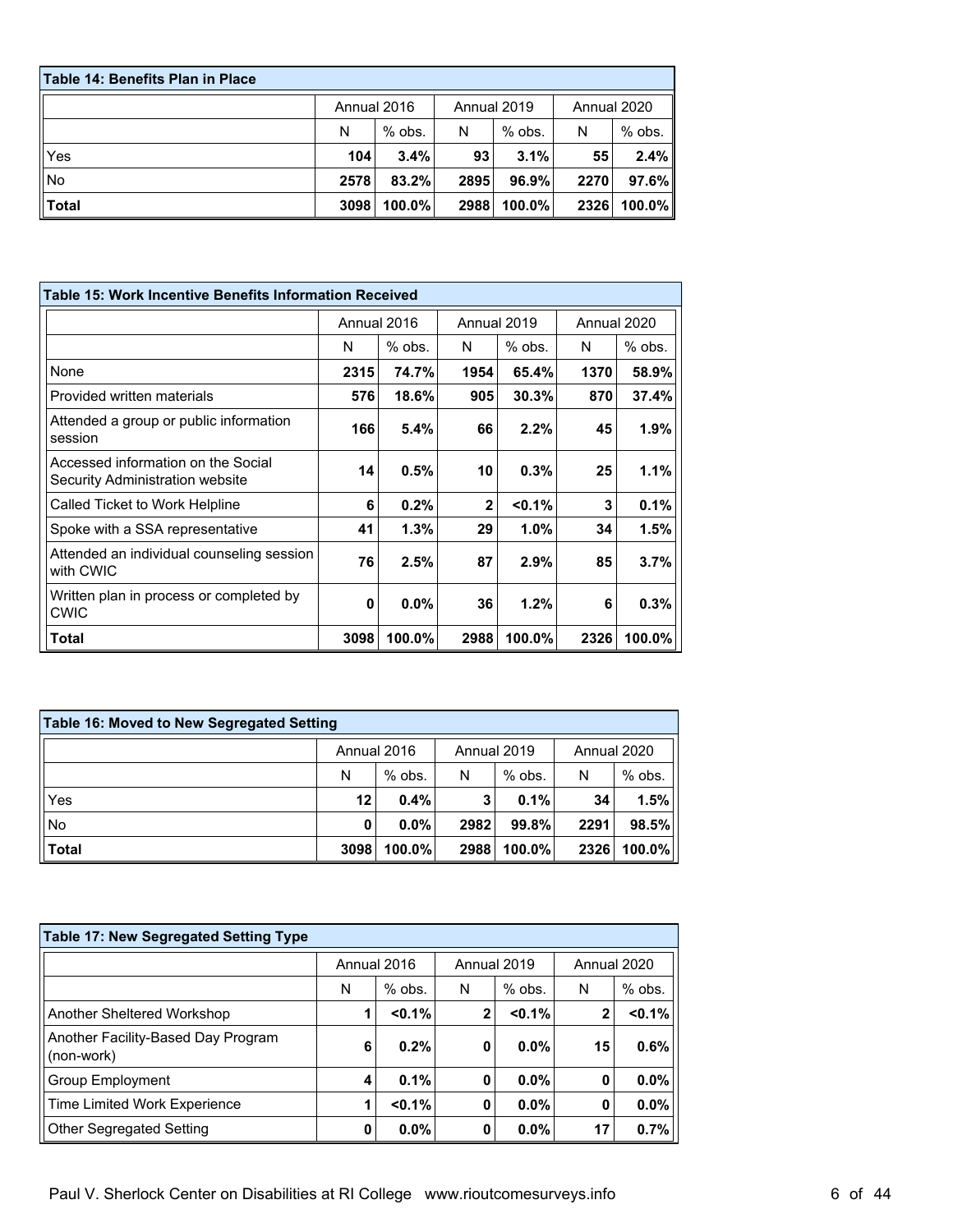| Table 18: Reason for Move to New Segregated Setting |                |             |      |             |      |             |  |
|-----------------------------------------------------|----------------|-------------|------|-------------|------|-------------|--|
|                                                     |                | Annual 2016 |      | Annual 2019 |      | Annual 2020 |  |
|                                                     | N              | $%$ obs.    | N    | $%$ obs.    | N    | $%$ obs.    |  |
| Individual / Family Request                         | 8              | 0.3%        | 0    | 0.0%        | 0    | $0.0\%$     |  |
| Assessment / Time Limited Work<br>Opportunity       |                | $< 0.1\%$   | 0    | $0.0\%$     | 0    | $0.0\%$     |  |
| Hired into Group Employment                         | $\overline{2}$ | $< 0.1\%$   | 0    | $0.0\%$     | 0    | $0.0\%$     |  |
| Individual Moved/Change of Address                  |                | $< 0.1\%$   | 0    | $0.0\%$     | 0    | $0.0\%$     |  |
| Variance                                            | 0              | $0.0\%$     | 0    | $0.0\%$     | 0    | $0.0\%$     |  |
| <b>Pandemic Related</b>                             | 0              | $0.0\%$     | 0    | $0.0\%$     | 34   | 1.5%        |  |
| ∣Total                                              | 3098           | 100.0%      | 2988 | 100.0%      | 2326 | 100.0%      |  |

| Table 19: Started a New Individual Job on the Employer's Payroll |                                           |          |      |           |      |          |  |
|------------------------------------------------------------------|-------------------------------------------|----------|------|-----------|------|----------|--|
|                                                                  | Annual 2016<br>Annual 2019<br>Annual 2020 |          |      |           |      |          |  |
|                                                                  | N                                         | $%$ obs. | N    | $%$ obs.  | N    | $%$ obs. |  |
| Non response                                                     | 170                                       | 5.5%     |      | $< 0.1\%$ |      | < 0.1%   |  |
| Yes                                                              | 85                                        | 2.7%     | 58   | 1.9%      | 40   | 1.7%     |  |
| No                                                               | 2843                                      | 91.8%    | 2929 | 98.0%     | 2285 | 98.2%    |  |
| $\ $ Total                                                       | 3098                                      | 100.0%   | 2988 | 100.0%    | 2326 | 100.0%   |  |

| Table 20: Method Used to Obtain New Job* |                            |          |    |          |  |  |  |  |
|------------------------------------------|----------------------------|----------|----|----------|--|--|--|--|
| Annual 2019<br>Annual 2020               |                            |          |    |          |  |  |  |  |
|                                          | N                          | $%$ cit. | N  | $%$ cit. |  |  |  |  |
| Hired into existing job                  | 40                         | 56.3%    | 31 | 43.7%    |  |  |  |  |
| Hired into customized job                | 17                         | 65.4%    | 9  | 34.6%    |  |  |  |  |
| Started own business/self-employed       | 0.0%<br>100.0%<br>0        |          |    |          |  |  |  |  |
| <b>Total</b>                             | 40.8%<br>58<br>59.2%<br>40 |          |    |          |  |  |  |  |

*\*Data not collected in 2016.*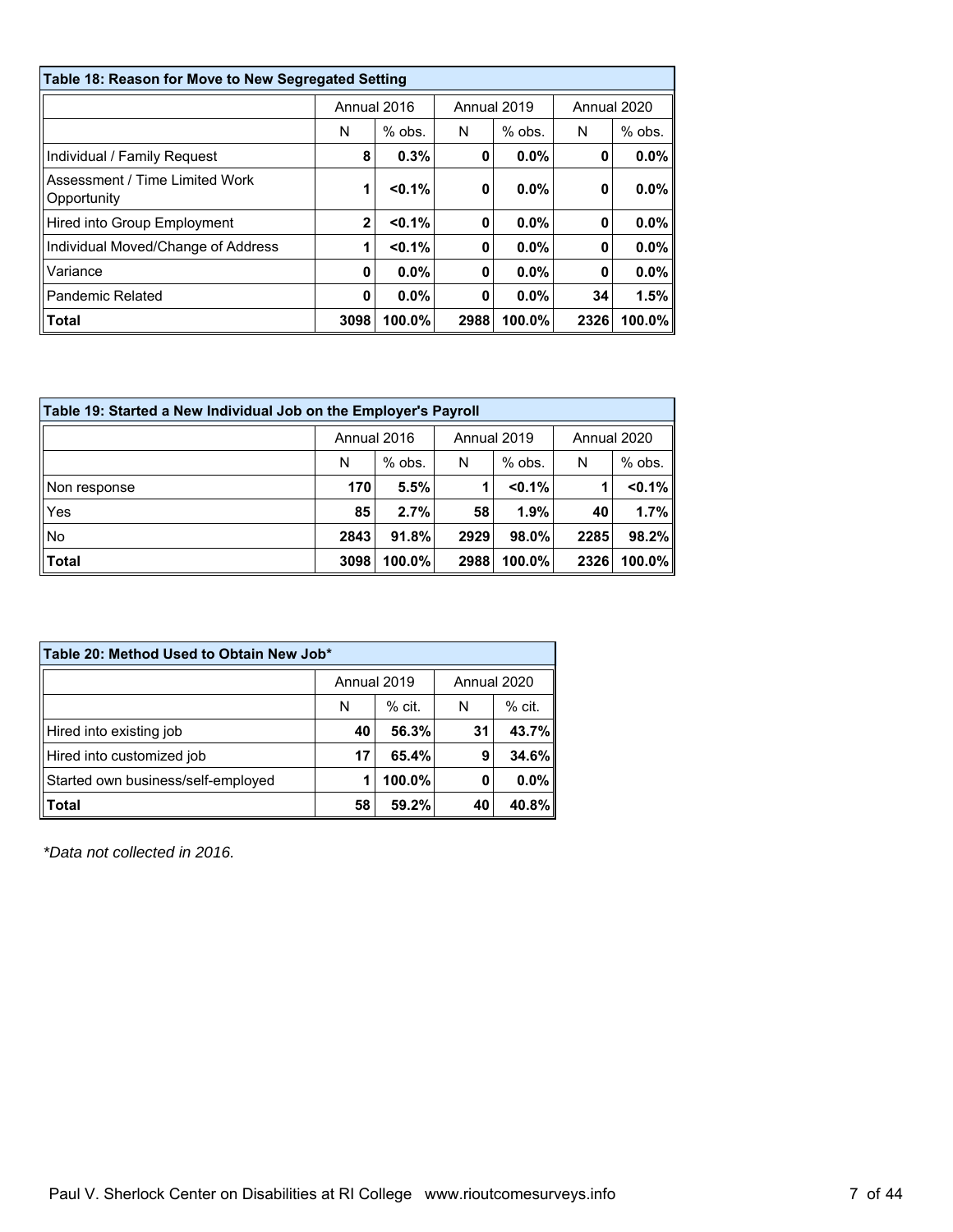| Table 21: Length of Time in Job that Ended |             |          |              |          |             |          |  |  |
|--------------------------------------------|-------------|----------|--------------|----------|-------------|----------|--|--|
|                                            | Annual 2016 |          | Annual 2019  |          | Annual 2020 |          |  |  |
|                                            | N           | $%$ obs. | N            | $%$ obs. | N           | $%$ obs. |  |  |
| Less than 1 month                          |             | 2.9%     |              | $3.0\%$  | 0           | $0.0\%$  |  |  |
| 1 month or more & less than 3 months       | 4           | 11.8%    | $\mathbf{2}$ | 6.1%     | 2           | 2.6%     |  |  |
| 3 months or more & less than 6 mos         | 6           | 17.6%    | 6            | 18.2%    | 6           | 7.9%     |  |  |
| 6 months or more & less than 12 mos        | 3           | 8.8%     | 11           | 33.3%    | 11          | 14.5%    |  |  |
| 1 yr or more & less than 2 yrs             | 2           | 5.9%     | 4            | 12.1%    | 12          | 15.8%    |  |  |
| 2 yrs or more & less than 5 yrs            | 9           | 26.5%    |              | 21.2%    | 24          | 31.6%    |  |  |
| 5 yrs or more & less than 10 yrs           | 4           | 11.8%    | 0            | $0.0\%$  | 11          | 14.5%    |  |  |
| 10 yrs or more                             | 5           | 14.7%    | $\mathbf{2}$ | 6.1%     | 10          | 13.2%    |  |  |
| <b>Total</b>                               | 34          | 100.0%   | 33           | 100.0%   | 76          | 100.0%   |  |  |

| Table 22: Reason Ended an Individual Job on the Employer's Payroll |              |          |              |          |              |           |  |  |
|--------------------------------------------------------------------|--------------|----------|--------------|----------|--------------|-----------|--|--|
|                                                                    | Annual 2016  |          | Annual 2019  |          | Annual 2020  |           |  |  |
|                                                                    | N            | $%$ obs. | N            | $%$ obs. | N            | $%$ obs.  |  |  |
| Hired into a New Job                                               | $\mathbf{2}$ | 5.9%     | $\mathbf{2}$ | 6.1%     | 1            | 1.3%      |  |  |
| Chose to Leave Job / Not a Match                                   | 8            | 23.5%    | 13           | 39.4%    | 9            | 11.8%     |  |  |
| Chose to Leave Job / Pandemic Related                              | 0            | 0.0%     | 0            | 0.0%     | 13           | 17.1%     |  |  |
| Laid Off / Let Go from Job                                         | 18           | 52.9%    | 11           | 33.3%    | $\mathbf{2}$ | 2.6%      |  |  |
| Laid Off / Pandemic                                                | 0            | $0.0\%$  | 0            | $0.0\%$  | 44           | 57.9%     |  |  |
| <b>Employer Closed/Relocated</b>                                   | 4            | 11.8%    | 1            | 3.0%     | 3            | 3.9%      |  |  |
| Lack of available job supports                                     | 0            | 0.0%     | 0            | 0.0%     | 0            | $0.0\%$   |  |  |
| Lack of transportation to job                                      | 0            | 0.0%     | 0            | 0.0%     | 0            | $0.0\%$   |  |  |
| Change or loss of benefits - financial                             | 0            | 0.0%     | 0            | 0.0%     | 0            | $0.0\%$   |  |  |
| Change or loss of benefits - medical                               | 0            | 0.0%     | 0            | 0.0%     | 0            | $0.0\%$   |  |  |
| Individual moved/changed address                                   | 0            | $0.0\%$  | 0            | $0.0\%$  | 0            | $0.0\%$   |  |  |
| <b>Health Issues</b>                                               | $\mathbf{2}$ | 5.9%     | 0            | $0.0\%$  | 0            | $0.0\%$   |  |  |
| Other                                                              | 0            | 0.0%     | 6            | 18.2%    | 4            | 5.3%      |  |  |
| <b>Total</b>                                                       | 34           | 100.0%   | 33           | 100.0%   | 76           | $100.0\%$ |  |  |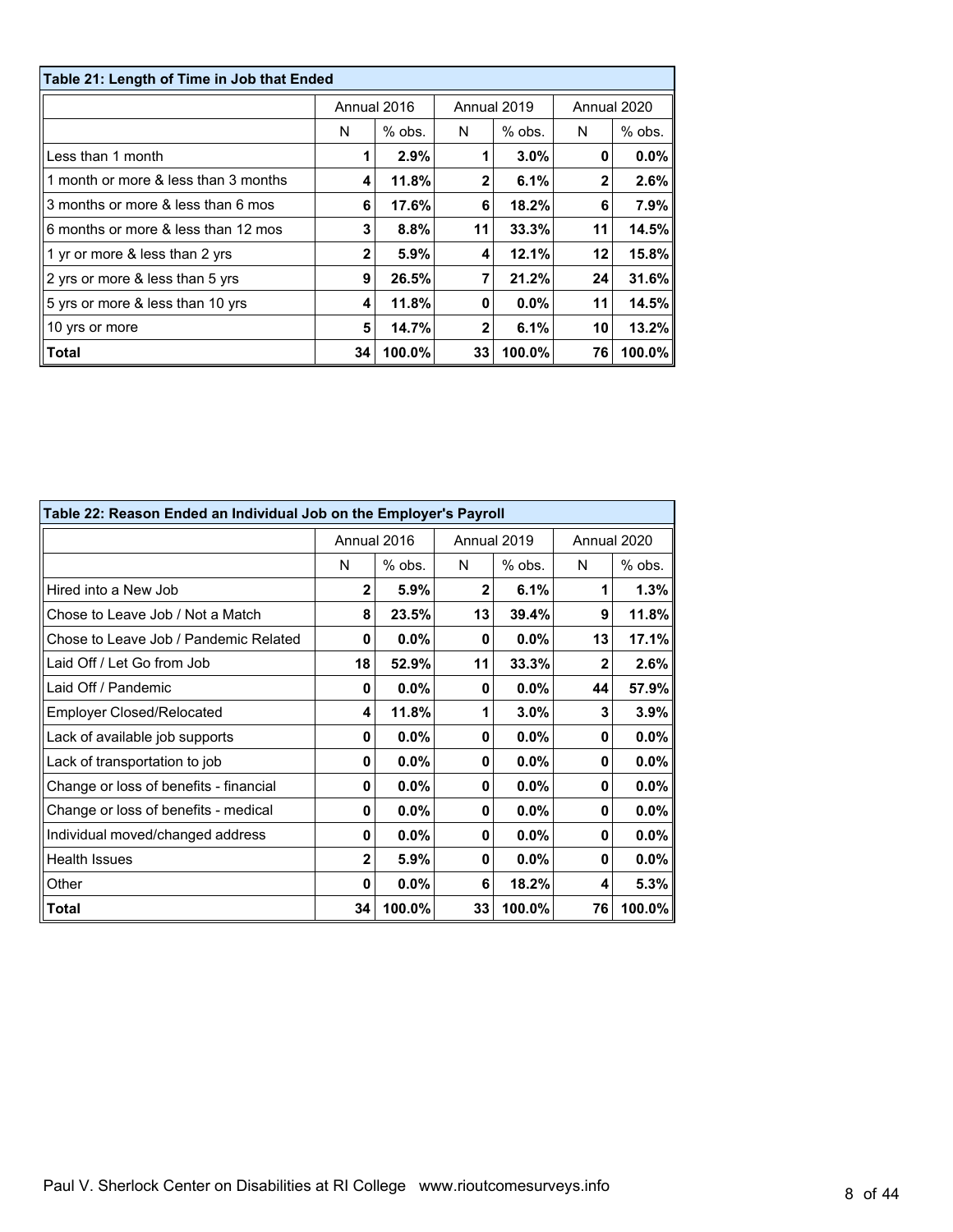### SERVICE CATEGORY: SUPPORTED EMPLOYMENT SERVICES (TABLES 23 - 34)

*Frequencies reported in Tables 23 - 30 are based on the # of individuals reporting hours (>0) per supported employment activity for the two-week data collection period.*

> Annual 2019 Annual 2020

| Table 23. Average Weekly Hours |                              |                         |      |  |
|--------------------------------|------------------------------|-------------------------|------|--|
|                                |                              | <b>SES Weekly Hours</b> |      |  |
|                                | Frequ<br>Mean<br>Sum<br>ency |                         |      |  |
| Annual 2016                    |                              | 3.95 2521.50            | 639  |  |
| Annual 2019                    | 4.99                         | 5136.38                 | 1030 |  |
| Annual 2020                    |                              | 4.15 2524.63            | 608  |  |

#### **Table 27. Post-Secondary Education** Post Secondary Education and Training Mean | Sum | Frequ ency Annual 2016 **5.40 686.00 127**

**4.68 318.38 68 2.20 24.25 11**

| <b>Table 24. Career Planning</b> |                              |                 |     |  |  |
|----------------------------------|------------------------------|-----------------|-----|--|--|
|                                  |                              | Career Planning |     |  |  |
|                                  | Frequ<br>Mean<br>Sum<br>ency |                 |     |  |  |
| Annual 2016                      | 1.52                         | 333.50          | 220 |  |  |
| Annual 2019                      | 2.32                         | 808.88          | 348 |  |  |
| Annual 2020                      | 1.38                         | 243.75          | 176 |  |  |

| Table 25. Short-Term Vocational Experience |                                     |              |    |  |  |
|--------------------------------------------|-------------------------------------|--------------|----|--|--|
|                                            | Short-term Vocational<br>Experience |              |    |  |  |
|                                            | Frequ<br>Sum<br>Mean<br>ency        |              |    |  |  |
| Annual 2016                                | 3.85                                | 331.50       | 86 |  |  |
| Annual 2019                                | 3.35                                | 34<br>113.75 |    |  |  |
| Annual 2020                                | 3.57                                | 25.00        |    |  |  |

| Table 26. Long-Term Vocational Experience |                                    |               |  |  |  |  |
|-------------------------------------------|------------------------------------|---------------|--|--|--|--|
|                                           | Long-term Vocational<br>Experience |               |  |  |  |  |
|                                           | Mean                               | Frequ<br>ency |  |  |  |  |
| Annual 2016                               | 6.34                               | 106           |  |  |  |  |
| Annual 2019                               | 2.24                               | 44            |  |  |  |  |
| Annual 2020                               | 11<br>11.50<br>1.05                |               |  |  |  |  |

| Table 28. Job Search with Individual |                              |        |     |  |  |  |
|--------------------------------------|------------------------------|--------|-----|--|--|--|
|                                      | Job Search with Individual   |        |     |  |  |  |
|                                      | Frequ<br>Mean<br>Sum<br>ency |        |     |  |  |  |
| Annual 2016                          | 1.75                         | 284.00 | 162 |  |  |  |
| Annual 2019                          | 1.48                         | 217.75 | 147 |  |  |  |
| Annual 2020                          | 1.60                         | 89.63  | 56  |  |  |  |

| Table 29, Job Search on Behalf of Individual |                                       |               |     |  |  |
|----------------------------------------------|---------------------------------------|---------------|-----|--|--|
|                                              | Job Search on Behalf of<br>Individual |               |     |  |  |
|                                              | Mean                                  | Frequ<br>ency |     |  |  |
| Annual 2016                                  | 1.60                                  | 111           |     |  |  |
| Annual 2019                                  | 1.45                                  | 168.00        | 116 |  |  |
| Annual 2020                                  | 104.38<br>1.90                        |               |     |  |  |

| Table 30. Job Coaching / Retention* |                              |                  |     |  |  |  |
|-------------------------------------|------------------------------|------------------|-----|--|--|--|
|                                     | Job Coaching / Retention     |                  |     |  |  |  |
|                                     | Frequ<br>Sum<br>Mean<br>ency |                  |     |  |  |  |
| Annual 2016                         |                              |                  |     |  |  |  |
| Annual 2019                         |                              | $6.19$   3410.00 | 551 |  |  |  |
| Annual 2020                         |                              | 6.37 2026.13     | 318 |  |  |  |

\*Job Coaching/Retention added in QTR 2 2016 and includes IE, PPI and PPG service categories.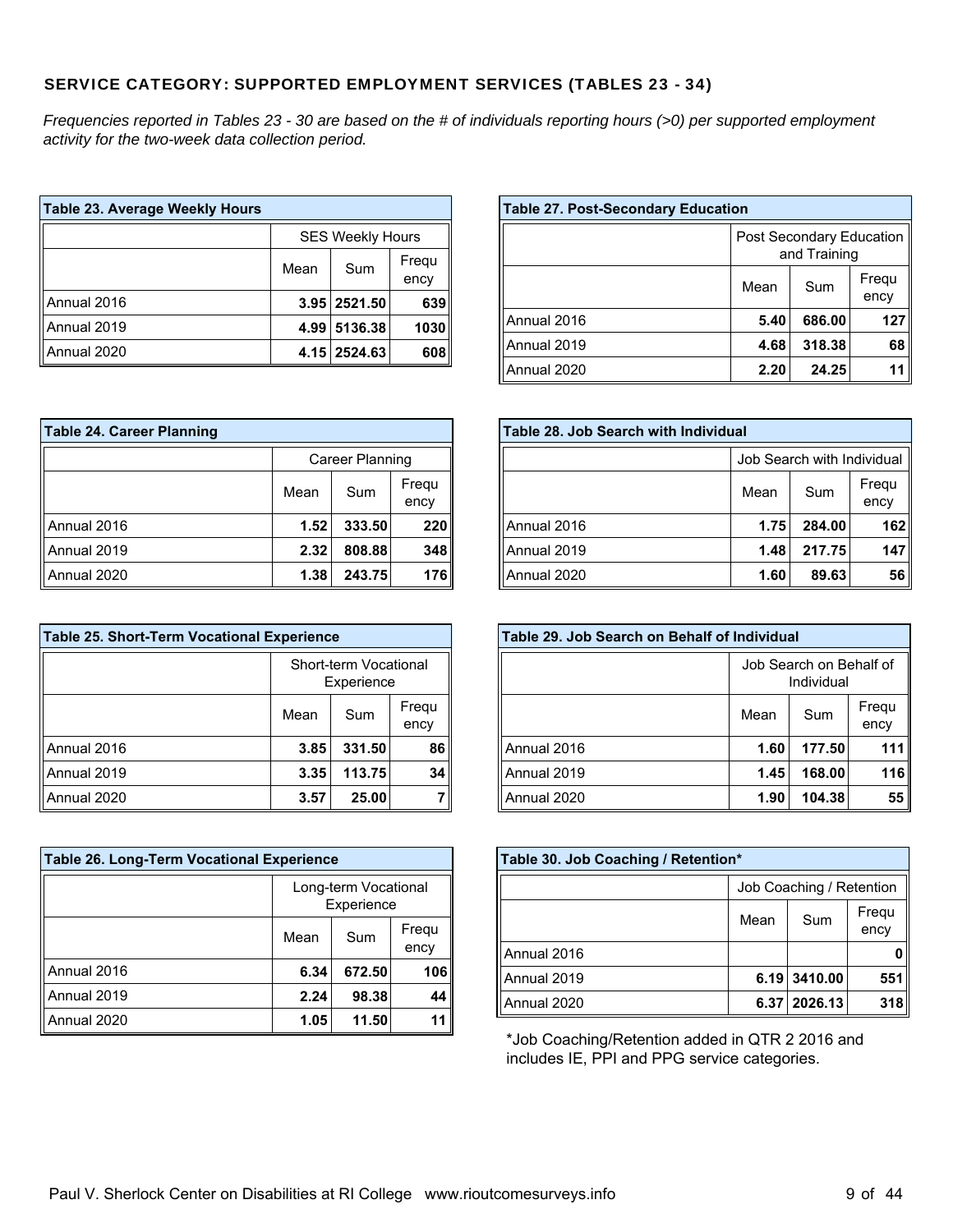| Table 31: Reason No Supported Employment Hours* |               |       |  |
|-------------------------------------------------|---------------|-------|--|
|                                                 | Annual 2020   |       |  |
|                                                 | $%$ obs.<br>N |       |  |
| Non response                                    | 22            | 25.9% |  |
| Pandemic                                        | 63            | 74.1% |  |
| Lack of Supports                                | 0             | 0.0%  |  |
| <b>Health Issues</b>                            | 0             | 0.0%  |  |
| Other                                           | 0             | 0.0%  |  |
| Unknown                                         | O             | 0.0%  |  |
| Total                                           | 100.0%<br>85  |       |  |

| Table 32: Received Stipend for Supported Employment Activity Reported in Tables 23 - 30 |     |             |     |             |             |           |  |
|-----------------------------------------------------------------------------------------|-----|-------------|-----|-------------|-------------|-----------|--|
|                                                                                         |     | Annual 2016 |     | Annual 2019 | Annual 2020 |           |  |
|                                                                                         | N   | $%$ obs.    | N   | $%$ obs.    | N           | $%$ obs.  |  |
| Yes                                                                                     | 58  | 11.1%       | 49  | 5.3%        | 11          | 2.1%      |  |
| l No                                                                                    | 449 | 85.9%       | 880 | $94.6\%$    | 512         | 97.9%     |  |
| Total                                                                                   | 523 | 100.0%      | 930 | $100.0\%$   | 523         | $100.0\%$ |  |

| Table 33: Supported Employment Method of Support for Activity Reported in Tables 23 - 30 |             |          |             |          |             |          |  |
|------------------------------------------------------------------------------------------|-------------|----------|-------------|----------|-------------|----------|--|
|                                                                                          | Annual 2016 |          | Annual 2019 |          | Annual 2020 |          |  |
|                                                                                          | N           | $%$ obs. | N           | $%$ obs. | N           | $%$ obs. |  |
| In-Person Only                                                                           | u           |          | O           |          | 235         | 44.9%    |  |
| Remote Only                                                                              |             |          |             |          | 134         | 25.6%    |  |
| Combination of In-Person and Remote                                                      | 0           |          | 0           |          | 150         | 28.7%    |  |
| No Support Provided                                                                      |             |          |             |          | 4           | 0.8%     |  |
| <b>Total</b>                                                                             | 0           | 100.0%   | 0           | 100.0%   | 523         | 100.0%   |  |

| <b>Table 34: Supported Employment Settings</b> |             |          |             |          |     |             |  |
|------------------------------------------------|-------------|----------|-------------|----------|-----|-------------|--|
|                                                | Annual 2016 |          | Annual 2019 |          |     | Annual 2020 |  |
|                                                | N           | $%$ obs. | N           | $%$ obs. | N   | $%$ obs.    |  |
| <b>NetWorkRI</b>                               | 49          | 9.4%     | 0           | $0.0\%$  | 4   | 0.8%        |  |
| Business / Employer                            | 196         | 37.5%    | 566         | 60.9%    | 315 | 60.2%       |  |
| Public Venue                                   | 187         | 35.8%    | 291         | 31.3%    | 84  | 16.1%       |  |
| School / Training Facility                     | 23          | 4.4%     | 16          | 1.7%     | 0   | $0.0\%$     |  |
| DD Provider Organization                       | 300         | 57.4%    | 377         | 40.5%    | 113 | 21.6%       |  |
| Home / Residence                               | 27          | 5.2%     | 42          | 4.5%     | 106 | 20.3%       |  |
| <b>Total</b>                                   | 523         | 100.0%   | 930         | 100.0%   | 523 | 100.0%      |  |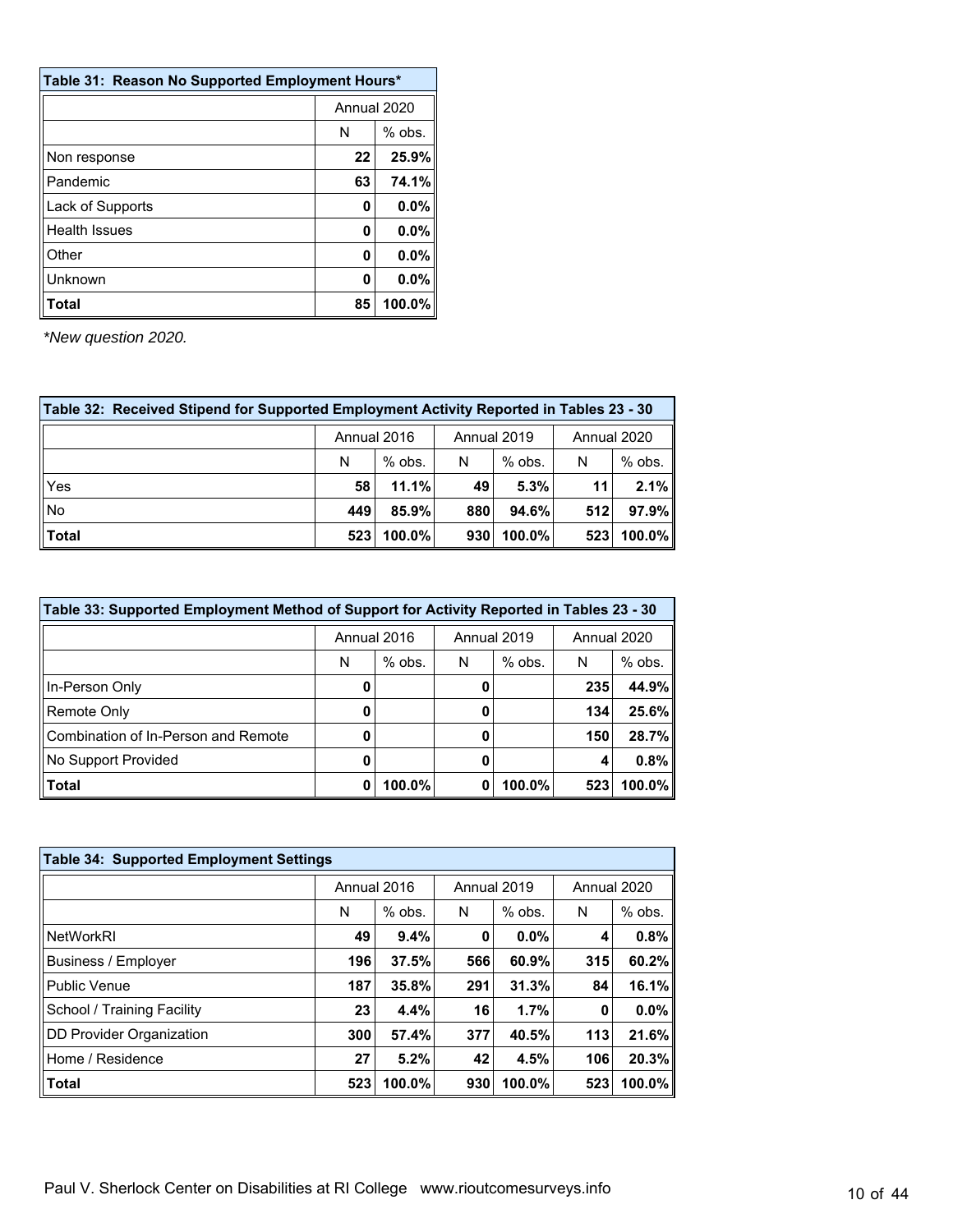## SERVICE CATEGORY: INDIVIDUAL EMPLOYMENT (TABLES 35 - 52 )

| <b>Table 35: Individual Employment Title</b>                   |                         |                |                  |  |
|----------------------------------------------------------------|-------------------------|----------------|------------------|--|
|                                                                | Annual<br>2016          | Annual<br>2019 | Annual<br>2020   |  |
| Non response                                                   | 0                       | 4              | 0                |  |
| <b>Activity Aide Recreation Worker</b>                         | 1                       | 4              | $\mathbf 2$      |  |
| <b>Amusement and Recreation Attendant</b>                      | $\overline{\mathbf{2}}$ | 3              | 1                |  |
| <b>Animal Caretaker</b>                                        | 3                       | 5              | 1                |  |
| <b>Animal Groomer</b>                                          | 1                       | 0              | 0                |  |
| <b>Artist Crafts</b>                                           | $\mathbf{0}$            |                | 1                |  |
| Automotive Cleaner of Vehicles and Equipment                   | 0                       | 1              | 0                |  |
| Automotive Technicians Repair Oil Change Exhaust Tire Repairer | 1                       | 1              | 0                |  |
| Baggage Porter and Bellhop                                     | 0                       | 2              | 3                |  |
| Bagger and or Carriage Retrieval                               | 57                      | 61             | 68               |  |
| <b>Bus Monitor Aide</b>                                        | 2                       | 3              | 3                |  |
| <b>Cashier All Industries</b>                                  | 5                       | 9              | $\boldsymbol{9}$ |  |
| Child Care Worker                                              | 13                      | 12             | 5                |  |
| <b>Cooks Chef Baker</b>                                        | 3                       | 6              | 3                |  |
| <b>Construction Carpentry</b>                                  | 0                       | 1              | $\mathbf 0$      |  |
| <b>Construction Worker and Laborer</b>                         | 0                       | 2              | 0                |  |
| <b>Cosmetology Hairstylist Assistant</b>                       | 1                       | 0              | $\mathbf 2$      |  |
| <b>Couriers Messenger</b>                                      | 1                       | 2              | 3                |  |
| Data Entry Keyer                                               | 8                       | 9              |                  |  |
| Delivery All Types                                             | 19                      | 11             | 11               |  |
| <b>Demonstrators and Product Promoter</b>                      | 0                       | 0              | $\mathbf{2}$     |  |
| Dining Room and Cafeteria Attendant                            | 21                      | 29             | 19               |  |
| Direct Support Professional or Assistant                       | 0                       | 2              |                  |  |
| Dishwasher                                                     | 28                      | 45             | 23               |  |
| <b>Driver Delivery Service</b>                                 | 4                       | 2              | 2                |  |
| Engine and Other Machine Assembly                              | 1                       | 0              | 0                |  |
| Entertainer All Types Musician DJ                              | 1                       | 0              | 0                |  |
| Farm Worker                                                    | 0                       |                | 1                |  |
| <b>Fitness Instructor or Assistant</b>                         | 0                       |                | 0                |  |
| Food Preparation and or Serving Worker Including Fast Food     | 32                      | 60             | 53               |  |
| <b>Furniture Finishing Assembly Caning</b>                     | 0                       |                | 0                |  |

*Table 35 continued on next page.*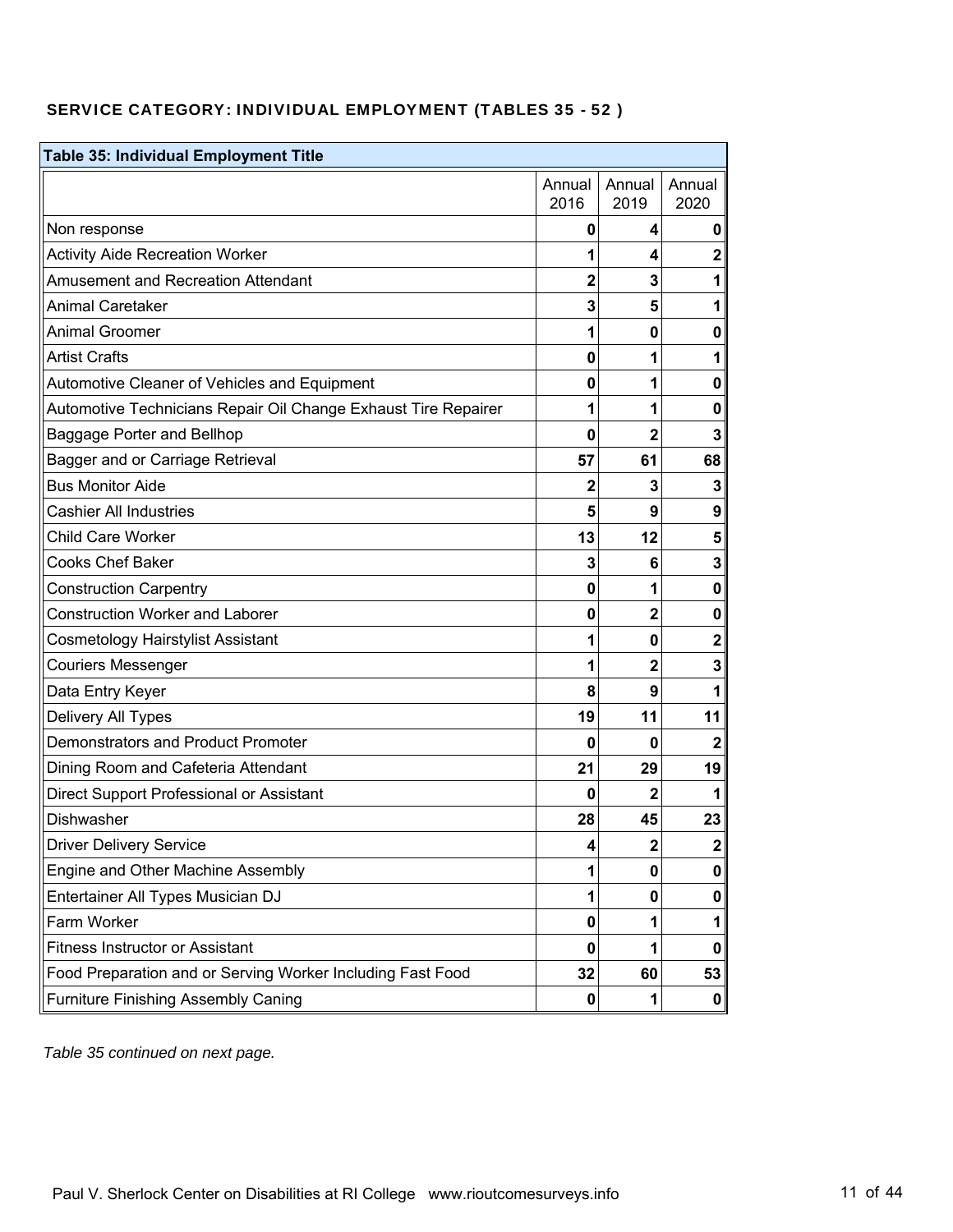| Table 35 (cont.): Individual Employment Title |                |                |                |
|-----------------------------------------------|----------------|----------------|----------------|
|                                               | Annual<br>2016 | Annual<br>2019 | Annual<br>2020 |
| <b>Greeter All Types</b>                      | 10             | 8              | 4              |
| <b>Helper All Trades</b>                      | 0              | 0              | 1              |
| Home Health Aide                              | 0              | 1              | 0              |
| Host/Hostess                                  | $\bf{0}$       | $\mathbf{0}$   | 1              |
| Janitors Cleaner Housekeeping                 | 76             | 92             | 54             |
| Laborer Freight Stock and Material Mover      | 4              | 7              | $\mathbf{7}$   |
| Landscaping and Grounds Keeping Worker        | 6              | 12             | 9              |
| Laundry and or Dry Cleaning Worker            | $\overline{2}$ | 7              | 5 <sub>5</sub> |
| <b>Library Assistant Clerical</b>             | 1              | 0              | 1              |
| <b>Mail Clerk Handler</b>                     | $\bf{0}$       | 0              | 1              |
| Maintenance and Repair Workers                | 5              | 8              | 5              |
| Nursery Worker Greenhouse                     | $\bf{0}$       | $\overline{2}$ | $\mathbf 2$    |
| Office and Administrative Support All types   | 16             | 26             | 15             |
| Office Machine Operator Except Computer       | 1              | 0              | $\mathbf 0$    |
| Order Filler Wholesale Retail                 | 1              | 3              | $\mathbf{2}$   |
| Parking Lot Attendant Valet                   | $\overline{2}$ | 1              | $\mathbf{0}$   |
| Peer Support Professional                     | 1              | 0              | 1              |
| Pin setter                                    | 0              | 0              | 1              |
| Polisher of Metal All Types                   | 0              | 1              | 0              |
| <b>Production Packager Hand Assembly</b>      | 5              | 22             | 10             |
| Refuse and Recyclable Material Collector      | 6              | $\mathbf{2}$   | $\mathbf 2$    |
| Sales Person All Types and Door to Door       | 4              | $\mathbf{2}$   | 1              |
| <b>Security Guard</b>                         | $\mathbf{2}$   | 3              | 0              |
| Social Media Specialist                       | $\bf{0}$       | 1              | $\mathbf{0}$   |
| <b>Stock Clerk Sales Floor Stockroom</b>      | 48             | 102            | 69             |
| <b>Teacher Assistant</b>                      | 2              | 5              | 3 <sup>2</sup> |
| <b>Technical Support</b>                      | 0              | 0              | 1              |
| Usher Lobby Attendant Ticket Taker            | 3              | 1              | 0              |
| Vending Machine or Box Servicer               | 0              | 0              | 1              |
| Waiter and Waitress Nonfood Prep              | 1              | 2              | 0              |
| Other                                         | 1              | 4              | 0              |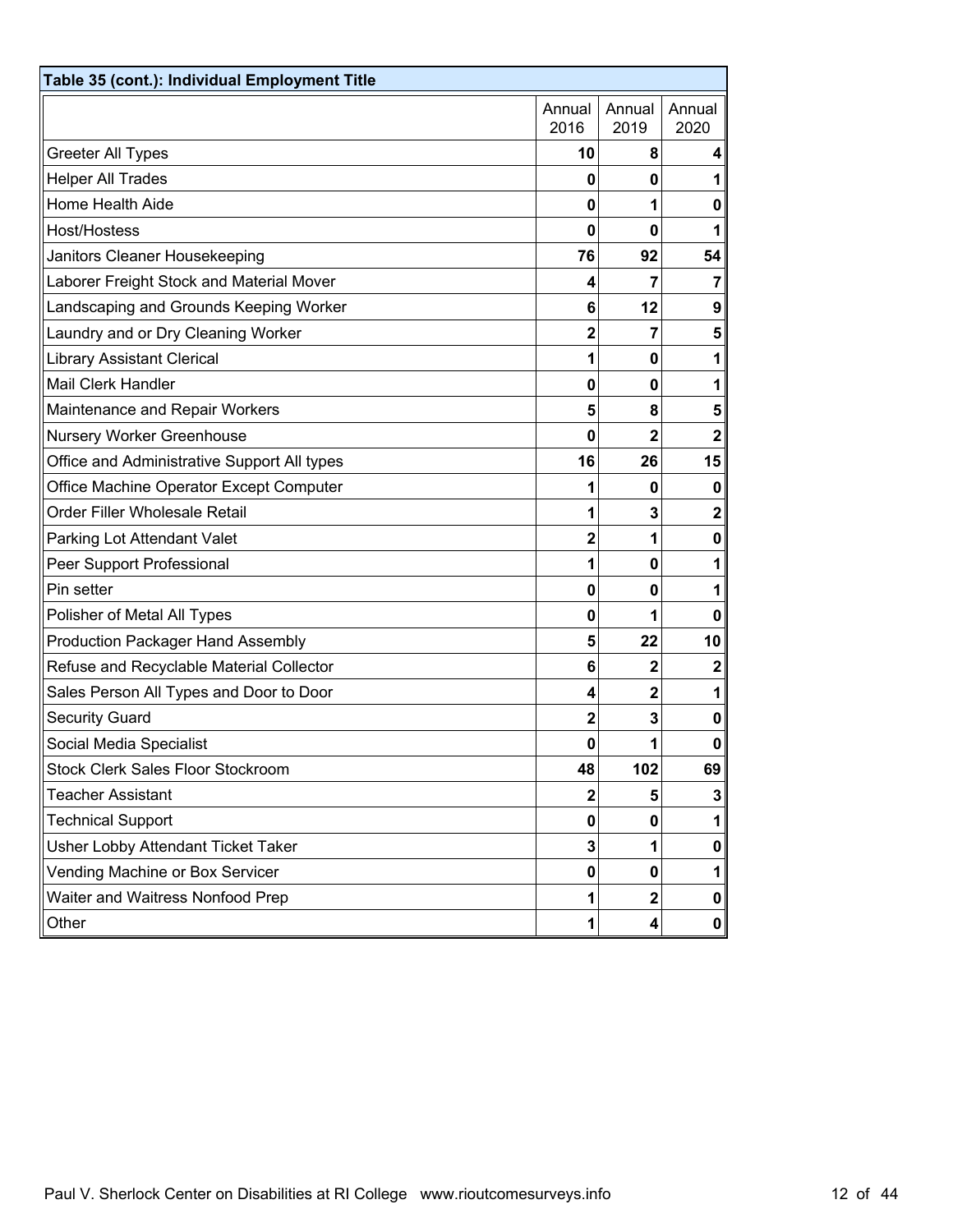| Table 36: Individual Employment Industry                                           |              |             |                         |             |     |             |
|------------------------------------------------------------------------------------|--------------|-------------|-------------------------|-------------|-----|-------------|
|                                                                                    |              | Annual 2016 |                         | Annual 2019 |     | Annual 2020 |
|                                                                                    | N            | % obs.      | N                       | % obs.      | N   | % obs.      |
| Accommodation and Food Services                                                    | 83           | 20.7%       | 158                     | 26.8%       | 103 | 25.1%       |
| Administrative and Support and Waste Management and<br><b>Remediation Services</b> | 24           | 6.0%        | 18                      | 3.1%        | 8   | 2.0%        |
| Agriculture/Forestry/Fishing/Hunting                                               | 7            | 1.7%        | 11                      | 1.9%        | 10  | 2.4%        |
| Arts/Entertainment/Recreation                                                      | 15           | 3.7%        | 18                      | 3.1%        | 12  | 2.9%        |
| Construction                                                                       | $\mathbf{2}$ | 0.5%        | 3                       | 0.5%        | 1   | 0.2%        |
| <b>Educational Services</b>                                                        | 19           | 4.7%        | 34                      | 5.8%        | 16  | 3.9%        |
| Finance and Insurance                                                              | 10           | 2.5%        | 9                       | 1.5%        | 8   | 2.0%        |
| Health Care and Social Assistance                                                  | 39           | 9.7%        | 68                      | 11.5%       | 41  | 10.0%       |
| Information                                                                        | 5            | 1.2%        | 2                       | 0.3%        | 2   | 0.5%        |
| Management of Companies and Enterprises                                            | $\bf{0}$     | 0.0%        | 0                       | 0.0%        | 0   | 0.0%        |
| Manufacturing                                                                      | 8            | 2.0%        | 21                      | 3.6%        | 7   | 1.7%        |
| Mining                                                                             | $\bf{0}$     | 0.0%        | 0                       | 0.0%        | 0   | 0.0%        |
| Other Services (Except Public Administration)                                      | 39           | 9.7%        | 20                      | 3.4%        | 13  | 3.2%        |
| Professional/Scientific/Technical Services                                         | 3            | 0.7%        | 0                       | 0.0%        | 1   | 0.2%        |
| <b>Public Administration</b>                                                       | 6            | 1.5%        | $\overline{\mathbf{c}}$ | 0.3%        | 3   | 0.7%        |
| Real Estate and Rental and Leasing                                                 | $\mathbf{0}$ | 0.0%        | 1                       | 0.2%        | 2   | 0.5%        |
| <b>Retail Trade</b>                                                                | 134          | 33.4%       | 198                     | 33.6%       | 169 | 41.2%       |
| <b>Transportation and Warehousing</b>                                              | 7            | 1.7%        | 15                      | 2.5%        | 8   | 2.0%        |
| <b>Utilities</b>                                                                   | 0            | 0.0%        | 0                       | 0.0%        | 1   | 0.2%        |
| <b>Wholesale Trade</b>                                                             | 0            | 0.0%        | 11                      | 1.9%        | 5   | 1.2%        |
| <b>Total</b>                                                                       | 401          | 100.0%      | 590                     | 100.0%      | 410 | 100.0%      |

| Table 37: Individual Employment Employer Type |             |          |     |             |     |             |  |  |  |  |  |
|-----------------------------------------------|-------------|----------|-----|-------------|-----|-------------|--|--|--|--|--|
|                                               | Annual 2016 |          |     | Annual 2019 |     | Annual 2020 |  |  |  |  |  |
|                                               | N           | $%$ obs. | N   | $%$ obs.    | N   | $%$ obs.    |  |  |  |  |  |
| <b>For-Profit Business</b>                    | 309         | 77.1%    | 471 | 79.8%       | 347 | 84.6%       |  |  |  |  |  |
| <b>Non-Profit Business</b>                    | 60          | 15.0%    | 81  | 13.7%       | 43  | 10.5%       |  |  |  |  |  |
| <b>Community DD Agency</b>                    | 8           | 2.0%     | 6   | 1.0%        | 3   | 0.7%        |  |  |  |  |  |
| <b>Government Agency</b>                      | 24          | 6.0%     | 31  | 5.3%        | 17  | 4.1%        |  |  |  |  |  |
| <b>Total</b>                                  | 401         | 100.0%   | 590 | 100.0%      | 410 | $100.0\%$   |  |  |  |  |  |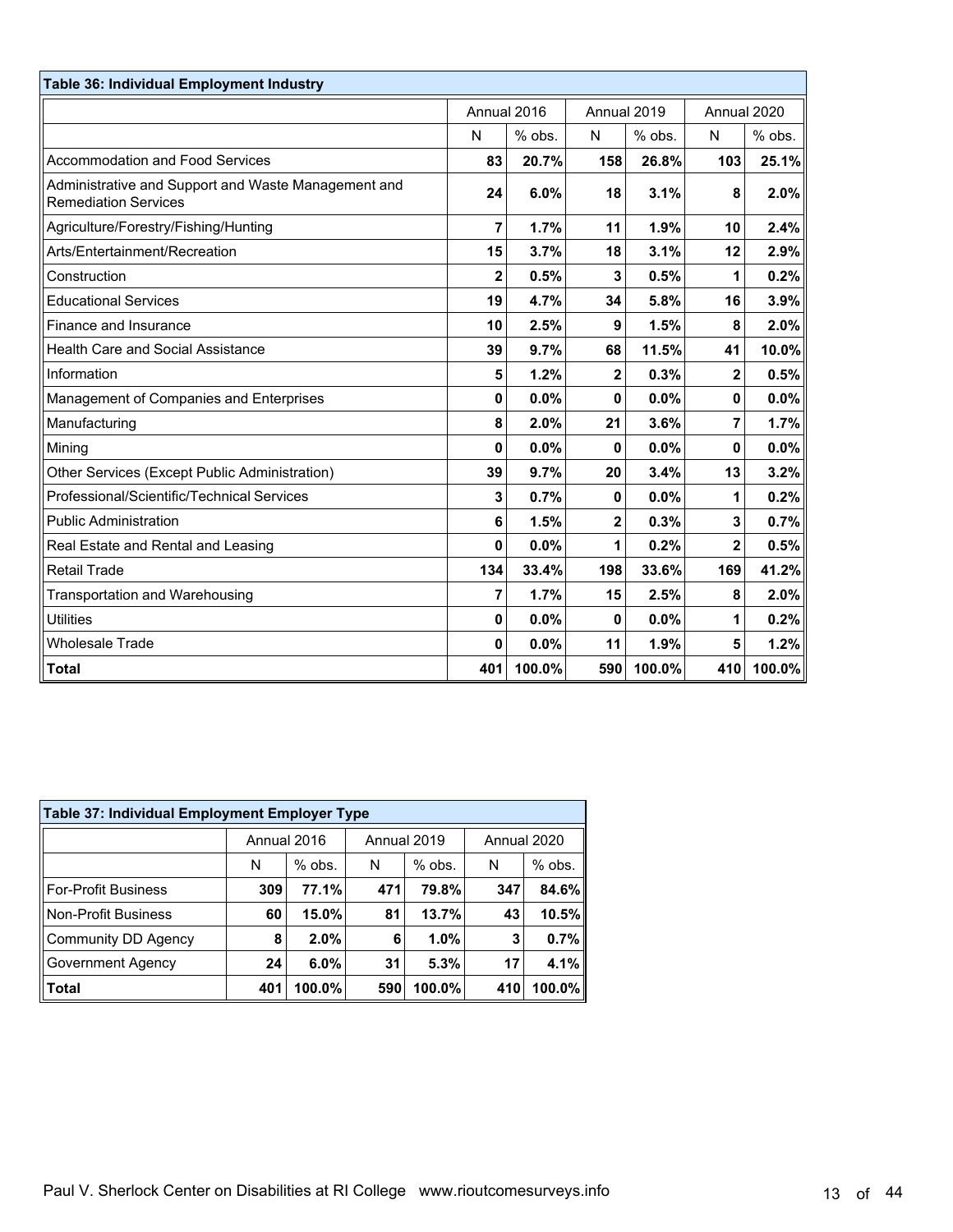| Table 38: Individual Employment Tenure |     |             |              |             |             |          |
|----------------------------------------|-----|-------------|--------------|-------------|-------------|----------|
|                                        |     | Annual 2016 |              | Annual 2019 | Annual 2020 |          |
|                                        | N   | $%$ obs.    | N            | $%$ obs.    | N           | $%$ obs. |
| Non response                           | 0   | 0.0%        | $\mathbf{2}$ | 0.3%        |             | 0.2%     |
| less than 1 month                      | 3   | 0.7%        | 6            | $1.0\%$     |             | 0.2%     |
| 1 month or more & less than 3 months   | 17  | 4.2%        | 23           | 3.9%        | 22          | 5.4%     |
| 3 months or more & less than 6 months  | 35  | 8.7%        | 25           | 4.2%        | 18          | 4.4%     |
| 6 months or more & less than 12 months | 42  | 10.5%       | 71           | 12.0%       | 24          | 5.9%     |
| 1 yr or more & less than 2 yrs         | 66  | 16.5%       | 112          | 19.0%       | 79          | 19.3%    |
| 2 yrs or more & less than 5 yrs        | 83  | 20.7%       | 166          | 28.1%       | 140         | 34.1%    |
| 5 yrs or more & less than 10 yrs       | 72  | 18.0%       | 75           | 12.7%       | 65          | 15.9%    |
| 10 yrs or more                         | 83  | 20.7%       | 110          | 18.6%       | 60          | 14.6%    |
| Total                                  | 401 | 100.0%      | 590          | 100.0%      | 410         | 100.0%   |

| Table 39: Individual Employment Average Weekly Hours* |                |             |                |             |     |             |  |  |  |
|-------------------------------------------------------|----------------|-------------|----------------|-------------|-----|-------------|--|--|--|
|                                                       |                | Annual 2016 |                | Annual 2019 |     | Annual 2020 |  |  |  |
|                                                       | N              | $%$ obs.    | N              | $%$ obs.    | N   | % obs.      |  |  |  |
| Less than $0.50$                                      | 0              | $0.0\%$     | 0              | $0.0\%$     | 0   | $0.0\%$     |  |  |  |
| From 0.50 to 1.00                                     | 0              | 0.0%        | $\overline{2}$ | 0.4%        | 1   | 0.3%        |  |  |  |
| From 1.00 to 2.00                                     | 20             | 5.2%        | 16             | 2.9%        | 6   | $1.7\%$     |  |  |  |
| From 2.00 to 5.00                                     | 109            | 28.1%       | 124            | 22.2%       | 69  | 20.1%       |  |  |  |
| From 5.00 to 10.00                                    | 106            | 27.3%       | 135            | 24.2%       | 67  | 19.5%       |  |  |  |
| From 10.00 to 20.00                                   | 106            | 27.3%       | 195            | 34.9%       | 133 | 38.7%       |  |  |  |
| From 20.00 to 30.00                                   | 40             | 10.3%       | 68             | 12.2%       | 49  | 14.2%       |  |  |  |
| From 30.00 to 40.00                                   | 4              | $1.0\%$     | 15             | 2.7%        | 16  | 4.7%        |  |  |  |
| From 40.00 to 50.00                                   | $\overline{2}$ | 0.5%        | 1              | 0.2%        | 3   | 0.9%        |  |  |  |
| 50.00 and more                                        | 1              | 0.3%        | 3              | 0.5%        | 0   | $0.0\%$     |  |  |  |
| Total                                                 | 388            | 100.0%      | 559            | 100.0%      | 344 | 100.0%      |  |  |  |

| Table 40: Individual Employment Mean Hours* |      |                |                |                |  |  |  |  |  |
|---------------------------------------------|------|----------------|----------------|----------------|--|--|--|--|--|
|                                             |      | Annual<br>2016 | Annual<br>2019 | Annual<br>2020 |  |  |  |  |  |
|                                             | Mean | 8.97           | 11.21          | 12.48          |  |  |  |  |  |
| Individual Employment Hours                 | Min  | 1.00           | 0.50           | 0.50           |  |  |  |  |  |
|                                             | Max  | 65.00          | 60.00          | 40.00          |  |  |  |  |  |

*\*Individuals reporting 0 hours during the two-week data period are excluded from Tables 39 - 40. For reason no hours, see Table 41.*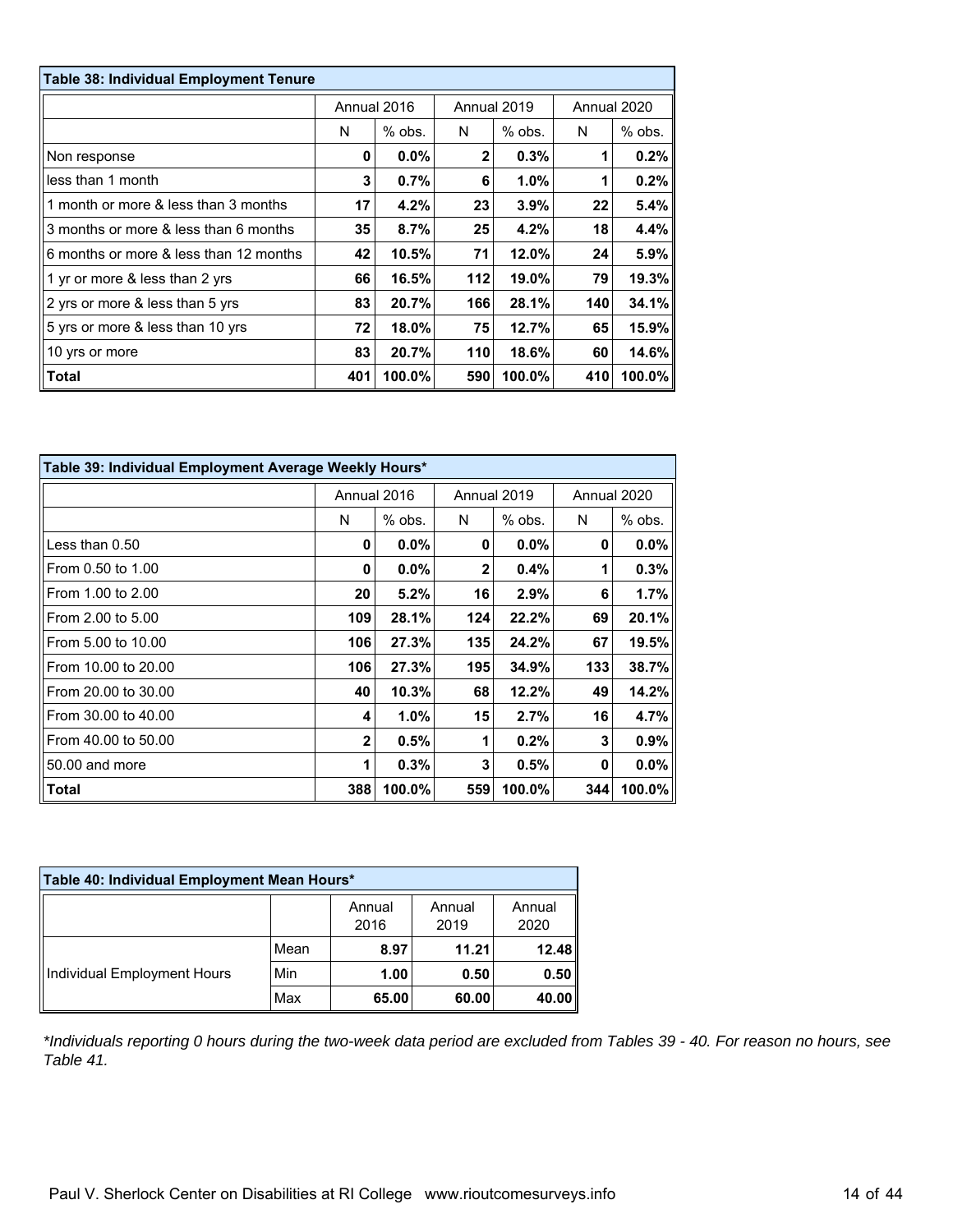| Table 41: Reason No Individual Employment Hours* |    |             |  |  |  |
|--------------------------------------------------|----|-------------|--|--|--|
|                                                  |    | Annual 2020 |  |  |  |
|                                                  | N  | $%$ obs.    |  |  |  |
| Furlough                                         | 19 | 28.8%       |  |  |  |
| Personal Leave - Pandemic                        | 41 | 62.1%       |  |  |  |
| <b>Planned Time Off</b>                          | 0  | 0.0%        |  |  |  |
| Sick Leave                                       |    | 1.5%        |  |  |  |
| Lack of Job Supports                             | 0  | 0.0%        |  |  |  |
| Other                                            | 4  | 6.1%        |  |  |  |
| Unknown                                          | 0  | 0.0%        |  |  |  |
| Total                                            | 66 | 100.0%      |  |  |  |

| Table 42: Individual Employment Average Weekly Earnings* |     |             |              |          |     |             |  |  |  |  |
|----------------------------------------------------------|-----|-------------|--------------|----------|-----|-------------|--|--|--|--|
|                                                          |     | Annual 2016 | Annual 2019  |          |     | Annual 2020 |  |  |  |  |
|                                                          | N   | $%$ obs.    | N            | $%$ obs. | N   | $%$ obs.    |  |  |  |  |
| Less than 0.50                                           | 0   | 0.0%        | 0            | $0.0\%$  | 0   | $0.0\%$     |  |  |  |  |
| From 0.50 to 1.00                                        | 0   | $0.0\%$     | 0            | 0.0%     | 0   | $0.0\%$     |  |  |  |  |
| From 1.00 to 9.60                                        | 0   | $0.0\%$     | $\mathbf{2}$ | 0.4%     | 1   | 0.3%        |  |  |  |  |
| From 9.60 to 10.00                                       | 6   | 1.5%        | 0            | 0.0%     | 0   | $0.0\%$     |  |  |  |  |
| From 10.00 to 50.00                                      | 137 | 35.3%       | 136          | 24.3%    | 67  | 19.5%       |  |  |  |  |
| From 50.00 to 75.00                                      | 49  | 12.6%       | 57           | 10.2%    | 34  | 9.9%        |  |  |  |  |
| From 75.00 to 100.00                                     | 48  | 12.4%       | 73           | 13.1%    | 23  | 6.7%        |  |  |  |  |
| From 100.00 to 125.00                                    | 34  | 8.8%        | 44           | 7.9%     | 38  | 11.0%       |  |  |  |  |
| From 125.00 to 150.00                                    | 27  | 7.0%        | 57           | 10.2%    | 31  | $9.0\%$     |  |  |  |  |
| From 150.00 to 175.00                                    | 29  | 7.5%        | 53           | 9.5%     | 27  | 7.8%        |  |  |  |  |
| From 175.00 to 200.00                                    | 23  | 5.9%        | 24           | 4.3%     | 21  | 6.1%        |  |  |  |  |
| From 200.00 to 225.00                                    | 13  | 3.4%        | 43           | 7.7%     | 26  | 7.6%        |  |  |  |  |
| From 225.00 to 250.00                                    | 6   | 1.5%        | 22           | 3.9%     | 29  | 8.4%        |  |  |  |  |
| From 250.00 to 275.00                                    | 4   | 1.0%        | 17           | 3.0%     | 8   | 2.3%        |  |  |  |  |
| From 275.00 to 300.00                                    | 3   | 0.8%        | 8            | 1.4%     | 12  | 3.5%        |  |  |  |  |
| From 300.00 to 500.00                                    | 8   | 2.1%        | 18           | 3.2%     | 24  | $7.0\%$     |  |  |  |  |
| 500.00 and more                                          | 1   | 0.3%        | 5            | 0.9%     | 3   | 0.9%        |  |  |  |  |
| <b>Total</b>                                             | 388 | 100.0%      | 559          | 100.0%   | 344 | $100.0\%$   |  |  |  |  |

| Table 43: Individual Employment Mean Earnings* |      |                |                |                |  |  |  |  |  |
|------------------------------------------------|------|----------------|----------------|----------------|--|--|--|--|--|
|                                                |      | Annual<br>2016 | Annual<br>2019 | Annual<br>2020 |  |  |  |  |  |
|                                                | Mean | 97.07          | 126.51         | 151.00         |  |  |  |  |  |
| Individual Employment Earnings                 | Min  | 9.60           | 5.25           | 5.75           |  |  |  |  |  |
|                                                | Max  | 665.60         | 765.00         | 556.88         |  |  |  |  |  |

*\*Individuals reporting 0 earnings during the two-week data period were excluded from Tables 42 - 43.*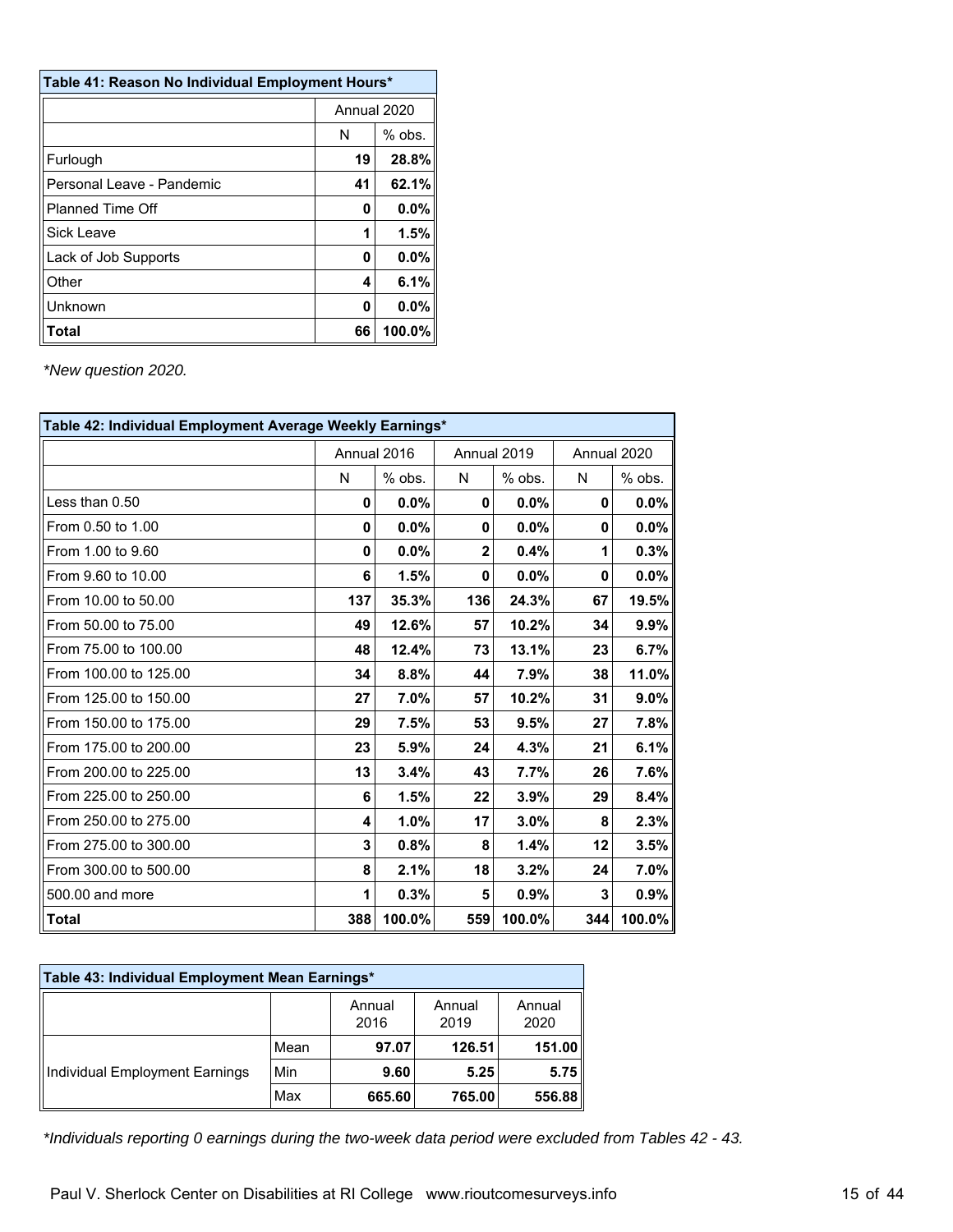| Table 44: Individual Employment Hourly Wage * |     |             |     |             |     |             |  |  |  |  |
|-----------------------------------------------|-----|-------------|-----|-------------|-----|-------------|--|--|--|--|
|                                               |     | Annual 2016 |     | Annual 2019 |     | Annual 2020 |  |  |  |  |
|                                               | N   | $%$ obs.    | N   | $%$ obs.    | N   | $%$ obs.    |  |  |  |  |
| Non response                                  | 0   | 0.0%        | 2   | 0.3%        |     | 0.2%        |  |  |  |  |
| Above Minimum                                 | 140 | 34.9%       | 246 | 41.7%       | 125 | 30.5%       |  |  |  |  |
| Minimum                                       | 255 | 63.6%       | 331 | 56.1%       | 251 | 61.2%       |  |  |  |  |
| <b>Below Minimum</b>                          | 6   | 1.5%        | 11  | 1.9%        | 33  | 8.0%        |  |  |  |  |
| <b>Total</b>                                  | 401 | 100.0%      | 590 | 100.0%      | 410 | 100.0%      |  |  |  |  |

*\*Minimum wage: 2016 = 9.60, 2019 = 10.50, 2020 = 11.50*

| Table 45: Individual Employment Mean Wage* |      |                |                |                |  |  |  |  |  |
|--------------------------------------------|------|----------------|----------------|----------------|--|--|--|--|--|
|                                            |      | Annual<br>2016 | Annual<br>2019 | Annual<br>2020 |  |  |  |  |  |
|                                            | Mean | 10.23          | 11.13          | 12.03          |  |  |  |  |  |
| Individual Employment Hourly<br>Wage       | Min  | 2.35           | 8.60           | 10.50          |  |  |  |  |  |
|                                            | Max  | 17.00          | 30.00          | 30.00          |  |  |  |  |  |

*\*Individuals reporting 0 earnings during the two-week data period were excluded from Tables 44 - 45.*

| <b>Table 46: Indivdual Employment Onsite Support</b> |             |          |     |             |     |             |  |  |  |  |  |
|------------------------------------------------------|-------------|----------|-----|-------------|-----|-------------|--|--|--|--|--|
|                                                      | Annual 2016 |          |     | Annual 2019 |     | Annual 2020 |  |  |  |  |  |
|                                                      | N           | $%$ obs. | N   | $%$ obs.    | N   | $%$ obs.    |  |  |  |  |  |
| Daily (100% of the time)                             | 120         | 29.9%    | 171 | 29.0%       | 98  | 23.9%       |  |  |  |  |  |
| Daily (some)                                         | 40          | 10.0%    | 56  | 9.5%        | 35  | 8.5%        |  |  |  |  |  |
| Weekly (at least once per<br>week)                   | 91          | 22.7%    | 98  | 16.6%       | 73  | 17.8%       |  |  |  |  |  |
| Monthly (at least once per<br>month)                 | 42          | 10.5%    | 86  | 14.6%       | 32  | 7.8%        |  |  |  |  |  |
| None                                                 | 108         | 26.9%    | 177 | 30.0%       | 172 | 42.0%       |  |  |  |  |  |
| <b>Total</b>                                         | 401         | 100.0%   | 590 | 100.0%      | 410 | $100.0\%$   |  |  |  |  |  |

| Table 47: Individual Employment Offsite Support |             |          |     |             |     |             |  |  |  |  |  |
|-------------------------------------------------|-------------|----------|-----|-------------|-----|-------------|--|--|--|--|--|
|                                                 | Annual 2016 |          |     | Annual 2019 |     | Annual 2020 |  |  |  |  |  |
|                                                 | N           | $%$ obs. | N   | $%$ obs.    | N   | $%$ obs.    |  |  |  |  |  |
| Daily (100% of the time)                        | 47          | 11.7%    | 54  | 9.2%        | 22  | 5.4%        |  |  |  |  |  |
| Daily (some)                                    | 63          | 15.7%    | 92  | 15.6%       | 39  | 9.5%        |  |  |  |  |  |
| Weekly (at least once per<br>week)              | 94          | 23.4%    | 141 | 23.9%       | 95  | 23.2%       |  |  |  |  |  |
| Monthly (at least once per<br>month)            | 103         | 25.7%    | 135 | 22.9%       | 127 | 31.0%       |  |  |  |  |  |
| None                                            | 94          | 23.4%    | 141 | 23.9%       | 127 | 31.0%       |  |  |  |  |  |
| <b>Total</b>                                    | 401         | 100.0%   | 590 | 100.0%      | 410 | $100.0\%$   |  |  |  |  |  |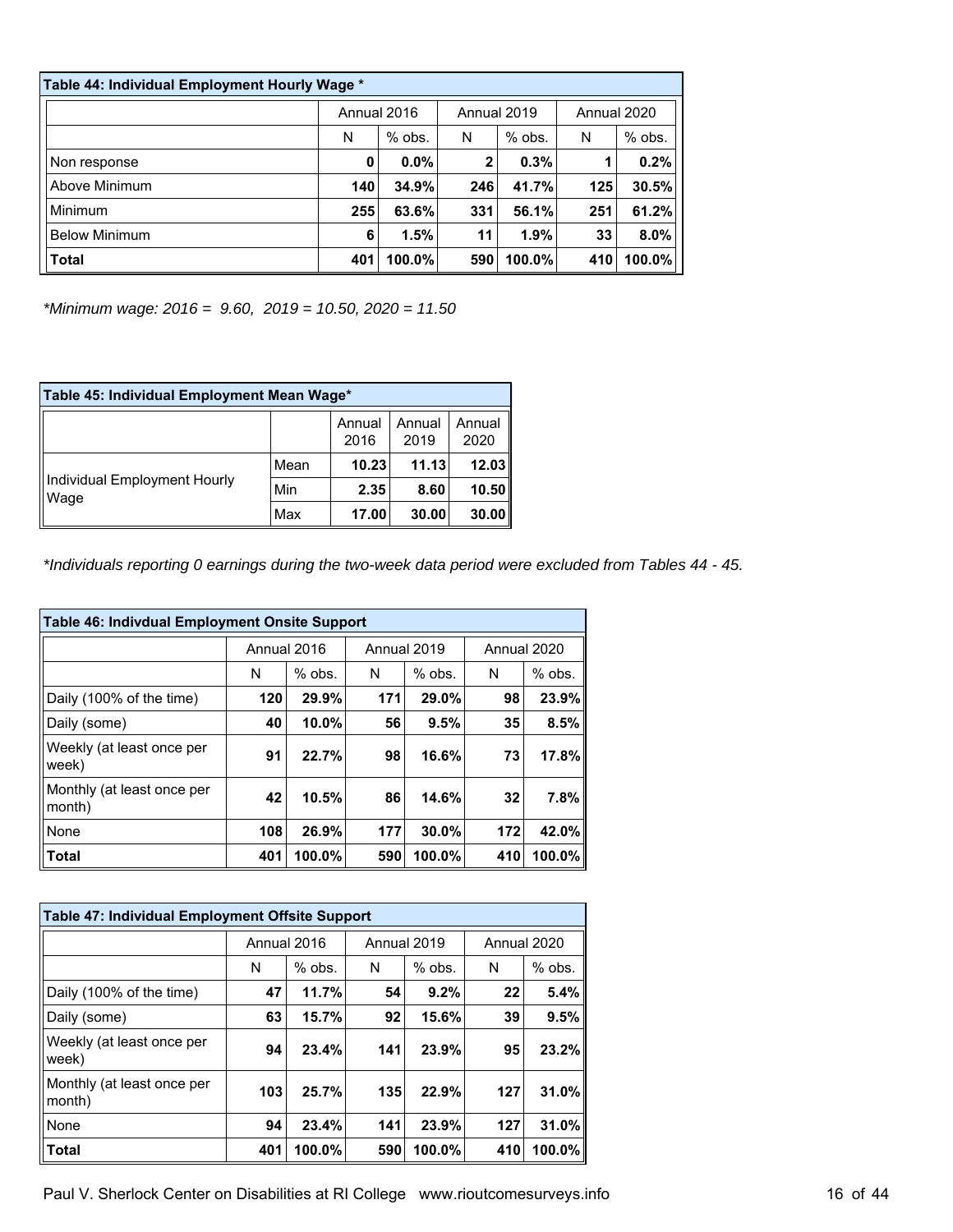| <b>Table 48: Individual Employment Consultation</b> |             |          |     |             |     |             |  |  |  |  |  |
|-----------------------------------------------------|-------------|----------|-----|-------------|-----|-------------|--|--|--|--|--|
|                                                     | Annual 2016 |          |     | Annual 2019 |     | Annual 2020 |  |  |  |  |  |
|                                                     | N           | $%$ obs. | N   | $%$ obs.    | N   | $%$ obs.    |  |  |  |  |  |
| Face to Face                                        | 286         | 71.3%    | 444 | 75.3%       | 178 | 43.4%       |  |  |  |  |  |
| Phone or E-mail                                     | 217         | 54.1%    | 287 | 48.6%       | 270 | 65.9%       |  |  |  |  |  |
| Virtual                                             | 0           | $0.0\%$  | 0   | $0.0\%$     | 11  | 2.7%        |  |  |  |  |  |
| None                                                | 63          | 15.7%    | 86  | 14.6%       | 87  | 21.2%       |  |  |  |  |  |
| $\blacksquare$ Total                                | 401         | 100.0%   | 590 | 100.0%      | 410 | 100.0%      |  |  |  |  |  |

| Table 49: Individual Employment Method of Support for Work Hours Reported in Table 39* |             |          |  |  |  |
|----------------------------------------------------------------------------------------|-------------|----------|--|--|--|
|                                                                                        | Annual 2020 |          |  |  |  |
|                                                                                        | N           | $%$ obs. |  |  |  |
| In-Person Only                                                                         | 179         | 43.7%    |  |  |  |
| Remote Only                                                                            | 71          | 17.3%    |  |  |  |
| Combination of In-Person and Remote                                                    | 92          | 22.4%    |  |  |  |
| No Support Provided                                                                    | 0           | $0.0\%$  |  |  |  |
| Total                                                                                  | 410         | 100.0%   |  |  |  |

| <b>Table 50: Individual Employment Benefits Offered</b> |             |          |             |           |             |          |  |  |
|---------------------------------------------------------|-------------|----------|-------------|-----------|-------------|----------|--|--|
|                                                         | Annual 2016 |          | Annual 2019 |           | Annual 2020 |          |  |  |
|                                                         | N           | $%$ obs. | N           | $%$ obs.  | N           | $%$ obs. |  |  |
| Yes                                                     | 79          | 19.7%    | 130         | 22.0%     | 124         | 30.2%    |  |  |
| <b>No</b>                                               | 271         | 67.6%    | 357         | 60.5%     | 211         | 51.5%    |  |  |
| Not sure                                                | 51          | 12.7%    | 101         | 17.1%     | 75          | 18.3%    |  |  |
| <b>Total</b>                                            | 401         | 100.0%   | 590         | $100.0\%$ | 410         | 100.0%   |  |  |

| Table 51: Individual Employment Benefits Received |     |             |     |             |             |             |  |  |
|---------------------------------------------------|-----|-------------|-----|-------------|-------------|-------------|--|--|
|                                                   |     | Annual 2016 |     | Annual 2019 |             | Annual 2020 |  |  |
|                                                   | N   | $%$ obs.    | N   | $%$ obs.    | N           | $%$ obs.    |  |  |
| Employer-Offered Health<br>Insurance              | 5   | 1.2%        | 20  | 3.4%        | 13          | 3.2%        |  |  |
| Sick Leave                                        | 45  | 11.2%       | 94  | 15.9%       | 88          | 21.5%       |  |  |
| <b>Personal Days</b>                              | 43  | 10.7%       | 54  | 9.2%        | 67          | 16.3%       |  |  |
| <b>Vacation Days</b>                              | 67  | 16.7%       | 107 | 18.1%       | 109         | 26.6%       |  |  |
| <b>Retirement Contribution</b>                    | 15  | 3.7%        | 24  | 4.1%        | 23          | 5.6%        |  |  |
| None/Declined                                     | 7   | 1.7%        | 0   | 0.0%        | $\mathbf 2$ | 0.5%        |  |  |
| <b>Total</b>                                      | 401 | 100.0%      | 590 | 100.0%      | 410         | 100.0%      |  |  |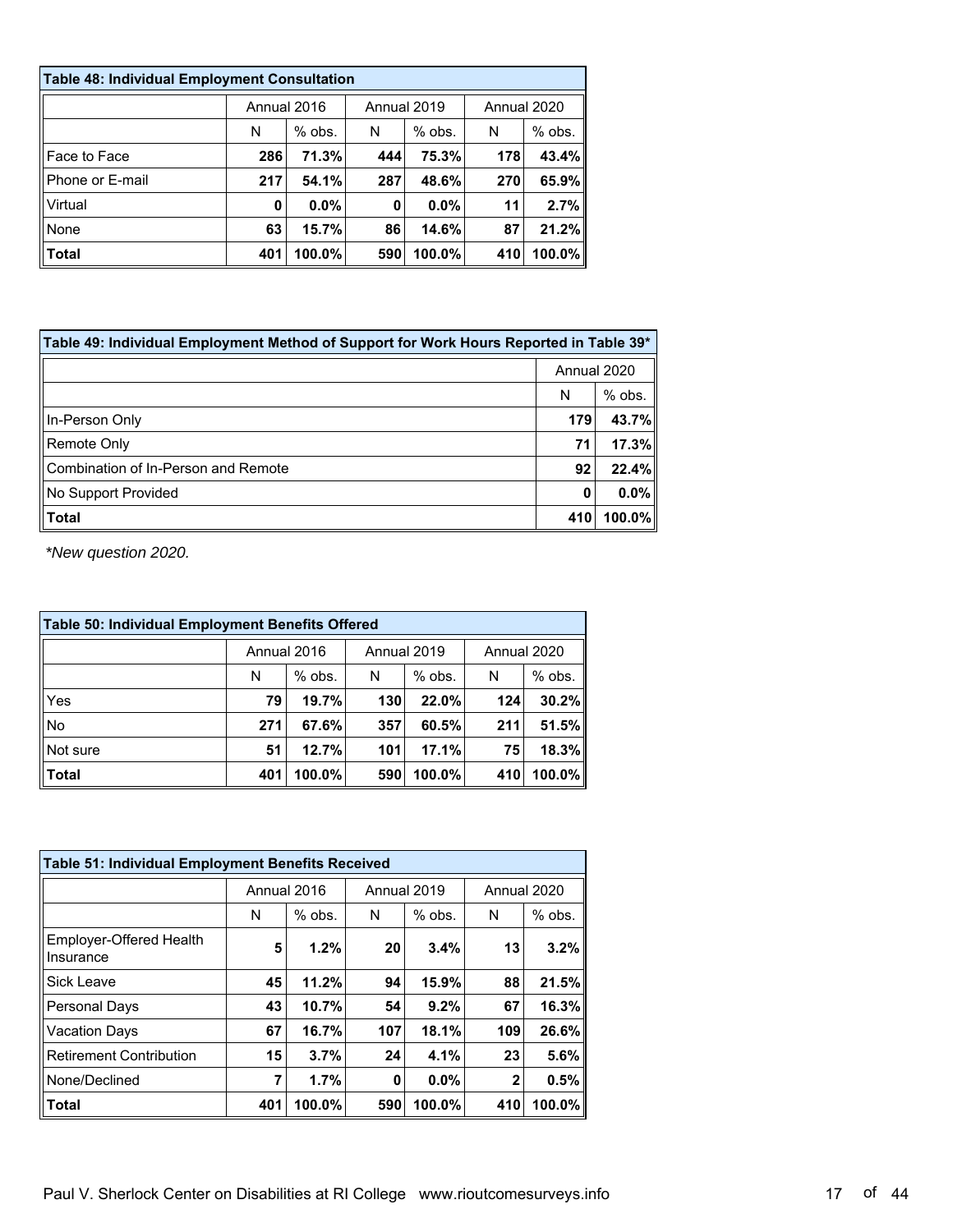| <b>Table 52: Individual Employment Transportation</b> |              |             |                |             |             |          |  |
|-------------------------------------------------------|--------------|-------------|----------------|-------------|-------------|----------|--|
|                                                       |              | Annual 2016 |                | Annual 2019 | Annual 2020 |          |  |
|                                                       | N            | $%$ obs.    | N              | % obs.      | N           | $%$ obs. |  |
| On Own                                                | 35           | 8.7%        | 69             | 11.7%       | 53          | 12.9%    |  |
| <b>Public Bus</b>                                     | 38           | 9.5%        | 57             | 9.7%        | 44          | 10.7%    |  |
| RIDE Bus - ADA PARA<br>Transit                        | 64           | 16.0%       | 134            | 22.7%       | 83          | 20.2%    |  |
| Taxi or Uber                                          | 6            | 1.5%        | 13             | 2.2%        | 7           | 1.7%     |  |
| Private Ambulance                                     | 0            | $0.0\%$     | 0              | $0.0\%$     | 0           | 0.0%     |  |
| Agency/Staff Provided                                 | 220          | 54.9%       | 263            | 44.6%       | 151         | 36.8%    |  |
| Family<br>Member/Relative/<br>Friend/Neighbor         | 36           | 9.0%        | 48             | 8.1%        | 68          | 16.6%    |  |
| Co-worker/Carpool                                     | $\mathbf{2}$ | 0.5%        | $\overline{2}$ | 0.3%        | 0           | 0.0%     |  |
| Not applicable                                        | 0            | 0.0%        | $\overline{2}$ | 0.3%        | 3           | 0.7%     |  |
| Total                                                 | 401          | 100.0%      | 590            | 100.0%      | 410         | 100.0%   |  |

# SERVICE CATEGORY: SELF-EMPLOYMENT (TABLES 53 - 61)

| Table 53: Self-Employment Title            |                |                |                |  |  |  |  |
|--------------------------------------------|----------------|----------------|----------------|--|--|--|--|
|                                            | Annual<br>2016 | Annual<br>2019 | Annual<br>2020 |  |  |  |  |
| Non response                               | 1              | $\mathbf{0}$   | $\bf{0}$       |  |  |  |  |
| <b>Animal Caretaker</b>                    | 1              | $\mathbf{0}$   | $\bf{0}$       |  |  |  |  |
| <b>Animal Groomer</b>                      | $\bf{0}$       | 1              | 0              |  |  |  |  |
| <b>Artist Crafts</b>                       | 24             | 11             | 5              |  |  |  |  |
| Artist Fine Arts Multimedia Graphic Design | $\overline{2}$ | 4              | 1              |  |  |  |  |
| <b>Cashier All Industries</b>              | 5              | $\mathbf{0}$   | $\mathbf{0}$   |  |  |  |  |
| <b>Construction Carpentry</b>              | 1              | $\mathbf{0}$   | 0              |  |  |  |  |
| <b>Construction Worker and Laborer</b>     | 0              | 1              | $\bf{0}$       |  |  |  |  |
| <b>Cooks Chef Baker</b>                    | $\bf{0}$       | $\mathbf{0}$   | 1              |  |  |  |  |
| Delivery All Types                         | 1              | $\mathbf{0}$   | $\mathbf{0}$   |  |  |  |  |
| Data Entry Keyer                           | $\mathbf{0}$   | 1              | 0              |  |  |  |  |
| Entertainer All Types Musician DJ          | 0              | 1              | 0              |  |  |  |  |
| Farm Worker                                | $\bf{0}$       | $\mathbf{0}$   | 1              |  |  |  |  |
| Janitors Cleaner Housekeeping              | 3              | $\mathbf 2$    | $\bf{0}$       |  |  |  |  |
| Office and Administrative Support All Type | $\overline{2}$ | $\mathbf{0}$   | 0              |  |  |  |  |
| Refuse and Recyclable Material Collector   | 20             | 1              | 0              |  |  |  |  |
| Stock Clerk Sales Floor Stockroom          | 1              | $\mathbf{0}$   | 0              |  |  |  |  |
| Vending Machine or Box Servicer            | 1              | 1              | $\bf{0}$       |  |  |  |  |
| <b>Writer Author</b>                       | $\overline{2}$ | $\mathbf{0}$   | 0              |  |  |  |  |
| Other                                      | 1              | 1              | 1              |  |  |  |  |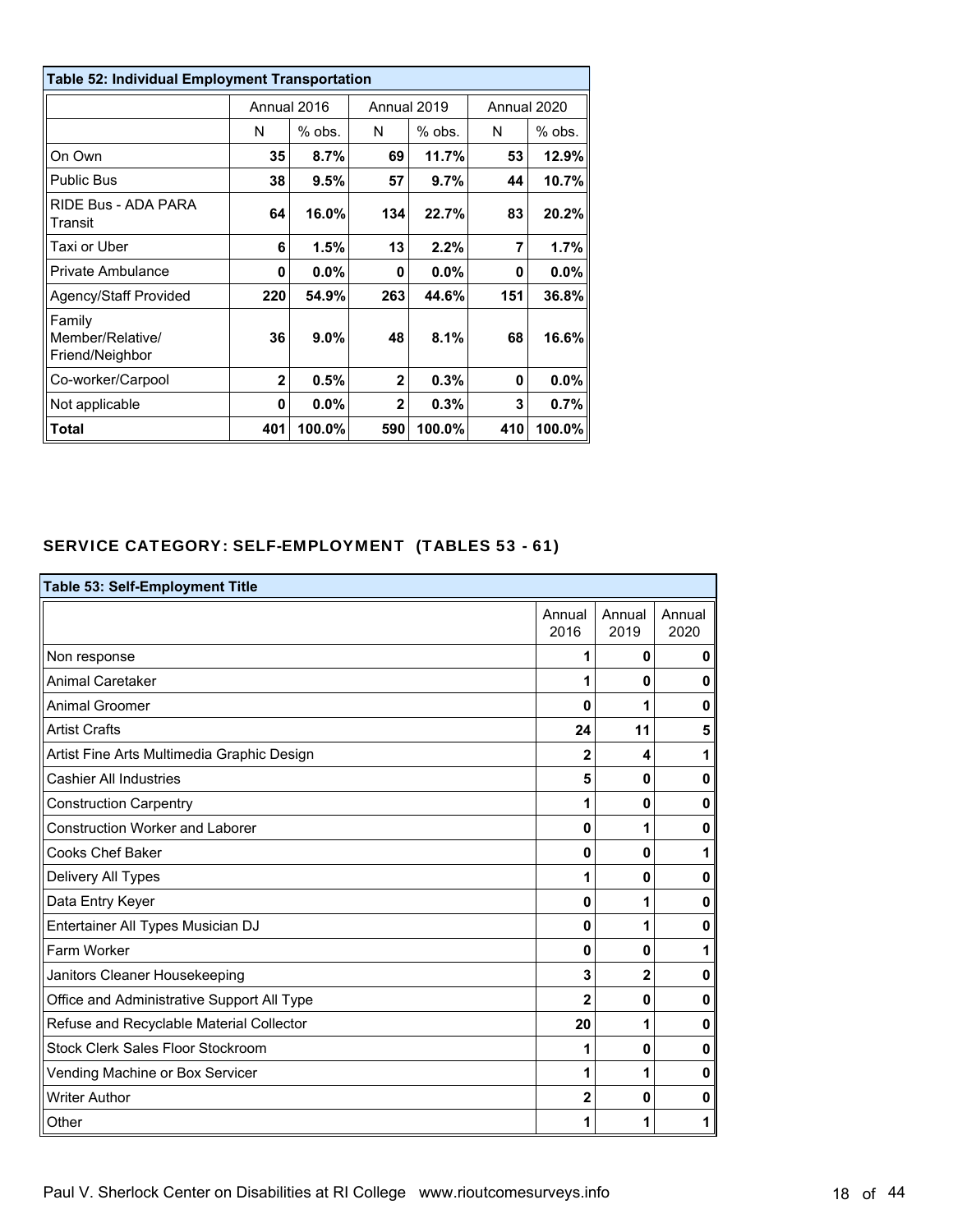| Table 54: Self-Employment Tenure       |    |             |              |             |              |          |  |
|----------------------------------------|----|-------------|--------------|-------------|--------------|----------|--|
|                                        |    | Annual 2016 |              | Annual 2019 | Annual 2020  |          |  |
|                                        | N  | $%$ obs.    | N            | $%$ obs.    | N            | $%$ obs. |  |
| less than 1 month                      |    | 1.5%        |              | 4.2%        | 0            | $0.0\%$  |  |
| 1 month or more & less than 3 months   | 2  | 3.1%        | $\mathbf{2}$ | 8.3%        | 0            | $0.0\%$  |  |
| 3 months or more & less than 6 months  | 2  | 3.1%        |              | 4.2%        | $\mathbf{2}$ | 22.2%    |  |
| 6 months or more & less than 12 months | 3  | 4.6%        |              | 4.2%        |              | 11.1%    |  |
| 1 yr or more & less than 2 yrs         | 6  | 9.2%        | 5            | 20.8%       | 3            | 33.3%    |  |
| 2 yrs or more & less than 5 yrs        | 22 | 33.8%       |              | 29.2%       | 2            | 22.2%    |  |
| 5 yrs or more & less than 10 yrs       | 24 | 36.9%       |              | 29.2%       | 0            | $0.0\%$  |  |
| 10 yrs or more                         | 5  | 7.7%        | 0            | $0.0\%$     |              | 11.1%    |  |
| <b>Total</b>                           | 65 | 100.0%      | 24           | 100.0%      | 9            | 100.0%   |  |

| Table 55: Self-Employment Average Weekly Hours* |              |             |    |             |   |             |  |  |
|-------------------------------------------------|--------------|-------------|----|-------------|---|-------------|--|--|
|                                                 |              | Annual 2016 |    | Annual 2019 |   | Annual 2020 |  |  |
|                                                 | N            | $%$ obs.    | N  | $%$ obs.    | N | $%$ obs.    |  |  |
| ⅡLess than 0.50                                 | 0            | 0.0%        | 0  | $0.0\%$     | 0 | $0.0\%$     |  |  |
| ll From 0.50 to 5.00                            | 23           | 35.9%       | 6  | 30.0%       | 3 | 75.0%       |  |  |
| I From 5.00 to 10.00                            | 24           | 37.5%       | 8  | 40.0%       | 0 | $0.0\%$     |  |  |
| llFrom 10.00 to 20.00                           | 14           | 21.9%       | 5  | 25.0%       | 1 | 25.0%       |  |  |
| ll From 20.00 to 30.00                          | $\mathbf{2}$ | 3.1%        | 0  | $0.0\%$     | 0 | $0.0\%$     |  |  |
| ll From 30.00 to 40.00                          | 1            | 1.6%        | 0  | $0.0\%$     | 0 | $0.0\%$     |  |  |
| ll From 40.00 to 50.00                          | 0            | 0.0%        | 1  | 5.0%        | 0 | $0.0\%$     |  |  |
| $  50.00$ and more                              | 0            | 0.0%        | 0  | $0.0\%$     | 0 | $0.0\%$     |  |  |
| <b>∣∣Total</b>                                  | 64           | 100.0%      | 20 | 100.0%      | 4 | 100.0%      |  |  |

| Table 56: Self-Employment Mean Hours* |      |                |                |                |  |  |  |
|---------------------------------------|------|----------------|----------------|----------------|--|--|--|
|                                       |      | Annual<br>2016 | Annual<br>2019 | Annual<br>2020 |  |  |  |
| Self-Employment Hours                 | Mean | 7.62           | 8.19           | 5.00           |  |  |  |
|                                       | Min  | 0.50           | 0.50           | 2.00           |  |  |  |
|                                       | Max  | 30.00          | 40.00          | 10.50          |  |  |  |

*\*Individuals reporting 0 hours during the two-week data period were excluded from Tables 55 - 56. For reason no hours, see Table 57.*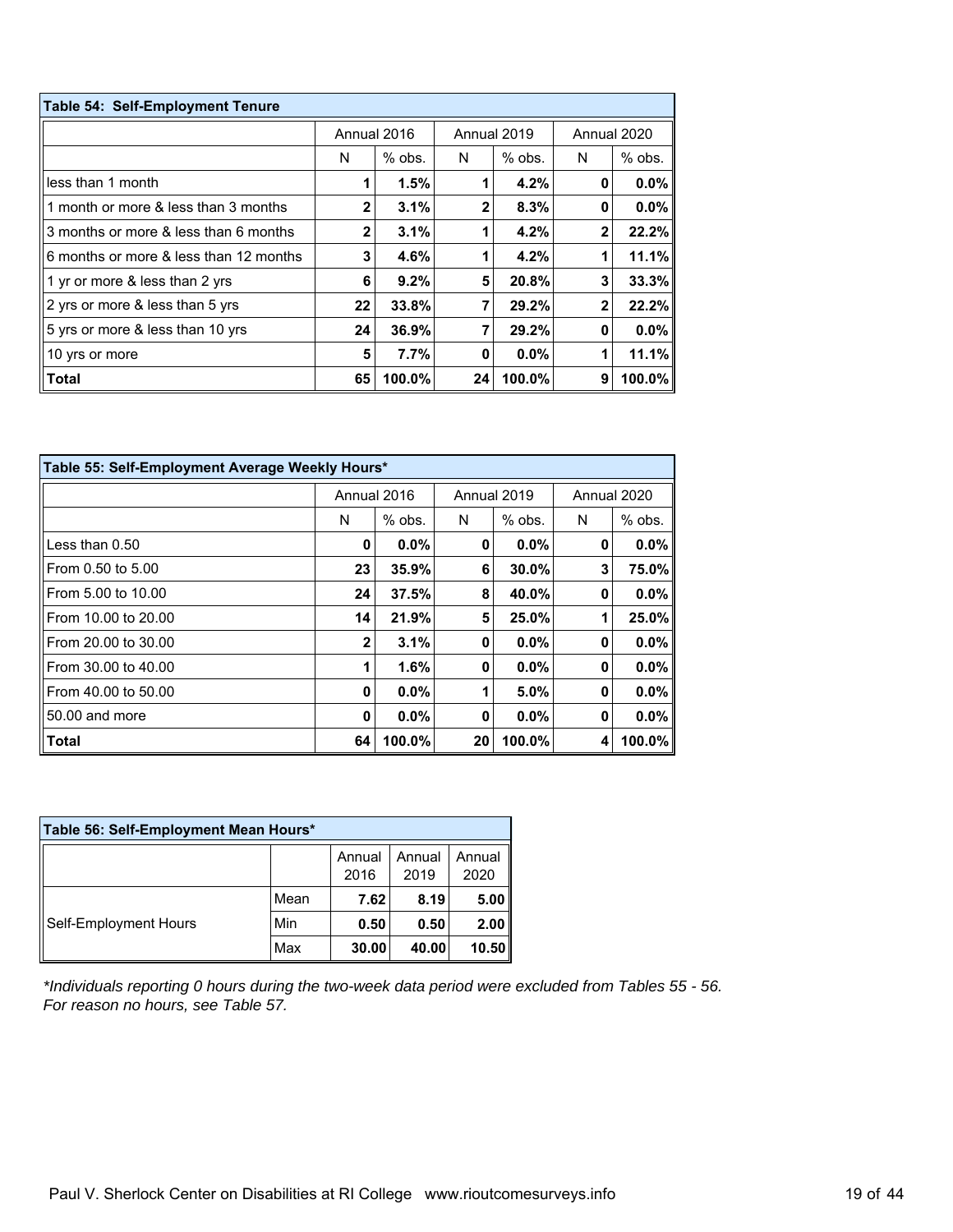| Table 57: Self-Employment Reason No Hours* |             |          |  |  |  |
|--------------------------------------------|-------------|----------|--|--|--|
|                                            | Annual 2020 |          |  |  |  |
|                                            | N           | $%$ obs. |  |  |  |
| Non response                               | 1           | 20.0%    |  |  |  |
| <b>Planned Time Off</b>                    | 0           | 0.0%     |  |  |  |
| Personal Leave - Pandemic                  | 4           | 80.0%    |  |  |  |
| <b>Health Issues</b>                       | 0           | 0.0%     |  |  |  |
| Lack of Job Supports                       | 0           | 0.0%     |  |  |  |
| Other                                      | 0           | 0.0%     |  |  |  |
| Unknown                                    | 0           | 0.0%     |  |  |  |
| Total                                      | 5           | 100.0%   |  |  |  |

| Table 58: Self-Employment Average Weekly Earnings* |                |                |                |  |  |  |  |
|----------------------------------------------------|----------------|----------------|----------------|--|--|--|--|
|                                                    | Annual<br>2016 | Annual<br>2019 | Annual<br>2020 |  |  |  |  |
| Less than 5.00                                     | 0              | O              | 0              |  |  |  |  |
| From 5.00 to 10.00                                 | 6              |                | 0              |  |  |  |  |
| From 10.00 to 20.00                                | 7              | $\mathbf{2}$   |                |  |  |  |  |
| From 20.00 to 30.00                                | 12             | 4              | 0              |  |  |  |  |
| From 30.00 to 40.00                                | 11             | $\mathbf 2$    | 0              |  |  |  |  |
| From 40.00 to 50.00                                | 7              | O              | 0              |  |  |  |  |
| From 50.00 to 60.00                                | 8              |                | 0              |  |  |  |  |
| From 60.00 to 70.00                                | 4              |                | 0              |  |  |  |  |
| From 70.00 to 80.00                                | $\mathbf 0$    | 0              | 0              |  |  |  |  |
| From 80.00 to 90.00                                | $\overline{2}$ | 0              | 0              |  |  |  |  |
| From 90.00 to 100.00                               | 1              | 0              | 0              |  |  |  |  |
| From 100.00 to 150.00                              | 1              | 0              | $\bf{0}$       |  |  |  |  |
| 150,00 and more                                    | $\mathbf 2$    | O              | 0              |  |  |  |  |
| $\blacksquare$ Total                               | 61             | 11             |                |  |  |  |  |

| Table 59: Self- Employment Mean Earnings* |      |                |                |                |  |  |  |
|-------------------------------------------|------|----------------|----------------|----------------|--|--|--|
|                                           |      | Annual<br>2016 | Annual<br>2019 | Annual<br>2020 |  |  |  |
| Self-Employment Earnings                  | Mean | 43.30          | 28.55          | 15.00          |  |  |  |
|                                           | Min  | 5.00           | 9.00           | 15.00          |  |  |  |
|                                           | Max  | 300.00         | 66.00          | 15.00          |  |  |  |

*\*Individuals reporting 0 earnings during the two-week data period were excluded from Tables 58 - 59.*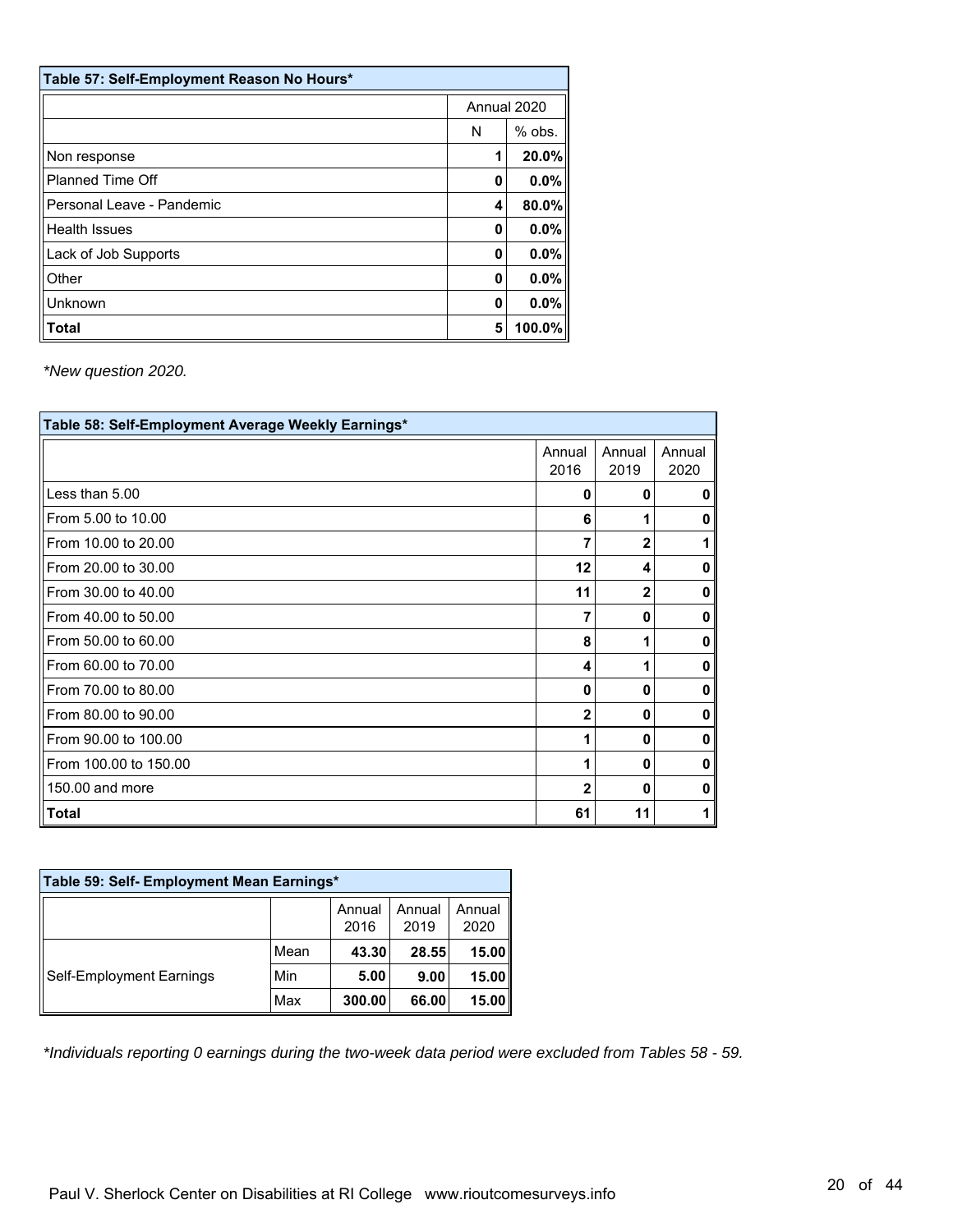| <b>Table 60: Self-Employment Onsite Support</b> |             |          |             |          |             |          |  |  |
|-------------------------------------------------|-------------|----------|-------------|----------|-------------|----------|--|--|
|                                                 | Annual 2016 |          | Annual 2019 |          | Annual 2020 |          |  |  |
|                                                 | N           | $%$ obs. | N           | $%$ obs. | N           | $%$ obs. |  |  |
| Non response                                    | 0           |          | 24          | 100.0%   | 0           | $0.0\%$  |  |  |
| Daily (100% of the time)                        | 0           |          | 0           | $0.0\%$  | 3           | 33.3%    |  |  |
| Daily (some)                                    | 0           |          | 0           | $0.0\%$  | 3           | 33.3%    |  |  |
| None                                            | 0           |          | 0           | $0.0\%$  | $\mathbf 2$ | 22.2%    |  |  |
| Monthly (at least once per<br>month)            | O           |          | 0           | 0.0%     |             | 11.1%    |  |  |
| Total                                           | 0           | 100.0%   | 24          | 100.0%   | 9           | 100.0%   |  |  |

| Table 61: Self-Employment Method of Support for Work Hours Reported in Table 55* |             |           |  |  |  |  |
|----------------------------------------------------------------------------------|-------------|-----------|--|--|--|--|
|                                                                                  | Annual 2020 |           |  |  |  |  |
|                                                                                  | N           | % obs.    |  |  |  |  |
| Non response                                                                     |             | 22.2%     |  |  |  |  |
| In-Person Only                                                                   |             | 77.8%     |  |  |  |  |
| ∥Remote Only                                                                     | 0           | $0.0\%$   |  |  |  |  |
| Combination of In-Person and Remote                                              | 0           | $0.0\%$   |  |  |  |  |
| No Support Provided                                                              | 0           | $0.0\%$   |  |  |  |  |
| Total                                                                            | 9           | $100.0\%$ |  |  |  |  |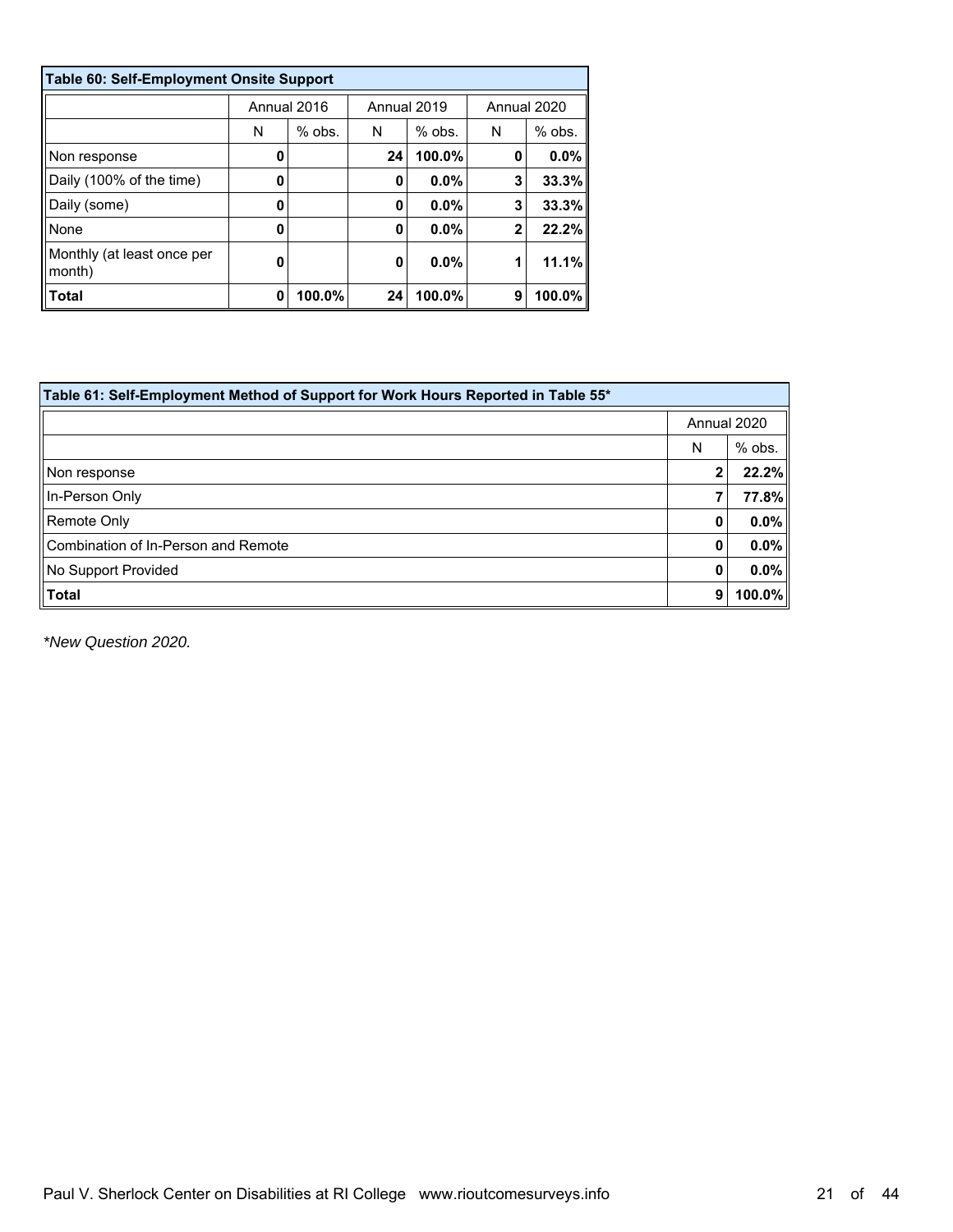# SERVICE CATEGORY: PROVIDER PAID INDIVIDUAL EMPLOYMENT (TABLES 62-78)

| Table 62: Provider Paid Employment Title                   |                |                |                         |  |  |  |
|------------------------------------------------------------|----------------|----------------|-------------------------|--|--|--|
|                                                            | Annual<br>2016 | Annual<br>2019 | Annual<br>2020          |  |  |  |
| <b>Animal Caretaker</b>                                    | 1              | 1              | 0                       |  |  |  |
| Animal Groomer                                             | 1              | 0              | 0                       |  |  |  |
| <b>Cashier All Industries</b>                              | 0              | $\overline{2}$ | 0                       |  |  |  |
| <b>Cooks Chef Baker</b>                                    | $\overline{c}$ | 0              | $\pmb{0}$               |  |  |  |
| <b>Couriers Messenger</b>                                  | 2              | 7              | 5                       |  |  |  |
| Data Entry Keyer                                           | 4              | 1              | $\mathbf{2}$            |  |  |  |
| Delivery All Types                                         | 2              | $\mathbf{0}$   | 0                       |  |  |  |
| Dining Room and Cafeteria Attendant                        | 5              | $\overline{2}$ | 0                       |  |  |  |
| Direct Support Professional or Assistant                   | $\overline{2}$ | $\mathbf{0}$   | 0                       |  |  |  |
| Dishwasher                                                 | 0              | $\overline{2}$ | $\overline{\mathbf{2}}$ |  |  |  |
| <b>Driver Delivery Service</b>                             | 0              | 0              | 1                       |  |  |  |
| <b>Floral Designer and Assistant</b>                       | 0              | 1              | 0                       |  |  |  |
| Food Preparation and or Serving Worker Including Fast Food | 8              | 6              | 0                       |  |  |  |
| <b>Greeter All Types</b>                                   | 2              | 0              | 0                       |  |  |  |
| Janitors Cleaner Housekeeping                              | 63             | 51             | 28                      |  |  |  |
| Laborer Freight Stock and Material Mover                   | 1              | 0              | $\mathbf 0$             |  |  |  |
| Landscaping and Grounds Keeping Worker                     | 2              | 3              | 6                       |  |  |  |
| Laundry and or Dry Cleaning Worker                         | 1              | $\mathbf{0}$   | $\mathbf 0$             |  |  |  |
| Maintenance and Repair Workers                             | $\overline{2}$ | $\mathbf{0}$   | 0                       |  |  |  |
| Office and Administrative Support All types                | 30             | 19             | 11                      |  |  |  |
| Office Machine Operator Except Computer                    | 3              | 1              | 0                       |  |  |  |
| Order Filler Wholesale Retail                              | 0              | 2              | $\mathbf{2}$            |  |  |  |
| <b>Personal Care Attendant</b>                             | 1              | 0              | 0                       |  |  |  |
| <b>Production Packager Hand Assembly</b>                   | 7              | 0              | 0                       |  |  |  |
| Refuse and Recyclable Material Collector                   | 10             | 7              | 4                       |  |  |  |
| Social Media Specialist                                    | 1              | 0              | 0                       |  |  |  |
| <b>Stock Clerk Sales Floor Stockroom</b>                   | 17             | 5              | 0                       |  |  |  |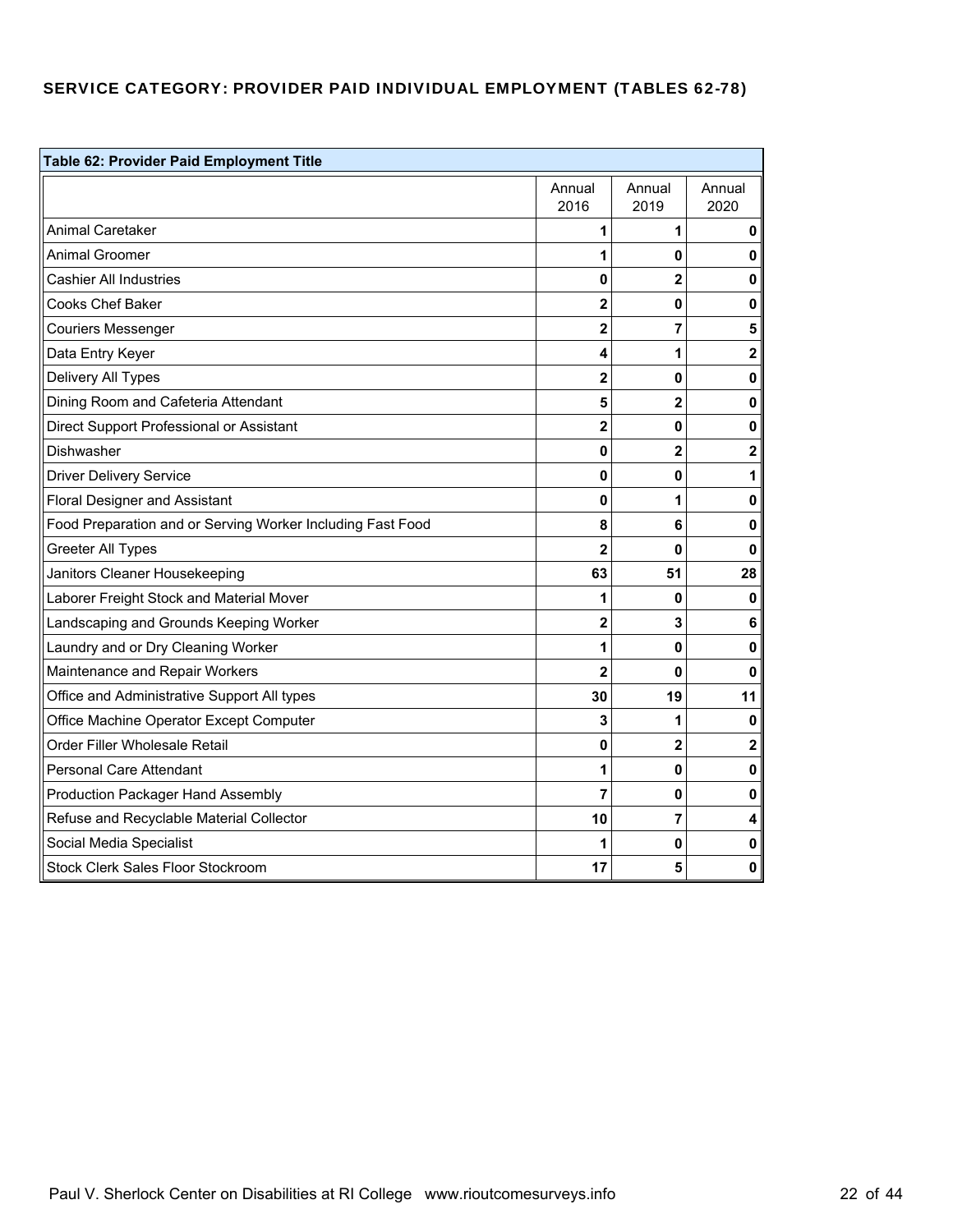| Table 63: Provider Paid Individual Employment Industry                             |                |             |                         |             |                         |             |
|------------------------------------------------------------------------------------|----------------|-------------|-------------------------|-------------|-------------------------|-------------|
|                                                                                    |                | Annual 2016 |                         | Annual 2019 |                         | Annual 2020 |
|                                                                                    | N              | % obs.      | N                       | % obs.      | N                       | % obs.      |
| Non response                                                                       | $\overline{2}$ | 1.2%        | 0                       | 0.0%        | $\mathbf{0}$            | 0.0%        |
| <b>Accommodation and Food Services</b>                                             | 17             | 10.2%       | 13                      | 11.8%       | 3                       | 4.9%        |
| Administrative and Support and Waste Management and<br><b>Remediation Services</b> | 40             | 24.1%       | 24                      | 21.8%       | 10                      | 16.4%       |
| Agriculture/Forestry/Fishing/Hunting                                               | 1              | 0.6%        | 4                       | 3.6%        | 6                       | 9.8%        |
| Arts/Entertainment/Recreation                                                      | 4              | 2.4%        | 0                       | 0.0%        | $\overline{\mathbf{2}}$ | 3.3%        |
| Construction                                                                       | 0              | 0.0%        | 0                       | 0.0%        | $\mathbf 0$             | 0.0%        |
| <b>Educational Services</b>                                                        | 4              | 2.4%        | $\overline{\mathbf{2}}$ | 1.8%        | 0                       | 0.0%        |
| Finance and Insurance                                                              | 1              | 0.6%        | 0                       | 0.0%        | 0                       | 0.0%        |
| <b>Health Care and Social Assistance</b>                                           | 52             | 31.3%       | 44                      | 40.0%       | 28                      | 45.9%       |
| Information                                                                        | 1              | 0.6%        | $\mathbf{2}$            | 1.8%        | 0                       | 0.0%        |
| Management of Companies and Enterprises                                            | 0              | 0.0%        | 0                       | 0.0%        | 1                       | 1.6%        |
| Manufacturing                                                                      | 9              | 5.4%        | 0                       | 0.0%        | 0                       | 0.0%        |
| Mining                                                                             | $\Omega$       | 0.0%        | 0                       | 0.0%        | 0                       | 0.0%        |
| Other Services (Except Public Administration)                                      | 13             | 7.8%        | 6                       | 5.5%        | 2                       | 3.3%        |
| Professional/Scientific/Technical Services                                         | 0              | 0.0%        | 0                       | 0.0%        | 0                       | 0.0%        |
| <b>Public Administration</b>                                                       | 1              | 0.6%        | 4                       | 3.6%        | $\overline{\mathbf{2}}$ | 3.3%        |
| Real Estate and Rental and Leasing                                                 | $\overline{2}$ | 1.2%        | 0                       | 0.0%        | 0                       | 0.0%        |
| <b>Retail Trade</b>                                                                | 18             | 10.8%       | 7                       | 6.4%        | 1                       | 1.6%        |
| <b>Transportation and Warehousing</b>                                              | 1              | 0.6%        | 4                       | 3.6%        | 5                       | 8.2%        |
| <b>Utilities</b>                                                                   | 0              | 0.0%        | 0                       | 0.0%        | $\mathbf{1}$            | 1.6%        |
| <b>Wholesale Trade</b>                                                             | 0              | 0.0%        | 0                       | 0.0%        | 0                       | 0.0%        |
| <b>Total</b>                                                                       | 166            | 100.0%      | 110                     | 100.0%      | 61                      | 100.0%      |

| Table 64: Provider Paid Individual Employment Business type  |     |             |     |             |             |           |  |  |  |
|--------------------------------------------------------------|-----|-------------|-----|-------------|-------------|-----------|--|--|--|
|                                                              |     | Annual 2016 |     | Annual 2019 | Annual 2020 |           |  |  |  |
|                                                              | N   | $%$ obs.    | N   | $%$ obs.    | N           | $%$ obs.  |  |  |  |
| Non response                                                 | 2   | 1.2%        | 0   | 0.0%        | 0           | $0.0\%$   |  |  |  |
| <b>For-Profit Business</b>                                   | 50  | 30.1%       | 18  | 16.4%       | 11          | $18.0\%$  |  |  |  |
| <b>Non-Profit Business</b>                                   | 73  | 44.0%       | 54  | 49.1%       | 38          | 62.3%     |  |  |  |
| <b>Community DD Agency</b>                                   | 28  | 16.9%       | 27  | 24.5%       | 6           | 9.8%      |  |  |  |
| Government Agency                                            | 13  | 7.8%        | 11  | 10.0%       | 6           | 9.8%      |  |  |  |
| Business with a mission to<br>hire workers with disabilities | 0   | 0.0%        | 0   | 0.0%        | 0           | $0.0\%$   |  |  |  |
| ∣Total                                                       | 166 | 100.0%      | 110 | 100.0%      | 61          | $100.0\%$ |  |  |  |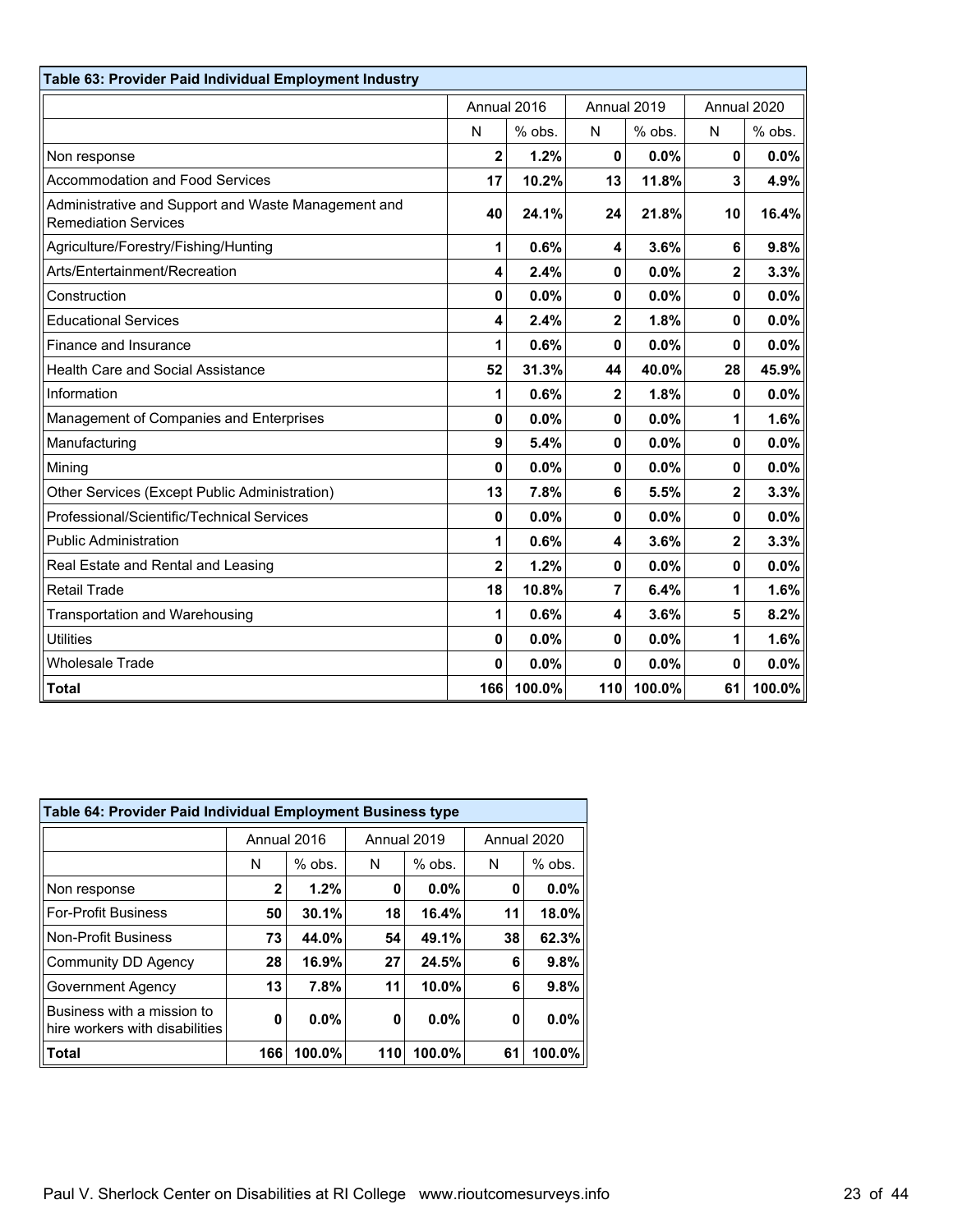| Table 65: Provider Paid Individual Employment Tenure |              |             |     |             |              |         |  |
|------------------------------------------------------|--------------|-------------|-----|-------------|--------------|---------|--|
|                                                      |              | Annual 2016 |     | Annual 2019 | Annual 2020  |         |  |
|                                                      | N            | $%$ obs.    | N   | $%$ obs.    | N            | % obs.  |  |
| Non response                                         | $\mathbf{2}$ | 1.2%        | 0   | $0.0\%$     | 0            | $0.0\%$ |  |
| less than 1 month                                    | 1            | 0.6%        | 2   | $1.8\%$     | 0            | $0.0\%$ |  |
| 1 month or more & less than 3 months                 | 6            | $3.6\%$     | 6   | 5.5%        | $\mathbf{2}$ | 3.3%    |  |
| 3 months or more & less than 6 months                | 8            | 4.8%        | 7   | 6.4%        | 2            | 3.3%    |  |
| 6 months or more & less than 12 months               | 19           | 11.3%       | 8   | 7.3%        | 8            | 13.1%   |  |
| 1 yr or more & less than 2 yrs                       | 43           | 25.6%       | 14  | 12.7%       | 7            | 11.5%   |  |
| 2 yrs or more & less than 5 yrs                      | 41           | 24.4%       | 30  | 27.3%       | 19           | 31.1%   |  |
| 5 yrs or more & less than 10 yrs                     | 30           | 17.9%       | 20  | 18.2%       | 13           | 21.3%   |  |
| 10 yrs or more                                       | 18           | 10.7%       | 23  | 20.9%       | 10           | 16.4%   |  |
| Total                                                | 168          | 100.0%      | 110 | 100.0%      | 61           | 100.0%  |  |

| Table 66: Provider Paid Individual Employment Average Weekly Hours* |     |             |     |             |             |          |  |
|---------------------------------------------------------------------|-----|-------------|-----|-------------|-------------|----------|--|
|                                                                     |     | Annual 2016 |     | Annual 2019 | Annual 2020 |          |  |
|                                                                     | N   | % obs.      | N   | % obs.      | N           | $%$ obs. |  |
| Less than 0.50                                                      | 0   | $0.0\%$     | 1   | 0.9%        | 0           | $0.0\%$  |  |
| From 0.50 to 1.00                                                   | 0   | $0.0\%$     | 1   | 0.9%        | 1           | 2.1%     |  |
| From 1.00 to 2.00                                                   | 8   | 5.1%        | 18  | 16.5%       | 9           | 18.8%    |  |
| From 2.00 to 5.00                                                   | 63  | 40.1%       | 39  | 35.8%       | 16          | 33.3%    |  |
| From 5.00 to 6.00                                                   | 8   | 5.1%        | 13  | 11.9%       | 1           | 2.1%     |  |
| From 6.00 to 7.00                                                   | 7   | 4.5%        | 8   | 7.3%        | 1           | 2.1%     |  |
| From 7.00 to 8.00                                                   | 1   | 0.6%        | 3   | 2.8%        | 0           | $0.0\%$  |  |
| From 8.00 to 9.00                                                   | 14  | 8.9%        | 2   | 1.8%        | 0           | $0.0\%$  |  |
| From 9.00 to 10.00                                                  | 5   | 3.2%        | 3   | 2.8%        | 1           | 2.1%     |  |
| From 10.00 to 20.00                                                 | 32  | 20.4%       | 17  | 15.6%       | 15          | 31.3%    |  |
| From 20.00 to 30.00                                                 | 18  | 11.5%       | 3   | 2.8%        | 4           | 8.3%     |  |
| 30.00 and more                                                      | 1   | 0.6%        | 1   | 0.9%        | 0           | $0.0\%$  |  |
| Total                                                               | 157 | 100.0%      | 109 | 100.0%      | 48          | 100.0%   |  |

| Table 67: Provider Paid Individual Employment Mean Hours* |      |                |                |                |  |  |
|-----------------------------------------------------------|------|----------------|----------------|----------------|--|--|
|                                                           |      | Annual<br>2016 | Annual<br>2019 | Annual<br>2020 |  |  |
|                                                           | Mean | 8.04           | 6.02           | 7.56           |  |  |
| <b>PPI Employment Hours</b>                               | Min  | 1.00           | 0.13           | 0.50           |  |  |
|                                                           | Max  | 30.00          | 30.00          | 29.00          |  |  |

*\*Individuals reporting 0 hours during the two-week data period were excluded from Tables 66 - 67. For reason no hours, see Table 68.*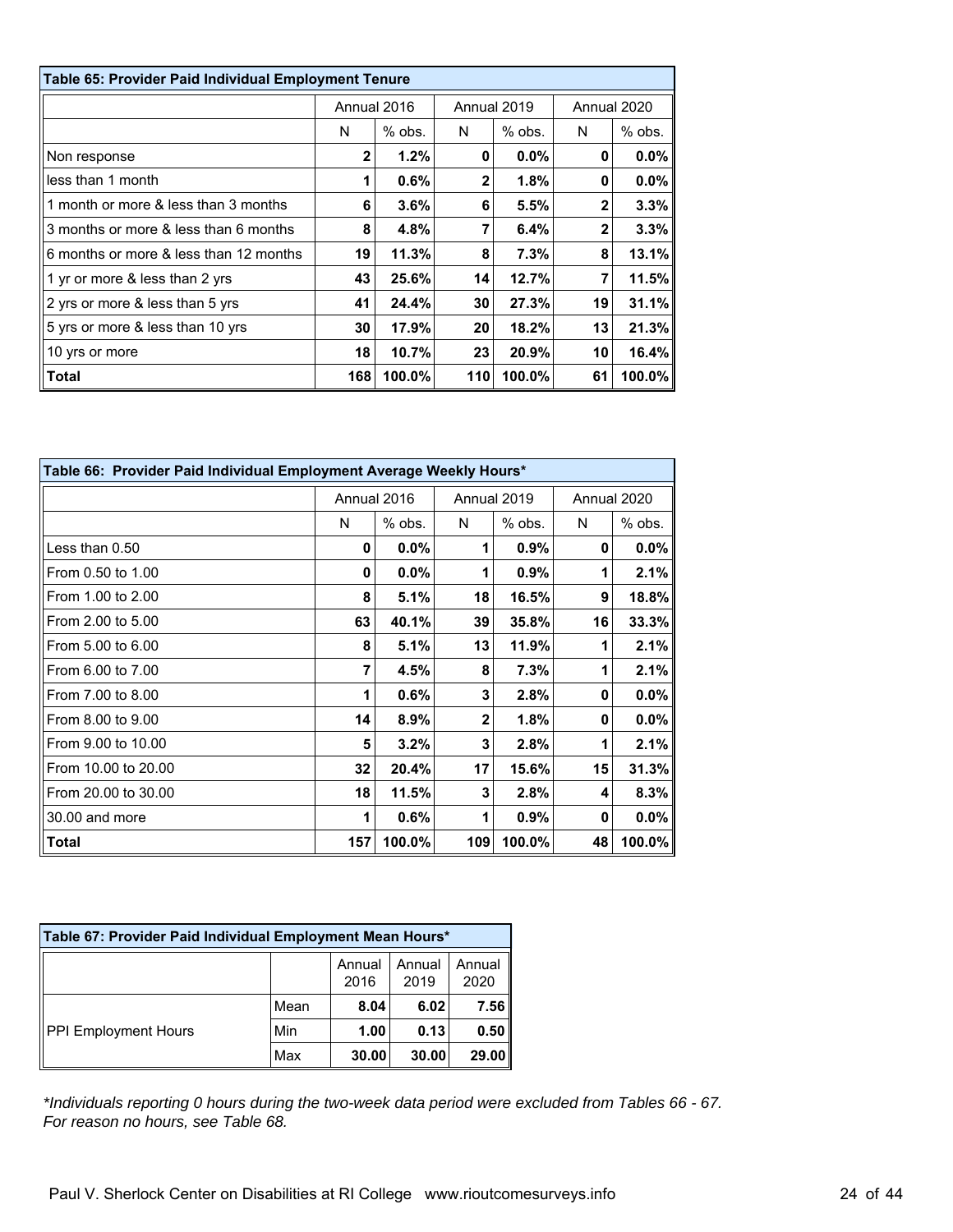| Table 68: Provider Paid Individual Employment Reason No Hours* |             |         |  |  |  |
|----------------------------------------------------------------|-------------|---------|--|--|--|
|                                                                | Annual 2020 |         |  |  |  |
|                                                                | N           | % obs.  |  |  |  |
| Non response                                                   | 8           | 61.5%   |  |  |  |
| Furlough                                                       | 5           | 38.5%   |  |  |  |
| Personal Leave - Pandemic                                      | 0           | 0.0%    |  |  |  |
| <b>Planned Time Off</b>                                        | 0           | 0.0%    |  |  |  |
| Sick Leave                                                     | O           | 0.0%    |  |  |  |
| Lack of Job Supports                                           | Ω           | $0.0\%$ |  |  |  |
| Other                                                          | O           | $0.0\%$ |  |  |  |
| Unknown                                                        | 0           | 0.0%    |  |  |  |
| <b>Total</b>                                                   | 13          | 100.0%  |  |  |  |

| Table 69: Provider Paid Individual Employment Average Weekly Earnings* |              |          |                |             |             |         |  |  |  |
|------------------------------------------------------------------------|--------------|----------|----------------|-------------|-------------|---------|--|--|--|
|                                                                        | Annual 2016  |          |                | Annual 2019 | Annual 2020 |         |  |  |  |
|                                                                        | N            | $%$ obs. | N              | $%$ obs.    | N           | % obs.  |  |  |  |
| Less than 0.00                                                         | 0            | $0.0\%$  | 0              | 0.0%        | 0           | $0.0\%$ |  |  |  |
| From 0.00 to 0.25                                                      | 0            | 0.0%     | 0              | $0.0\%$     | 0           | $0.0\%$ |  |  |  |
| From 0.25 to 0.50                                                      | 0            | 0.0%     | 0              | $0.0\%$     | 0           | $0.0\%$ |  |  |  |
| From 0.50 to 1.00                                                      | 0            | 0.0%     | 0              | 0.0%        | 0           | $0.0\%$ |  |  |  |
| From 1.00 to 5.00                                                      | 1            | 0.6%     | $\overline{2}$ | 1.8%        | 0           | $0.0\%$ |  |  |  |
| From 5.00 to 10.00                                                     | 5            | 3.1%     | 1              | 0.9%        | 1           | 2.1%    |  |  |  |
| From 10.00 to 25.00                                                    | 42           | 26.1%    | 32             | 29.4%       | 15          | 31.3%   |  |  |  |
| From 25.00 to 50.00                                                    | 34           | 21.1%    | 24             | 22.0%       | 9           | 18.8%   |  |  |  |
| From 50.00 to 100.00                                                   | 32           | 19.9%    | 29             | 26.6%       | 3           | 6.3%    |  |  |  |
| From 100.00 to 150.00                                                  | 19           | 11.8%    | 9              | 8.3%        | 10          | 20.8%   |  |  |  |
| From 150.00 to 200.00                                                  | 16           | 9.9%     | 7              | 6.4%        | 3           | 6.3%    |  |  |  |
| From 200.00 to 250.00                                                  | 8            | 5.0%     | $\overline{2}$ | 1.8%        | 3           | 6.3%    |  |  |  |
| From 250.00 to 300.00                                                  | $\mathbf{2}$ | 1.2%     | 1              | 0.9%        | 1           | 2.1%    |  |  |  |
| From 300.00 to 350.00                                                  | 1            | 0.6%     | $\overline{2}$ | 1.8%        | 0           | $0.0\%$ |  |  |  |
| 350,00 and more                                                        | 1            | 0.6%     | 0              | 0.0%        | 3           | 6.3%    |  |  |  |
| <b>Total</b>                                                           | 161          | 100.0%   | 109            | 100.0%      | 48          | 100.0%  |  |  |  |

| Table 70: Provider Paid Individual Employmentt Mean Earnings* |      |                |                |                |  |  |
|---------------------------------------------------------------|------|----------------|----------------|----------------|--|--|
|                                                               |      | Annual<br>2016 | Annual<br>2019 | Annual<br>2020 |  |  |
| <b>PPI Employment Earnings</b>                                | Mean | 78.85          | 64.03          | 98.45          |  |  |
|                                                               | Min  | 3.00           | 1.31           | 5.75           |  |  |
|                                                               | Max  | 385.00         | 315.00         | 520.55         |  |  |

*\*Individuals reporting 0 earnings during the two-week data period were excluded from Tables 69 - 70.*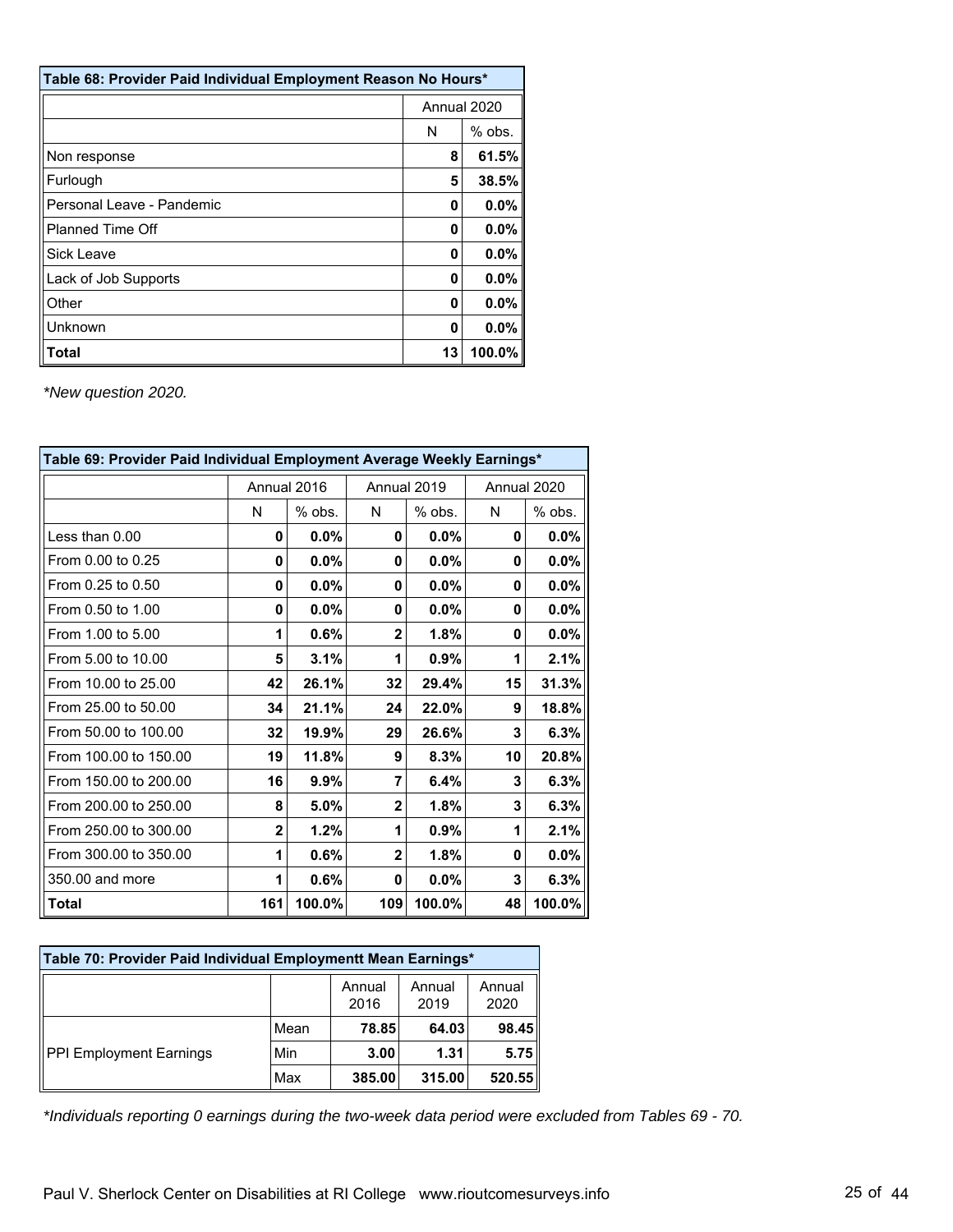| Table 71: Provider Paid Individual Employment Hourly Wage* |             |           |             |          |             |          |  |
|------------------------------------------------------------|-------------|-----------|-------------|----------|-------------|----------|--|
|                                                            | Annual 2016 |           | Annual 2019 |          | Annual 2020 |          |  |
|                                                            | N           | $%$ obs.  | N           | $%$ obs. | N           | $%$ obs. |  |
| Non response                                               | 3           | 1.8%      | 0           | $0.0\%$  | 0           | 0.0%     |  |
| Above minimum                                              | 16          | 9.5%      | 8           | 7.3%     |             | 11.5%    |  |
| Minimum                                                    | 138         | 82.1%     | 101         | 91.8%    | 54          | 88.5%    |  |
| <b>Below Minimum</b>                                       | 11          | 6.5%      | 1           | 0.9%     | 0           | 0.0%     |  |
| <b>Total</b>                                               | 168         | $100.0\%$ | 110         | 100.0%   | 61          | 100.0%   |  |

*\*Minimum wage: 2016 = 9.60, 2019 = 10.50, 2020 = 11.50*

| Table 72: Provider Paid Individual Employment Mean Hourly Wage* |      |                |                |                |  |  |  |
|-----------------------------------------------------------------|------|----------------|----------------|----------------|--|--|--|
|                                                                 |      | Annual<br>2016 | Annual<br>2019 | Annual<br>2020 |  |  |  |
| Provider Paid Individual<br>Employment Hourly Wage              | Mean | 9.75           | 10.50          | 12.08          |  |  |  |
|                                                                 | Min  | 5.39           | 2.00           | 11.50          |  |  |  |
|                                                                 | Max  | 17.49          | 17.70          | 17.95          |  |  |  |

*\*Individuals reporting 0 earnings during the two-week data period were excluded from Tables 71- 72.*

| Table 73: Provider Paid Individual Employment Onsite Support |             |          |     |             |             |          |  |  |  |  |
|--------------------------------------------------------------|-------------|----------|-----|-------------|-------------|----------|--|--|--|--|
|                                                              | Annual 2016 |          |     | Annual 2019 | Annual 2020 |          |  |  |  |  |
|                                                              | N           | $%$ obs. | N   | $%$ obs.    | N           | $%$ obs. |  |  |  |  |
| Non response                                                 | 166         | 100.0%   | 0   | $0.0\%$     |             | 1.6%     |  |  |  |  |
| Daily (100% of the time)                                     | 0           | $0.0\%$  | 66  | 60.0%       | 37          | 60.7%    |  |  |  |  |
| Daily (some)                                                 | 0           | $0.0\%$  | 30  | 27.3%       | 17          | 27.9%    |  |  |  |  |
| None                                                         | 0           | $0.0\%$  | 5   | 4.5%        | 4           | 6.6%     |  |  |  |  |
| Weekly (at least once per<br>week)                           | 0           | $0.0\%$  | 6   | 5.5%        | 1           | 1.6%     |  |  |  |  |
| Monthly (at least once per<br>month)                         | 0           | 0.0%     | 3   | 2.7%        | 1           | 1.6%     |  |  |  |  |
| Total                                                        | 166         | 100.0%   | 110 | 100.0%      | 61          | 100.0%   |  |  |  |  |

| Table 74: Provider Paid Individual Employment Offsite Support |             |          |     |             |             |          |  |  |  |  |
|---------------------------------------------------------------|-------------|----------|-----|-------------|-------------|----------|--|--|--|--|
|                                                               | Annual 2016 |          |     | Annual 2019 | Annual 2020 |          |  |  |  |  |
|                                                               | N           | $%$ obs. | N   | $%$ obs.    | N           | $%$ obs. |  |  |  |  |
| Non response                                                  | 166         | 100.0%   | 0   | $0.0\%$     |             | 1.6%     |  |  |  |  |
| Daily (100% of the time)                                      | 0           | $0.0\%$  | 32  | 29.1%       | 15          | 24.6%    |  |  |  |  |
| None                                                          | 0           | $0.0\%$  | 29  | 26.4%       | 13          | 21.3%    |  |  |  |  |
| Daily (some)                                                  | 0           | $0.0\%$  | 26  | 23.6%       | 12          | 19.7%    |  |  |  |  |
| Weekly (at least once a<br>week)                              | 0           | $0.0\%$  | 17  | 15.5%       | 18          | 29.5%    |  |  |  |  |
| Monthly (at least once a<br>month)                            | 0           | $0.0\%$  | 6   | 5.5%        | 2           | 3.3%     |  |  |  |  |
| Total                                                         | 166         | 100.0%   | 110 | 100.0%      | 61          | 100.0%   |  |  |  |  |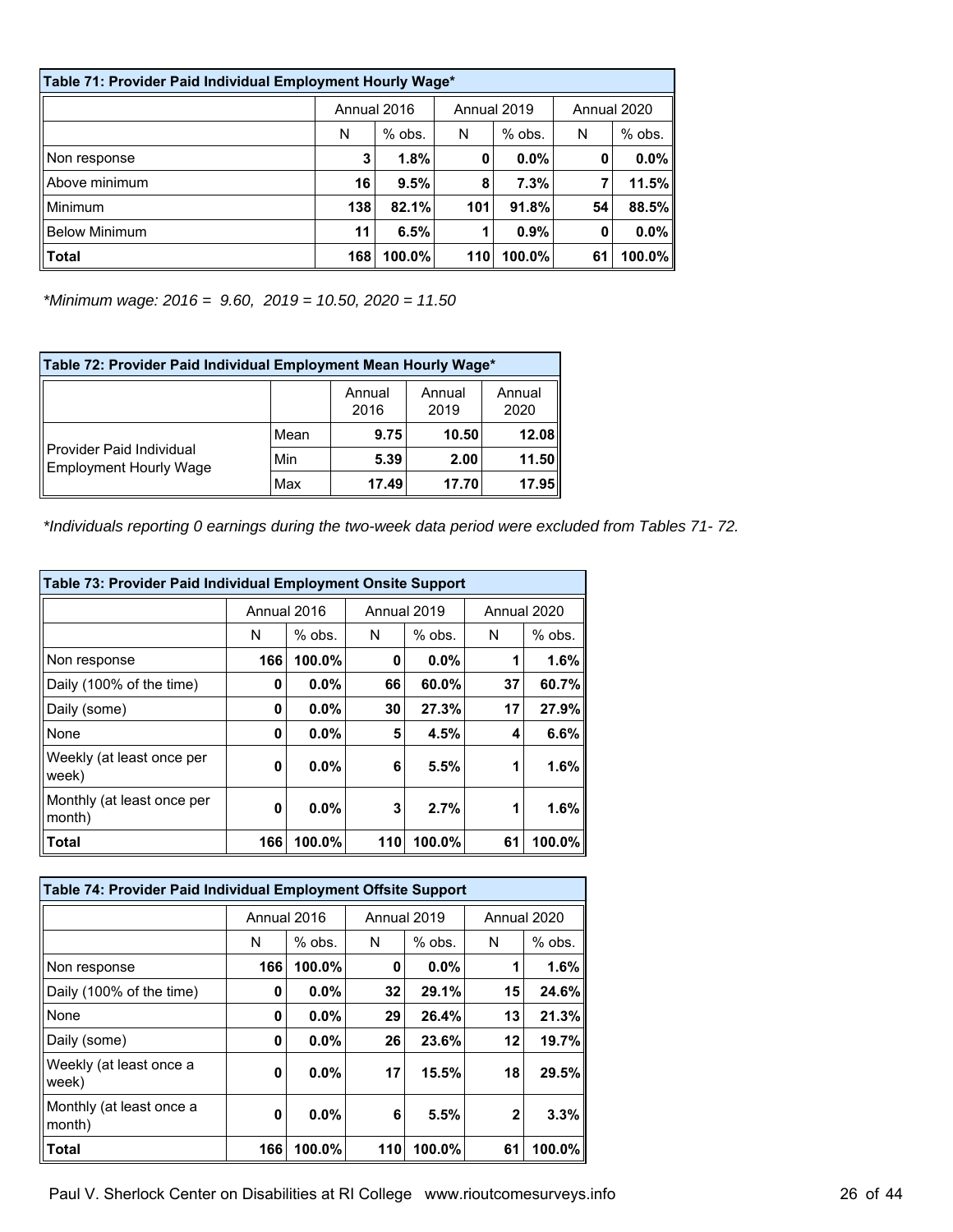| <b>Table 75: Provider Paid Individual Employment Consultation</b> |             |          |     |             |    |             |  |  |  |  |
|-------------------------------------------------------------------|-------------|----------|-----|-------------|----|-------------|--|--|--|--|
|                                                                   | Annual 2016 |          |     | Annual 2019 |    | Annual 2020 |  |  |  |  |
|                                                                   | N           | $%$ obs. | N   | $%$ obs.    | N  | $%$ obs.    |  |  |  |  |
| Non response                                                      | 166         | 100.0%   | 5   | 4.5%        | 10 | 16.4%       |  |  |  |  |
| Face to Face                                                      | 0           | 0.0%     | 80  | 72.7%       | 44 | 72.1%       |  |  |  |  |
| Phone or E-Mail                                                   | 0           | 0.0%     | 0   | $0.0\%$     | 0  | 0.0%        |  |  |  |  |
| Virtual                                                           | 0           | 0.0%     | 0   | $0.0\%$     | 4  | 6.6%        |  |  |  |  |
| None                                                              | 0           | 0.0%     | 25  | 22.7%       | 4  | 6.6%        |  |  |  |  |
| Total                                                             | 166         | 100.0%   | 110 | 100.0%      | 61 | 100.0%      |  |  |  |  |

| *166. Table 76: Provider Paid Individual Employment Method of Support for Work Hours Reported in Table. |             |         |  |  |  |  |
|---------------------------------------------------------------------------------------------------------|-------------|---------|--|--|--|--|
|                                                                                                         | Annual 2020 |         |  |  |  |  |
|                                                                                                         | N           | % obs.  |  |  |  |  |
| Non response                                                                                            | 3           | 4.9%    |  |  |  |  |
| In-Person Only                                                                                          | 51          | 83.6%   |  |  |  |  |
| Remote Only                                                                                             | 2           | 3.3%    |  |  |  |  |
| Combination of In-Person and Remote                                                                     | 5           | 8.2%    |  |  |  |  |
| No Support Provided                                                                                     | 0           | $0.0\%$ |  |  |  |  |
| Total                                                                                                   | 61          | 100.0%  |  |  |  |  |

| Table 77: Provider Paid Individual Employment Benefits Offered |             |          |     |             |             |          |  |  |  |  |
|----------------------------------------------------------------|-------------|----------|-----|-------------|-------------|----------|--|--|--|--|
|                                                                | Annual 2016 |          |     | Annual 2019 | Annual 2020 |          |  |  |  |  |
|                                                                | N           | $%$ obs. | N   | $%$ obs.    | N           | $%$ obs. |  |  |  |  |
| Non response                                                   | 166         | 100.0%   | 0   | $0.0\%$     | 0           | 0.0%     |  |  |  |  |
| No                                                             | 0           | $0.0\%$  | 79  | 71.8%       | 34          | 55.7%    |  |  |  |  |
| Not Sure                                                       | 0           | $0.0\%$  | 6   | 5.5%        | 4           | 6.6%     |  |  |  |  |
| Yes                                                            | 0           | $0.0\%$  | 25  | 22.7%       | 23          | 37.7%    |  |  |  |  |
| <b>Total</b>                                                   | 166         | 100.0%   | 110 | 100.0%      | 61          | 100.0%   |  |  |  |  |

| Table 78: Provider Paid Individual Employment Benefits Received |             |          |     |             |             |          |  |  |  |  |
|-----------------------------------------------------------------|-------------|----------|-----|-------------|-------------|----------|--|--|--|--|
|                                                                 | Annual 2016 |          |     | Annual 2019 | Annual 2020 |          |  |  |  |  |
|                                                                 | N           | $%$ obs. | N   | $%$ obs.    | N           | $%$ obs. |  |  |  |  |
| Non response                                                    | 166         | 100.0%   | 85  | 77.3%       | 38          | 62.3%    |  |  |  |  |
| Employer-Offered Health<br>Insurance                            | 0           | $0.0\%$  | 0   | $0.0\%$     | 0           | 0.0%     |  |  |  |  |
| Sick Leave                                                      | 0           | $0.0\%$  | 24  | 21.8%       | 16          | 26.2%    |  |  |  |  |
| Personal Days                                                   | 0           | $0.0\%$  | 0   | $0.0\%$     | $\mathbf 2$ | 3.3%     |  |  |  |  |
| Vacation Days                                                   | 0           | 0.0%     | 24  | 21.8%       | 14          | 23.0%    |  |  |  |  |
| <b>Retirement Contribution</b>                                  | 0           | 0.0%     | 0   | 0.0%        | 0           | 0.0%     |  |  |  |  |
| None/Declined                                                   | 0           | 0.0%     | 1   | 0.9%        | 0           | 0.0%     |  |  |  |  |
| <b>Total</b>                                                    | 166         | 100.0%   | 110 | 100.0%      | 61          | 100.0%   |  |  |  |  |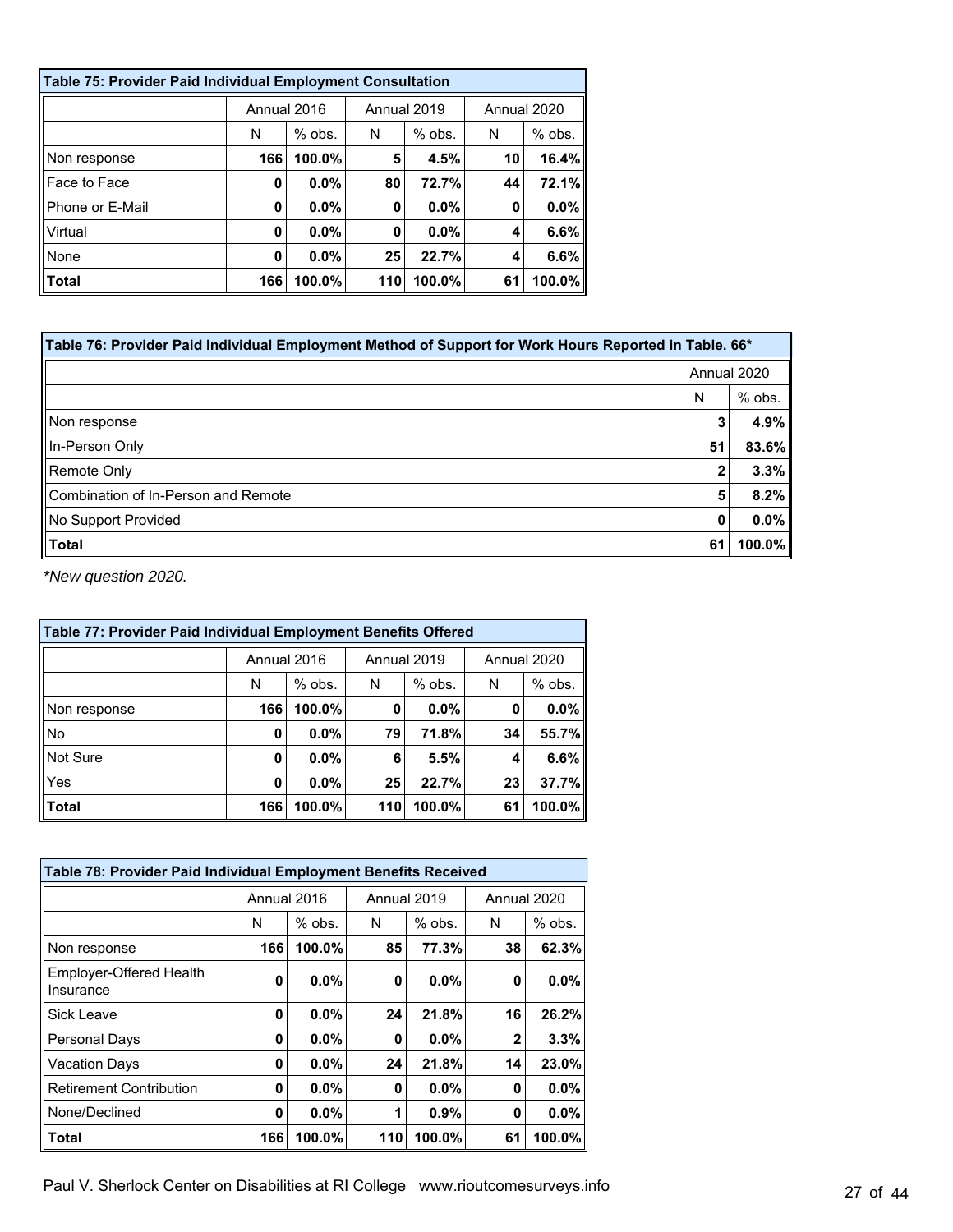# SERVICE CATEGORY: PROVIDER PAID GROUP EMPLOYMENT (TABLES 79 - 94)

| Table 79: Provider Paid Group Employment Title             |                |                |                |
|------------------------------------------------------------|----------------|----------------|----------------|
|                                                            | Annual<br>2016 | Annual<br>2019 | Annual<br>2020 |
| <b>Artist Crafts</b>                                       | 0              |                |                |
| Dining Room and Cafeteria Attendant                        | 0              | 0              | 1              |
| Floral Designer and Assistant                              | $\mathbf{2}$   | 0              | 0              |
| Food Preparation and or Serving Worker Including Fast Food | 0              | 0              | $\mathbf{2}$   |
| Janitors Cleaner Housekeeping                              | 74             | 72             | 56             |
| Landscaping and Grounds Keeping Worker                     | 10             | 20             | 4              |
| Laundry and or Dry Cleaning Worker                         | 15             | 15             | 11             |
| Maintenance and Repair Workers                             | 8              | 0              | 0              |
| <b>Nursery Worker Greenhouse</b>                           | $\overline{2}$ | 0              | 5              |
| <b>Production Packager Hand Assembly</b>                   | 12             | O              | 0              |
| Refuse and Recyclable Material Collector                   | 13             | 22             | 11             |
| Sales Person All Types and Door to Door                    | 1              | O              | 0              |
| Stock Clerk Sales Floor Stockroom                          | 24             | 0              | 0              |
| Other                                                      | 3              | o              | 0              |

| Table 80: Provider Paid Group Employment Industry                        |                |                |                |  |  |  |  |
|--------------------------------------------------------------------------|----------------|----------------|----------------|--|--|--|--|
|                                                                          | Annual<br>2016 | Annual<br>2019 | Annual<br>2020 |  |  |  |  |
| Accommodation and Food Services                                          | 2              | 5              | 2              |  |  |  |  |
| Administrative and Support and Waste Management and Remediation Services | 40             | 44             | 39             |  |  |  |  |
| Agriculture / Forestry / Fishing /Hunting                                | 11             | 5              | 2              |  |  |  |  |
| <b>Educational Services</b>                                              | 8              | 17             | 8              |  |  |  |  |
| <b>Health Care and Social Assistance</b>                                 | 12             | 18             | 0              |  |  |  |  |
| Management of Companies and Enterprises                                  |                | n              | 11             |  |  |  |  |
| Manufacturing                                                            | 12             | 3              | 0              |  |  |  |  |
| Other Services (Except Public Administration)                            | 35             | 29             | 19             |  |  |  |  |
| <b>Public Administration</b>                                             | 3              |                | 6              |  |  |  |  |
| Real Estate and Rental and Leasing                                       |                | ŋ              | 0              |  |  |  |  |
| <b>Retail Trade</b>                                                      | 34             | Ω              | 4              |  |  |  |  |
| <b>Utilities</b>                                                         | 5              | 5              | 0              |  |  |  |  |
| Total                                                                    | 164            | 130            | 91             |  |  |  |  |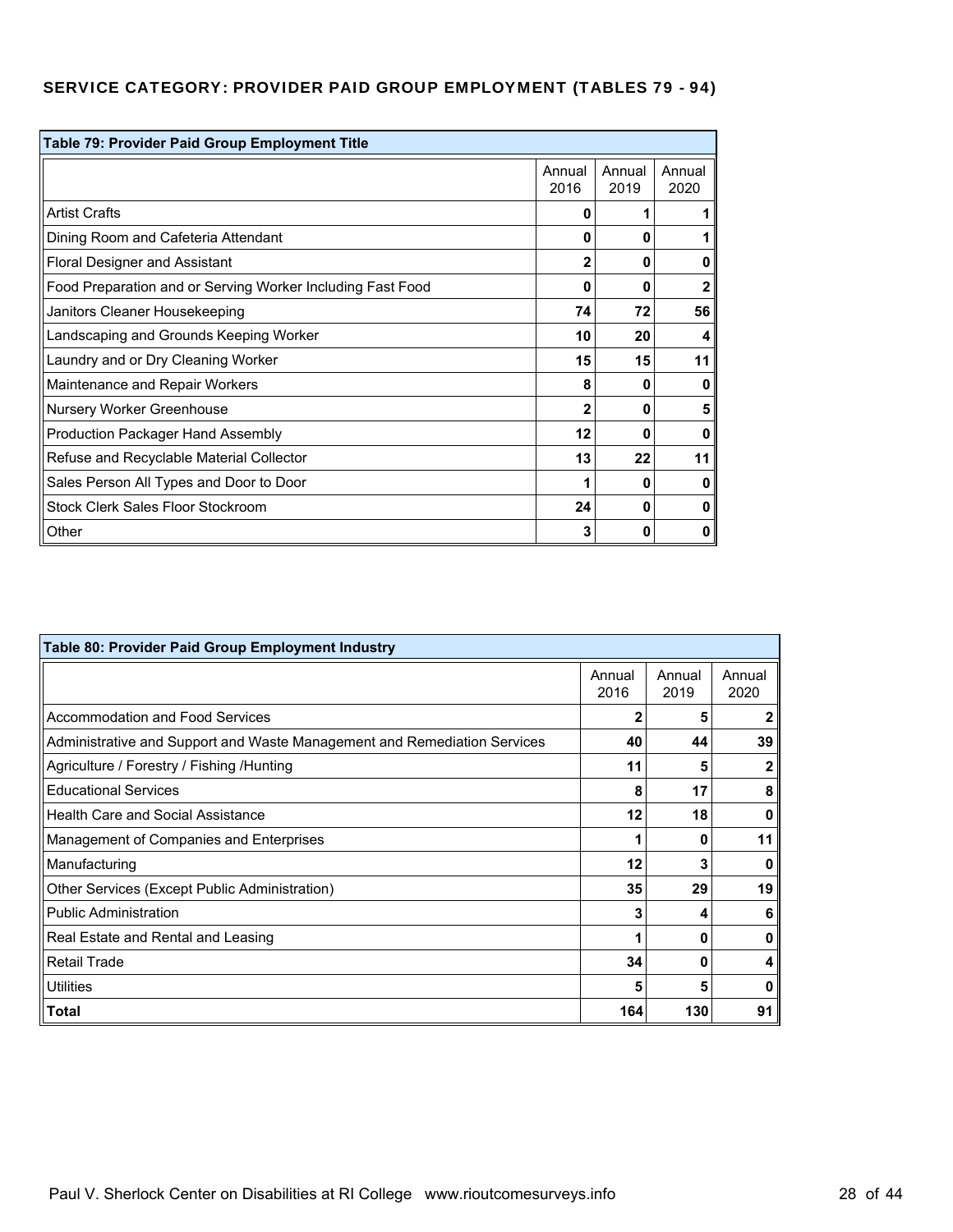| Table 81: Provider Paid Group Employment Business Type  |                |                |                 |  |  |  |  |  |
|---------------------------------------------------------|----------------|----------------|-----------------|--|--|--|--|--|
|                                                         | Annual<br>2016 | Annual<br>2019 | Annual<br>2020  |  |  |  |  |  |
| For-Profit Business                                     | 33             | 15             | 6               |  |  |  |  |  |
| Non-Profit Business                                     | 67             | 50             | 37              |  |  |  |  |  |
| Community DD Agency                                     | 4              | 12             |                 |  |  |  |  |  |
| Government Agency - Federal/State/City/Town             | 45             | 41             | 35              |  |  |  |  |  |
| Business with Mission to Hire Workers with Disabilities | 15             | 12             | 10 <sub>1</sub> |  |  |  |  |  |
| $\ $ Total                                              | 164            | 130            | 89              |  |  |  |  |  |

| <b>Table 82: Provider Paid Group Employment Tenure</b> |              |             |     |             |             |          |  |  |  |
|--------------------------------------------------------|--------------|-------------|-----|-------------|-------------|----------|--|--|--|
|                                                        |              | Annual 2016 |     | Annual 2019 | Annual 2020 |          |  |  |  |
|                                                        | N            | $%$ obs.    | N   | $%$ obs.    | N           | $%$ obs. |  |  |  |
| Non response                                           | $\mathbf{2}$ | 1.2%        | 0   | $0.0\%$     | $\mathbf 2$ | 2.2%     |  |  |  |
| less than 1 month                                      | 4            | 2.4%        |     | 0.8%        | 0           | $0.0\%$  |  |  |  |
| 1 month or more & less than 3 months                   | 4            | 2.4%        | 5   | 3.8%        | 4           | 4.4%     |  |  |  |
| 3 months or more & less than 6 months                  | $\mathbf{2}$ | 1.2%        |     | 0.8%        | $\mathbf 2$ | 2.2%     |  |  |  |
| 6 months or more & less than 12 months                 | 3            | 1.8%        | 12  | 9.2%        | $\mathbf 2$ | 2.2%     |  |  |  |
| 1 yr or more & less than 2 yrs                         | 15           | 9.1%        | 5   | 3.8%        | $\mathbf 2$ | 2.2%     |  |  |  |
| 2 yrs or more & less than 5 yrs                        | 21           | 12.7%       | 15  | 11.5%       | 17          | 18.7%    |  |  |  |
| 5 yrs or more & less than 10 yrs                       | 40           | 24.2%       | 39  | 30.0%       | 26          | 28.6%    |  |  |  |
| 10 yrs or more                                         | 74           | 44.8%       | 52  | 40.0%       | 36          | 39.6%    |  |  |  |
| Total                                                  | 165          | 100.0%      | 130 | 100.0%      | 91          | 100.0%   |  |  |  |

| <b>Table 83: Provider Paid Group Employment Crew Size</b> |             |        |             |        |             |        |  |  |  |
|-----------------------------------------------------------|-------------|--------|-------------|--------|-------------|--------|--|--|--|
|                                                           | Annual 2016 |        | Annual 2019 |        | Annual 2020 |        |  |  |  |
|                                                           | N           | % obs. | N           | % obs. | N           | % obs. |  |  |  |
| Non response                                              | 1           | 0.6%   | 0           | 0.0%   | 0           | 0.0%   |  |  |  |
| 2 to 3                                                    | 56          | 33.9%  | 40          | 30.8%  | 22          | 24.2%  |  |  |  |
| $4$ to $6$                                                | 91          | 55.2%  | 61          | 46.9%  | 29          | 31.9%  |  |  |  |
| 7 to 10                                                   | 7           | 4.2%   | 25          | 19.2%  | 19          | 20.9%  |  |  |  |
| more than 10                                              | 10          | 6.1%   | 4           | 3.1%   | 21          | 23.1%  |  |  |  |
| Total                                                     | 165         | 100.0% | 130         | 100.0% | 91          | 100.0% |  |  |  |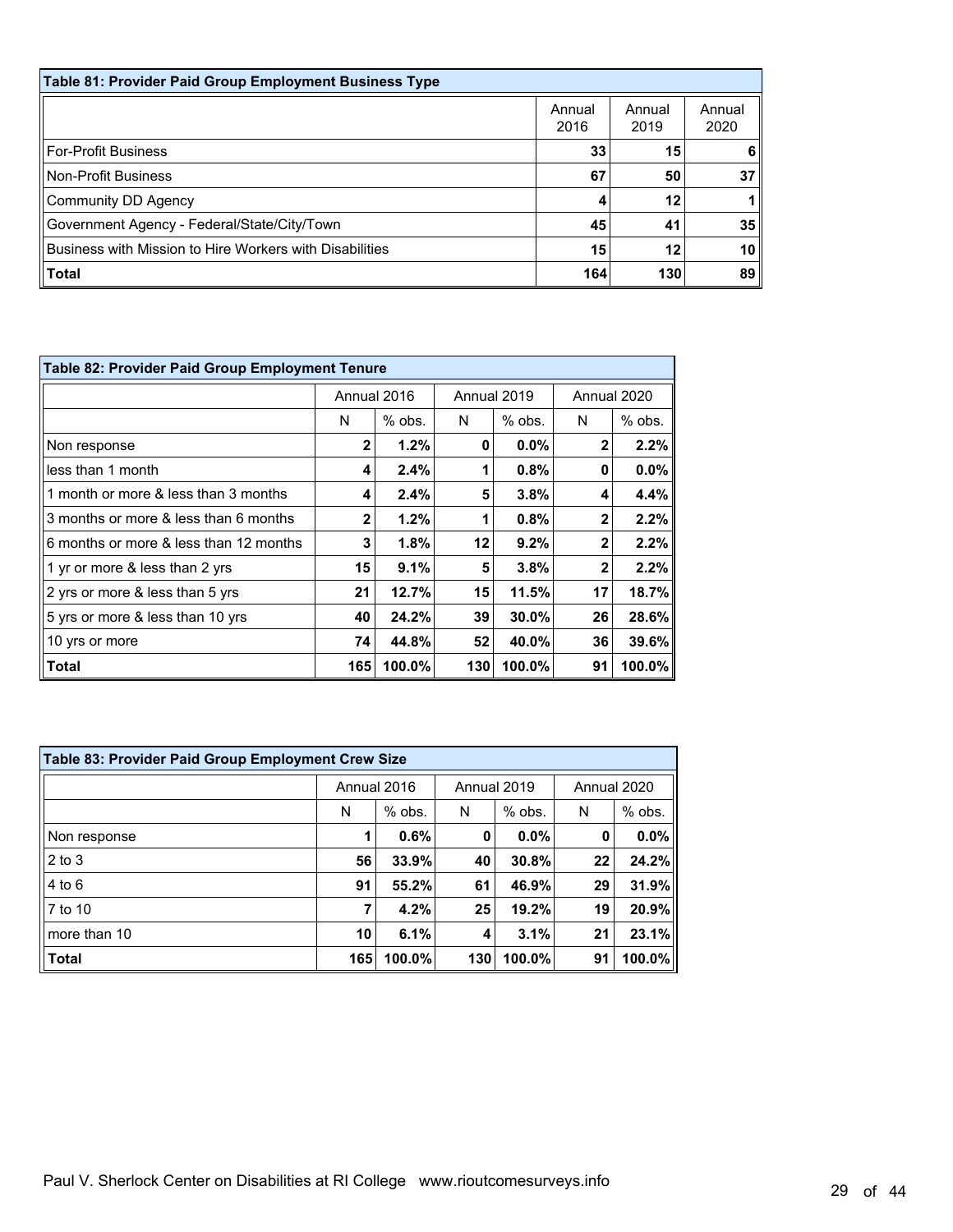| Table 84: Provider Paid Group Employment Average Weekly Hours* |              |          |             |          |    |             |  |  |  |
|----------------------------------------------------------------|--------------|----------|-------------|----------|----|-------------|--|--|--|
|                                                                | Annual 2016  |          | Annual 2019 |          |    | Annual 2020 |  |  |  |
|                                                                | N            | $%$ obs. | N           | $%$ obs. | N  | $%$ obs.    |  |  |  |
| Less than $0.50$                                               | 0            | $0.0\%$  | 0           | $0.0\%$  | 0  | $0.0\%$     |  |  |  |
| From 0.50 to 5.00                                              | 24           | 15.4%    | 40          | 31.5%    | 12 | 17.4%       |  |  |  |
| From 5.00 to 10.00                                             | 28           | 17.9%    | 31          | 24.4%    | 22 | 31.9%       |  |  |  |
| From 10.00 to 20.00                                            | 60           | 38.5%    | 38          | 29.9%    | 32 | 46.4%       |  |  |  |
| From 20.00 to 30.00                                            | 42           | 26.9%    | 17          | 13.4%    | 3  | 4.3%        |  |  |  |
| 30.00 and more                                                 | $\mathbf{2}$ | 1.3%     | 1           | 0.8%     | 0  | $0.0\%$     |  |  |  |
| Total                                                          | 156          | 100.0%   | 127         | 100.0%   | 69 | 100.0%      |  |  |  |

| Table 85: Provider Paid Group Employment Mean Hours* |      |                |                |                |  |  |  |
|------------------------------------------------------|------|----------------|----------------|----------------|--|--|--|
|                                                      |      | Annual<br>2016 | Annual<br>2019 | Annual<br>2020 |  |  |  |
| <b>PPG Employment Hours</b>                          | Mean | 13.42          | 9.76           | 10.41          |  |  |  |
|                                                      | Min  | 1.00           | 0.50           | 1.00           |  |  |  |
|                                                      | Max  | 34.00          | 40.00          | 29.50          |  |  |  |

*\*Individuals reporting 0 hours during the two-week data period were excluded from Tables 84 - 85. For reason no hours, see Table 86.*

| Table 86: Provider Paid Group Employment Reason Zero Hours* |                |  |
|-------------------------------------------------------------|----------------|--|
|                                                             | Annual<br>2020 |  |
| Furlough                                                    |                |  |
| Personal Leave - Pandemic                                   | 14             |  |
| $\vert$ Total                                               |                |  |

*\*New question 2020.*

| Table 87: Provider Paid Group Employment Average Weekly Earnings* |             |          |             |          |             |         |
|-------------------------------------------------------------------|-------------|----------|-------------|----------|-------------|---------|
|                                                                   | Annual 2016 |          | Annual 2019 |          | Annual 2020 |         |
|                                                                   | N           | $%$ obs. | N           | $%$ obs. | N           | % obs.  |
| Less than 1.00                                                    | 0           | $0.0\%$  | 0           | 0.0%     | 0           | $0.0\%$ |
| From 1.00 to 5.00                                                 | 0           | $0.0\%$  | 0           | 0.0%     | 0           | 0.0%    |
| From 5.00 to 10.00                                                | 5           | 3.1%     | 3           | 2.4%     | 0           | $0.0\%$ |
| From 10.00 to 50.00                                               | 36          | 22.4%    | 36          | 28.3%    | 10          | 14.5%   |
| From 50.00 to 100.00                                              | 46          | 28.6%    | 27          | 21.3%    | 12          | 17.4%   |
| From 100.00 to 150.00                                             | 23          | 14.3%    | 9           | 7.1%     | 10          | 14.5%   |
| From 150.00 to 200.00                                             | 32          | 19.9%    | 8           | 6.3%     | 8           | 11.6%   |
| From 200.00 to 250.00                                             | 12          | 7.5%     | 15          | 11.8%    | 12          | 17.4%   |
| From 250.00 to 300.00                                             | 6           | 3.7%     | 15          | 11.8%    | 12          | 17.4%   |
| 300.00 and more                                                   | 1           | 0.6%     | 14          | 11.0%    | 5           | 7.2%    |
| Total                                                             | 161         | 100.0%   | 127         | 100.0%   | 69          | 100.0%  |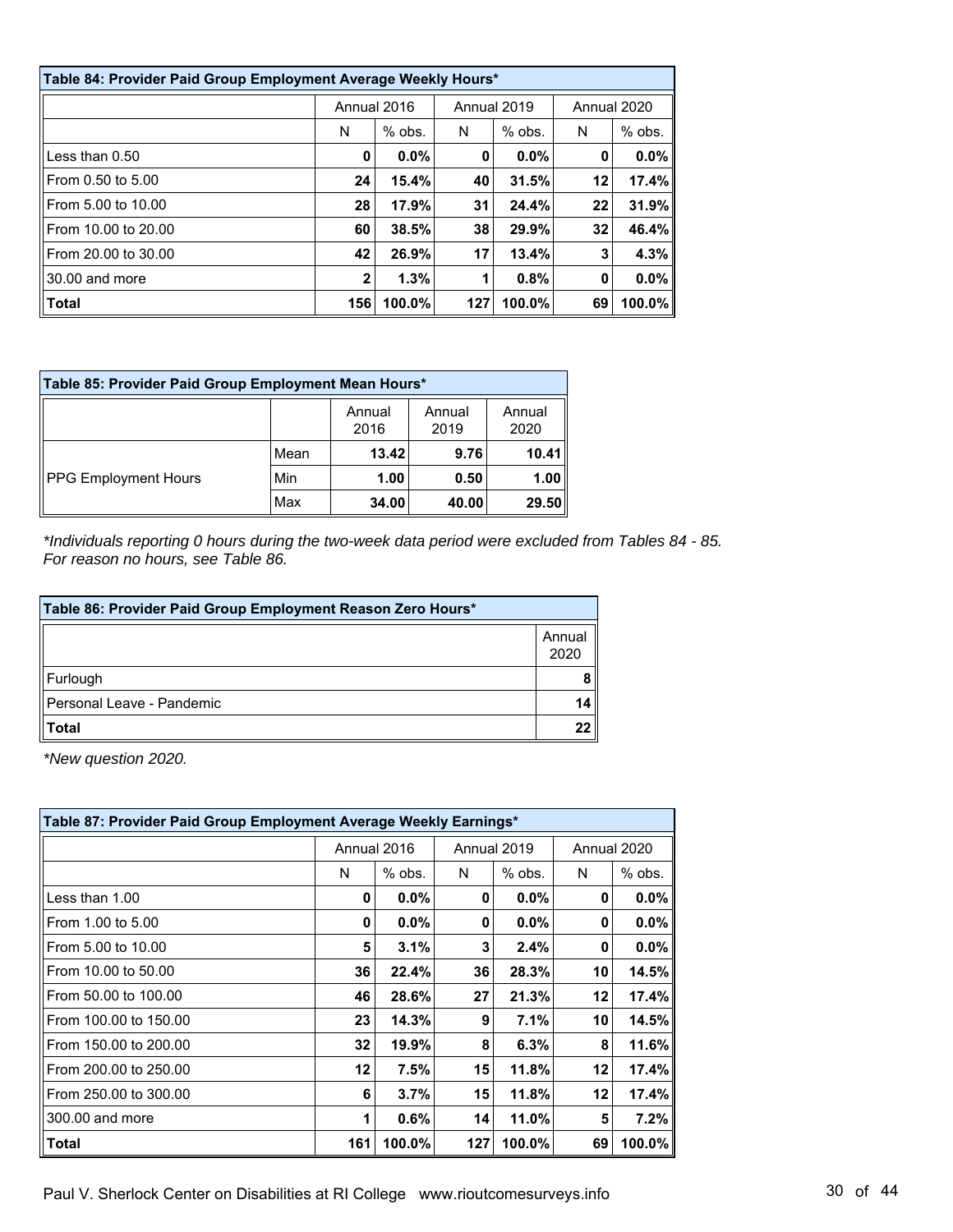| Table 88: Provider Paid Group Employment Mean Earnings* |      |                |                |                |  |  |
|---------------------------------------------------------|------|----------------|----------------|----------------|--|--|
|                                                         |      | Annual<br>2016 | Annual<br>2019 | Annual<br>2020 |  |  |
| <b>PPG Employment Earnings</b>                          | Mean | 107.10         | 140.62         | 165.85         |  |  |
|                                                         | Min  | 5.00           | 5.25           | 11.50          |  |  |
|                                                         | Max  | 358.00         | 420.00         | 509.76         |  |  |

*\*Individuals reporting 0 earnings during the two-week data period were excluded from Tables 87 - 88.*

| Table 89: Provider Paid Group Employment Hourly Wage* |                                           |          |     |          |    |          |
|-------------------------------------------------------|-------------------------------------------|----------|-----|----------|----|----------|
|                                                       | Annual 2016<br>Annual 2019<br>Annual 2020 |          |     |          |    |          |
|                                                       | N                                         | $%$ obs. | N   | $%$ obs. | N  | $%$ obs. |
| Above Minimum                                         | 27                                        | 16.8%    | 67  | 52.8%    | 48 | 69.6%    |
| Minimum                                               | 79                                        | 49.1%    | 60  | 47.2%    | 21 | 30.4%    |
| <b>Below Minimum</b>                                  | 55                                        | 34.2%    | 0   | $0.0\%$  | 0  | 0.0%     |
| <b>Total</b>                                          | 161                                       | 100.0%   | 127 | 100.0%   | 69 | 100.0%   |

*\*Minimum wage: 2016 = 9.60, 2019 = 10.50, 2020 = 11.50*

| Table 90: Provider Paid Group Employment Mean Hours* |      |                |                |                |  |  |  |
|------------------------------------------------------|------|----------------|----------------|----------------|--|--|--|
|                                                      |      | Annual<br>2016 | Annual<br>2019 | Annual<br>2020 |  |  |  |
| PPG Employment Hours                                 | Mean | 10.50          | 4.88           | 5.00           |  |  |  |
|                                                      | Min  | 3.00           | 1.50           | 1.75           |  |  |  |
|                                                      | Max  | 18.00          | 11.00          | 7.25           |  |  |  |

*\*Individuals reporting 0 hours during the two-week data period were excluded from Tables 89 - 90.*

| Table 91: Provider Paid Group Employment Onsite Supports* |                |                |
|-----------------------------------------------------------|----------------|----------------|
|                                                           | Annual<br>2019 | Annual<br>2020 |
| Daily (100% of the time)                                  | 92             | 69             |
| Daily (some)                                              | 34             | 15             |
| Weekly (at least once per week)                           |                | 6              |
| <b>None</b>                                               | 2              |                |
| Monthly (at least once per month)                         |                |                |
| $\blacksquare$ Total                                      | 130            | 91             |

*\*Data not collected in 2016.*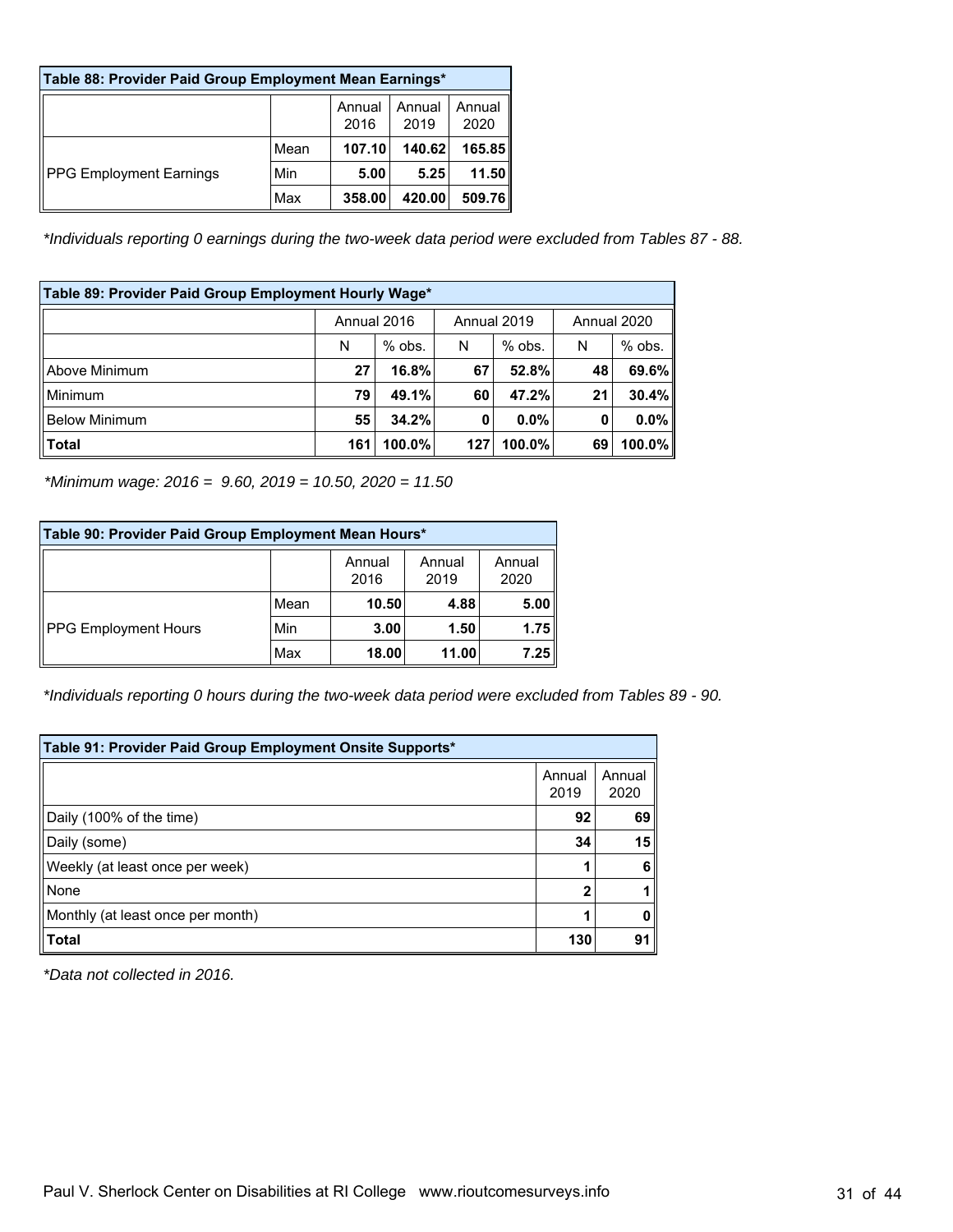| Table 92: Provider Paid Group Employment Offsite Supports* |                |                |
|------------------------------------------------------------|----------------|----------------|
|                                                            | Annual<br>2019 | Annual<br>2020 |
| Non response                                               | 0              |                |
| None                                                       | 53             | 49             |
| Daily (some)                                               | 27             | 11             |
| Daily (100% of the time)                                   | 26             | 10             |
| Weekly (at least once a week)                              | 14             | 12             |
| Monthly (at least once a month)                            | 10             | 8              |
| <b>Total</b>                                               | 130            | 91             |

*\*Data not collected in 2016.*

| Table 93: Provider Paid Group Employment Method of Support for Work Hours Reported in Table 117* |             |  |
|--------------------------------------------------------------------------------------------------|-------------|--|
|                                                                                                  | Annual 2020 |  |
| Non response                                                                                     |             |  |
| In-Person Only                                                                                   | 74          |  |
| Combination of In-Person and Remote                                                              | 16          |  |
| <b>Total</b>                                                                                     | 91          |  |

*\*New question 2020.*

| Table 94: Provider Paid Group Employment Transportaton |                |                |                |  |  |  |
|--------------------------------------------------------|----------------|----------------|----------------|--|--|--|
|                                                        | Annual<br>2016 | Annual<br>2019 | Annual<br>2020 |  |  |  |
| On Own                                                 |                |                |                |  |  |  |
| Public Bus                                             |                |                |                |  |  |  |
| <b>RIDE Bus - ADA PARA Transit</b>                     | 10             |                | 8              |  |  |  |
| Private Ambulance                                      | 0              |                |                |  |  |  |
| Agency/Staff Provided                                  | 144            |                | 79             |  |  |  |
| Family Member/Relative/Friend/Neighbor                 |                |                |                |  |  |  |
| $\ $ Total                                             | 164            |                | 91             |  |  |  |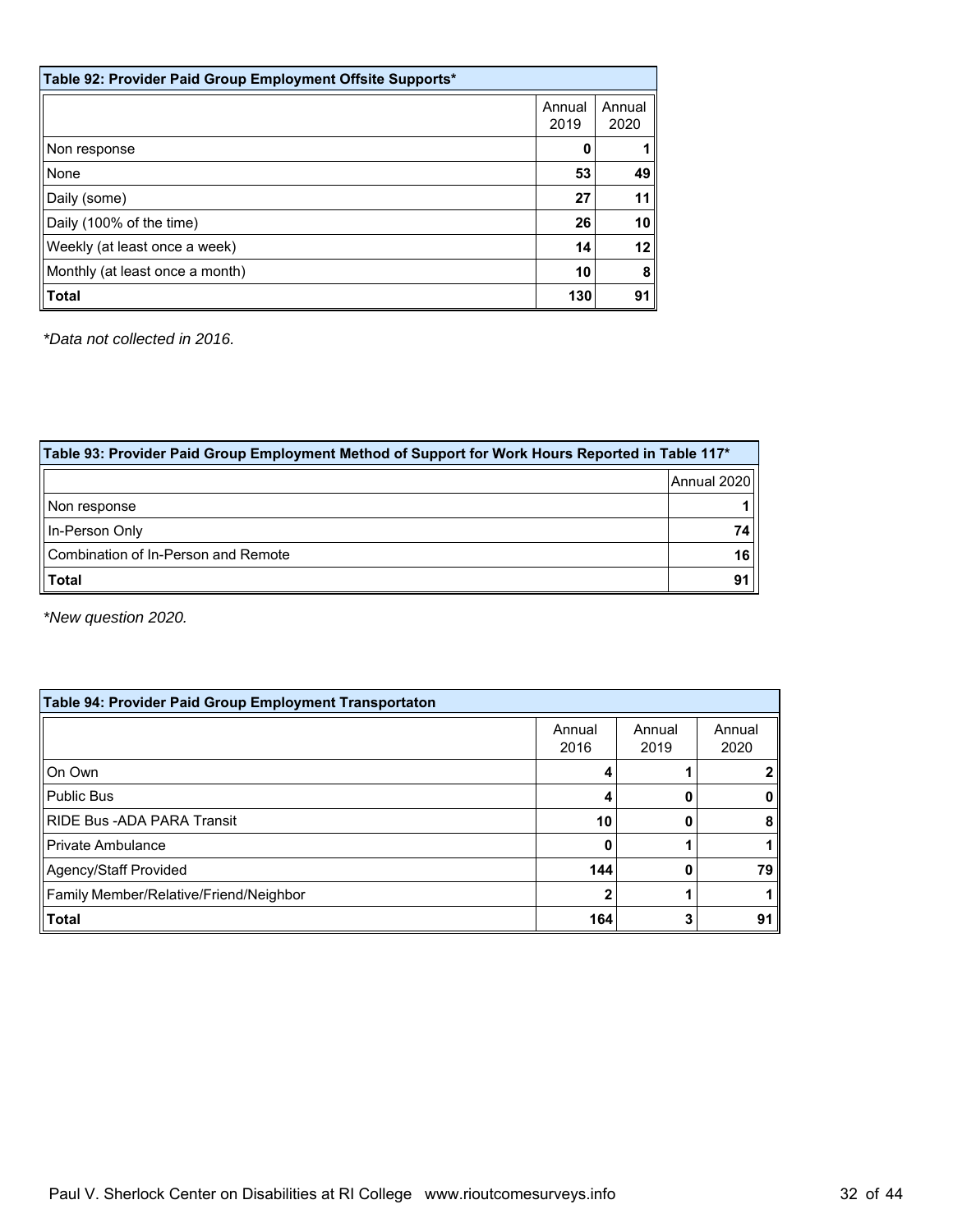## SERVICE CATEGORY: FACILITY-BASED WORK (TABLES 95-99)

*No questions pertaining to FBW were included in the October 2020 survey. All sheltered workshops in RI are closed.*

| <b>Table 95: Facility-Based Work Tenure</b> |             |          |              |          |  |
|---------------------------------------------|-------------|----------|--------------|----------|--|
|                                             | Annual 2016 |          | Annual 2019  |          |  |
|                                             | N           | $%$ obs. | N            | $%$ obs. |  |
| less than 3 months                          | 0           | 0.0%     | 0            | $0.0\%$  |  |
| 3 months or more & less than 6 months       | 4           | 2.1%     | 0            | 0.0%     |  |
| 6 months or more & less than 12 months      | 3           | 1.6%     | $\mathbf{2}$ | 14.3%    |  |
| 1 yr or more & less than 3 yrs              | 8           | 4.2%     | 0            | $0.0\%$  |  |
| 3 yrs or more & less than 5 yrs             | 20          | 10.6%    | $\mathbf{2}$ | 14.3%    |  |
| 5 yrs or more & less than 10 yrs            | 38          | 20.1%    | 5            | 35.7%    |  |
| 10 yrs or more & less than 15 yrs           | 14          | 7.4%     | 3            | 21.4%    |  |
| 15 yrs or more                              | 102         | 54.0%    | $\mathbf{2}$ | 14.3%    |  |
| Total                                       | 189         | 100.0%   | 14           | 100.0%   |  |

| Table 96: Facility-Based Work Average Weekly Hours* |     |             |             |          |  |
|-----------------------------------------------------|-----|-------------|-------------|----------|--|
|                                                     |     | Annual 2016 | Annual 2019 |          |  |
|                                                     | N   | $%$ obs.    | N           | $%$ obs. |  |
| Less than 1.00                                      | 24  | 12.7%       | 0           | 0.0%     |  |
| From 1.00 to 5.00                                   | 62  | 32.8%       | 9           | 64.3%    |  |
| From 5.00 to 10.00                                  | 52  | 27.5%       | 4           | 28.6%    |  |
| From 10.00 to 15.00                                 | 29  | 15.3%       | 1           | 7.1%     |  |
| From 15.00 to 20.00                                 | 20  | 10.6%       | 0           | 0.0%     |  |
| From 20.00 to 25.00                                 |     | 0.5%        | 0           | 0.0%     |  |
| 25.00 and more                                      |     | 0.5%        | 0           | 0.0%     |  |
| Total                                               | 189 | 100.0%      | 14          | 100.0%   |  |

| Table 97: Facility-Based Work Mean Hours* |      |                |                |  |
|-------------------------------------------|------|----------------|----------------|--|
|                                           |      | Annual<br>2016 | Annual<br>2019 |  |
| FBW Average Weekly Hours                  | Mean | 6.40           | 4.32           |  |
|                                           | Min  | 0.50           | 1.00           |  |
|                                           | Max  | 32.00          | 11.00          |  |

*\*Individuals reporting 0 hours were excluded from Tables 96-97.*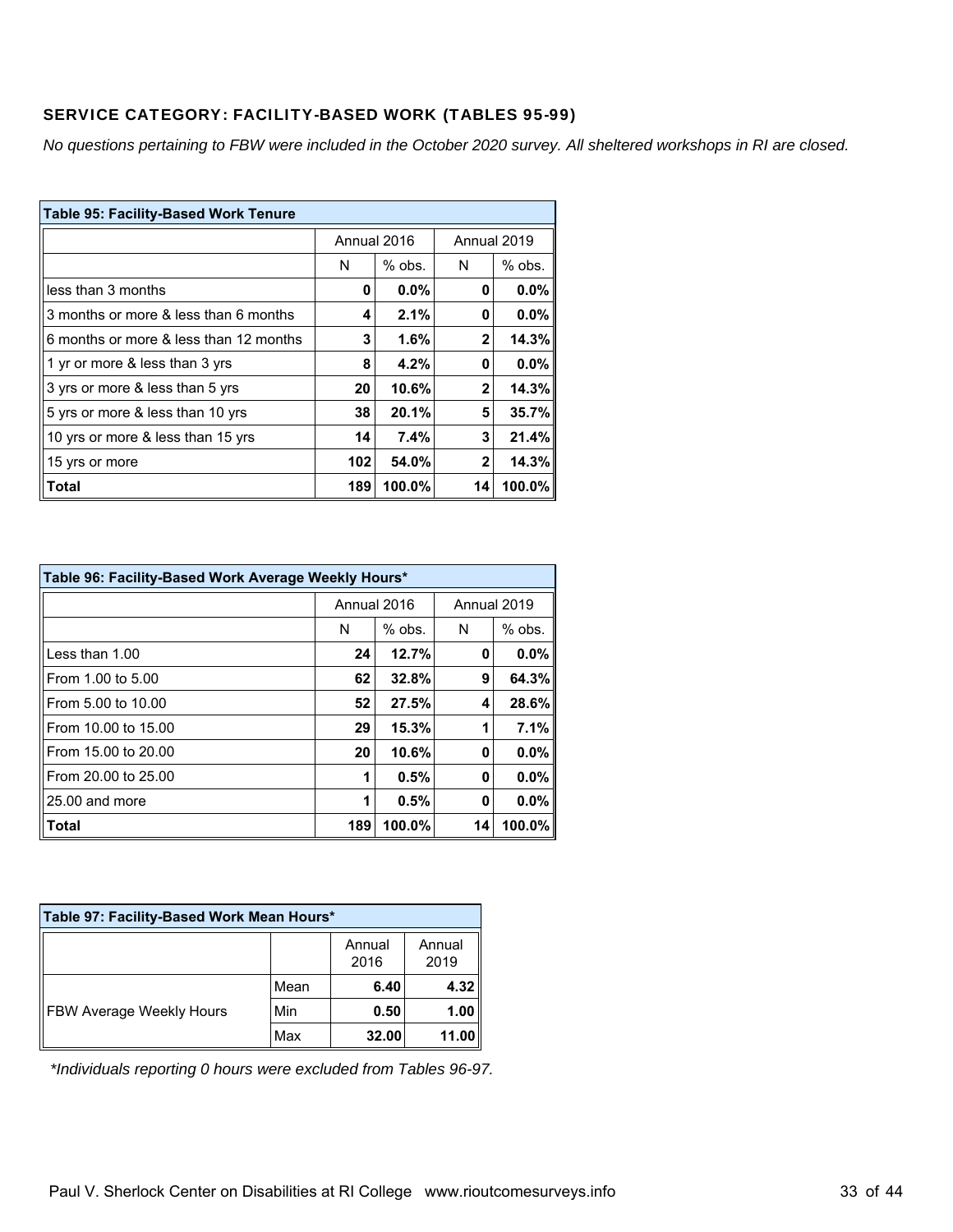| Table 98: Facility-Based Work Average Weekly Earnings* |             |         |    |             |
|--------------------------------------------------------|-------------|---------|----|-------------|
|                                                        | Annual 2016 |         |    | Annual 2019 |
|                                                        | N           | % obs.  |    | $%$ obs.    |
| Less than 1.00                                         |             | 0.5%    | 0  | 0.0%        |
| From 1.00 to 5.00                                      | 24          | 12.8%   | 0  | $0.0\%$     |
| From 5.00 to 25.00                                     | 110         | 58.8%   | 4  | 28.6%       |
| From 25.00 to 50.00                                    | 37          | 19.8%   | 6  | 42.9%       |
| From 50.00 to 100.00                                   | 12          | 6.4%    | 4  | 28.6%       |
| From 100.00 to 150.00                                  | 1           | 0.5%    | 0  | 0.0%        |
| From 150.00 to 200.00                                  | 1           | 0.5%    | 0  | 0.0%        |
| From 200.00 to 250.00                                  | O           | $0.0\%$ | 0  | $0.0\%$     |
| 250.00 and more                                        | 1           | 0.5%    | 0  | $0.0\%$     |
| Total                                                  | 187         | 100.0%  | 14 | 100.0%      |

| Table 99: Facility-Based Work Mean Earnings* |      |                |                |
|----------------------------------------------|------|----------------|----------------|
|                                              |      | Annual<br>2016 | Annual<br>2019 |
| <b>FBW Average Weekly Earnings</b>           | Mean | 20.73          | 36.29          |
|                                              | Min  | 0.50           | 5.50           |
|                                              | Max  | 307.00         | 52.50          |

*\*Individuals reporting 0 earnings during the two-week data period were excluded from Tables 98-99.*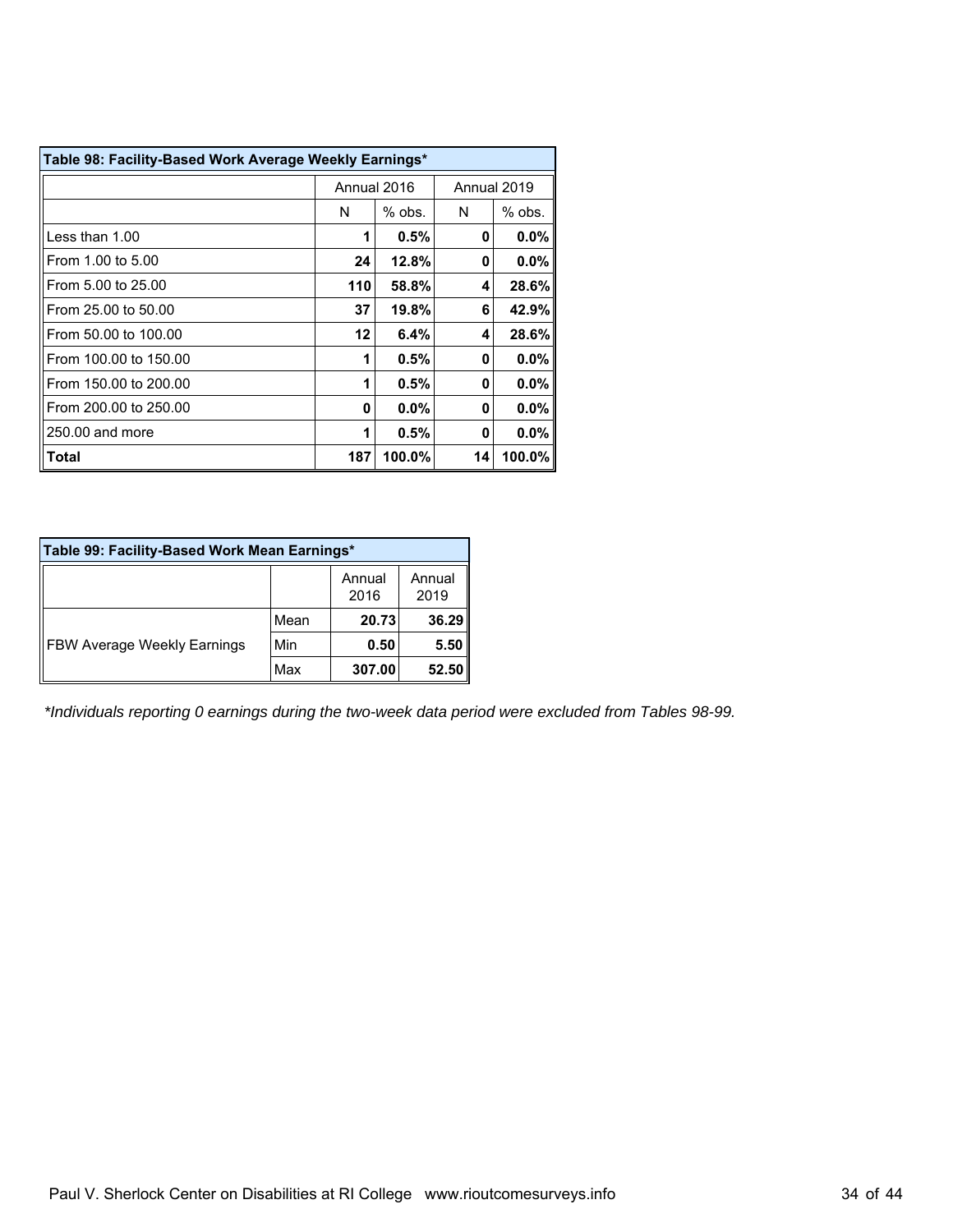#### SERVICE CATEGORY: COMMUNITY-BASED NON-WORK ACTIVITY (TABLES 100-115)

*Frequencies reported in Tables 100 - 107 are based on the # of individuals reporting hours (>0) per community-based non-work activity for the two-week data collection period.*

| Table 100: Average Weekly Hours |                                   |                |               |
|---------------------------------|-----------------------------------|----------------|---------------|
|                                 | Community-Based Non-Work<br>Hours |                |               |
|                                 | Mean                              | Sum            | Frequ<br>ency |
| Annual 2016                     |                                   | 7.67 11876.00  | 1549          |
| Annual 2019                     |                                   | 13.30 32291.50 | 2428          |
| Annual 2020                     |                                   | 11.59 16594.50 | 1432          |

| <b>Table 104: Soft Employment Skills</b> |      |              |               |
|------------------------------------------|------|--------------|---------------|
| Soft Employment Skills<br>Activity       |      |              |               |
|                                          | Mean | Sum          | Frequ<br>ency |
| Annual 2016                              |      | 3.79 2340.00 | 618           |
| Annual 2019                              |      | 3.73 2180.00 | 585           |
| Annual 2020                              | 2.25 | 475.50       | 211           |

| Table 101: Art and Leisure Activity |                          |               |               |  |
|-------------------------------------|--------------------------|---------------|---------------|--|
|                                     | Art and Leisure Activity |               |               |  |
|                                     | Mean                     | Sum           | Frequ<br>ency |  |
| Annual 2016                         | 2.76                     | 4434.00       | 1609          |  |
| Annual 2019                         |                          | 7.33 15523.00 | 2119          |  |
| Annual 2020                         | 6.83                     | 8726.50       | 1278          |  |

| Table 105: ADL Skills |                            |      |               |
|-----------------------|----------------------------|------|---------------|
|                       | <b>ADL Skills Activity</b> |      |               |
|                       | Mean                       | Sum  | Frequ<br>ency |
| Annual 2016           | 3.94                       | 3743 | 951           |
| Annual 2019           | 4.57                       | 5261 | 1150          |
| Annual 2020           | 4.51                       | 2683 | 595           |

| <b>Table 102: Health and Fitness</b> |                                    |         |               |
|--------------------------------------|------------------------------------|---------|---------------|
|                                      | <b>Health and Fitness Activity</b> |         |               |
|                                      | Mean                               | Sum     | Frequ<br>ency |
| Annual 2016                          | 3.23                               | 3938.00 | 1219          |
| Annual 2019                          | 3.32                               | 4670.50 | 1408          |
| Annual 2020                          | 3.73                               | 2996.50 | 804           |

| <b>Table 106: Volunteering</b> |      |                           |               |
|--------------------------------|------|---------------------------|---------------|
|                                |      | <b>Volunteer Activity</b> |               |
|                                | Mean | Sum                       | Frequ<br>ency |
| Annual 2016                    | 3.93 | 1721                      | 438           |
| Annual 2019                    | 3.18 | 1681                      | 528           |
| Annual 2020                    | 2.49 | 266                       | 107           |

| Table 103: Adult Education / Training |                                               |         |               |
|---------------------------------------|-----------------------------------------------|---------|---------------|
|                                       | <b>Adult Education / Training</b><br>Activity |         |               |
|                                       | Mean                                          | Sum     | Frequ<br>ency |
| Annual 2016                           | 3.68                                          | 1028.00 | 279           |
| Annual 2019                           | 3.44                                          | 1017.00 | 296           |
| Annual 2020                           | 1.78                                          | 174.50  | 98            |

| Table 107: Other* |                       |              |               |
|-------------------|-----------------------|--------------|---------------|
|                   | <b>Other Activity</b> |              |               |
|                   | Mean                  | Sum          | Frequ<br>ency |
| Annual 2016       |                       |              |               |
| Annual 2019       |                       | 5.05 1733.00 | 343           |
| Annual 2020       |                       | 6.84 1143.00 | 167           |

*\*Data not collected in 2016.*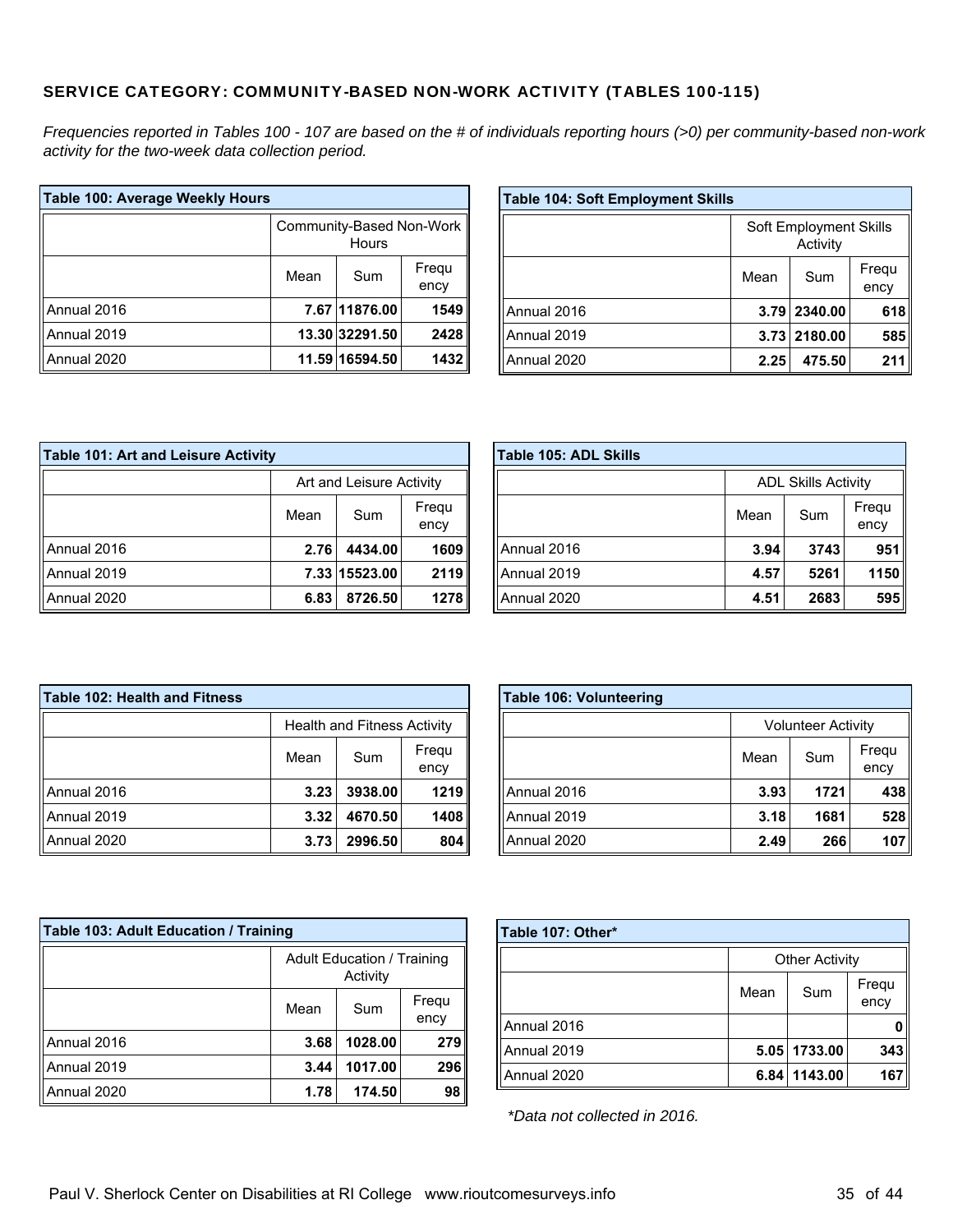| Table 108: Community-Based Non-Work Reason Zero Hours* |               |         |  |
|--------------------------------------------------------|---------------|---------|--|
|                                                        | Annual 2020   |         |  |
|                                                        | $%$ obs.<br>N |         |  |
| Non response                                           | 24            | 7.3%    |  |
| Pandemic                                               | 307           | 92.7%   |  |
| Lack of Supports                                       | 0             | $0.0\%$ |  |
| <b>Health Issues</b>                                   | 0             | $0.0\%$ |  |
| Other                                                  | 0             | $0.0\%$ |  |
| Unknown                                                | 0             | 0.0%    |  |
| Total                                                  | 331           | 100.0%  |  |

| Table 109: Community-Based Non-Work Settings for Activity Reported in Tables 100 - 107 (multi-response question) |                            |          |      |             |      |          |  |  |
|------------------------------------------------------------------------------------------------------------------|----------------------------|----------|------|-------------|------|----------|--|--|
|                                                                                                                  | Annual 2019<br>Annual 2016 |          |      | Annual 2020 |      |          |  |  |
|                                                                                                                  | N                          | $%$ cit. | N    | $%$ cit.    | N    | $%$ cit. |  |  |
| Non response                                                                                                     | 11                         | 0.5%     |      | < 0.1%      | 3    | $0.2\%$  |  |  |
| ll Public Venue                                                                                                  | 1490                       | 66.3%    | 2283 | 65.0%       | 1327 | 75.3%    |  |  |
| School / Training Facility                                                                                       | 102                        | 4.5%     | 125  | 3.6%        | 9    | 0.5%     |  |  |
| Member-Based Organization                                                                                        | 239                        | 10.6%    | 414  | 11.8%       | 151  | $8.6\%$  |  |  |
| <b>Business / Employer</b>                                                                                       | 406                        | 18.1%    | 575  | 16.4%       | 98   | $5.6\%$  |  |  |
| Senior Center/Facility                                                                                           | 0                          | $0.0\%$  | 116  | 3.3%        | 37   | $2.1\%$  |  |  |
| Virtual                                                                                                          | 0                          | $0.0\%$  | 0    | $0.0\%$     | 138  | 7.8%     |  |  |
| Total                                                                                                            | 2248                       | 100.0%   | 3514 | 100.0%      | 1763 | 100.0%   |  |  |

| Table 110: Community-Based Non-Work Method of Support for Activity reported in Tables 100 - 107* |      |             |  |  |  |
|--------------------------------------------------------------------------------------------------|------|-------------|--|--|--|
|                                                                                                  |      | Annual 2020 |  |  |  |
|                                                                                                  | N    | % obs.      |  |  |  |
| Non response                                                                                     | 3    | 0.2%        |  |  |  |
| In-Person Only                                                                                   | 1262 | 88.1%       |  |  |  |
| Remote Only                                                                                      | 29   | $2.0\%$     |  |  |  |
| Combination of In-Person and Remote                                                              | 126  | 8.8%        |  |  |  |
| No Support Provided                                                                              | 12   | 0.8%        |  |  |  |
| $\vert$ Total                                                                                    | 1432 | $100.0\%$   |  |  |  |

*\*New question 2020*

| Table 111: Community-Based Non-Work Tenure |      |             |             |          |      |             |
|--------------------------------------------|------|-------------|-------------|----------|------|-------------|
|                                            |      | Annual 2016 | Annual 2019 |          |      | Annual 2020 |
|                                            | N    | $%$ obs.    | N           | $%$ obs. | N    | $%$ obs.    |
| Non response                               | 14   | 0.6%        | 4           | $0.2\%$  | 4    | 0.2%        |
| less than 3 months                         | 37   | 1.6%        | 24          | 0.9%     | 20   | 1.1%        |
| 3 months or more & less than 6 months      | 79   | 3.5%        | 32          | 1.3%     | 18   | 1.0%        |
| 6 months or more & less than 12 months     | 82   | 3.6%        | 90          | 3.5%     | 76   | 4.3%        |
| 1 yr or more & less than 3 yrs             | 482  | 21.2%       | 347         | 13.7%    | 222  | 12.6%       |
| 3 yrs or more & less than 5 yrs            | 335  | 14.7%       | 309         | 12.2%    | 220  | 12.5%       |
| 5 yrs or more & less than 10 yrs           | 469  | 20.6%       | 590         | 23.2%    | 338  | 19.2%       |
| 10 yrs or more & less than 15 yrs          | 2721 | 12.0%       | 339         | 13.4%    | 256  | 14.5%       |
| 15 yrs or more                             | 504  | 22.2%       | 804         | 31.7%    | 609  | 34.5%       |
| Total                                      | 2274 | $100.0\%$   | 2539        | 100.0%   | 1763 | 100.0%      |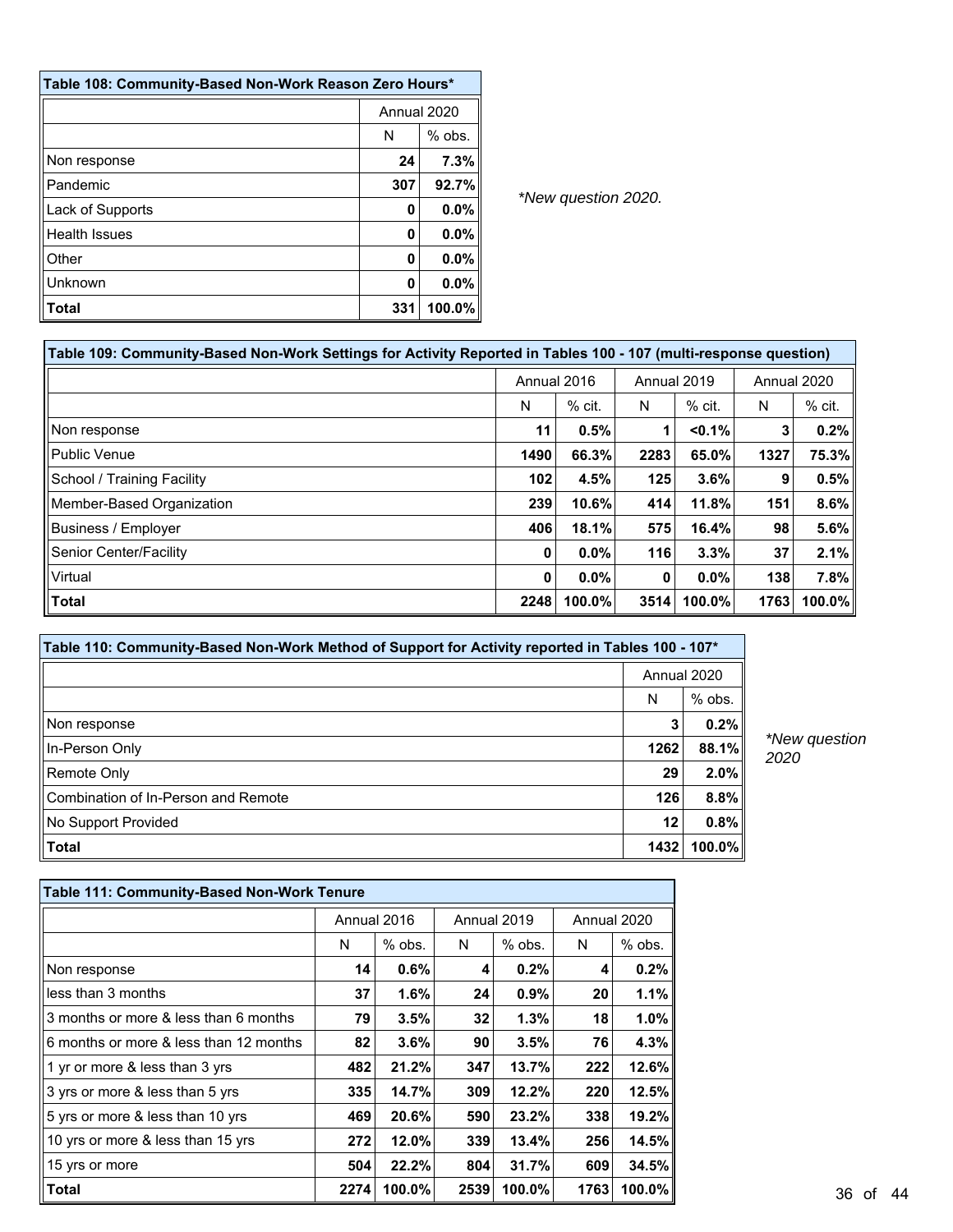| <b>Table 112: Work Referral Source</b> |      |                            |             |             |   |             |      |             |              |         |
|----------------------------------------|------|----------------------------|-------------|-------------|---|-------------|------|-------------|--------------|---------|
|                                        |      | Annual 2016<br>Annual 2017 |             | Annual 2018 |   | Annual 2019 |      | Annual 2020 |              |         |
|                                        | N    | $%$ obs.                   | N           | $%$ obs.    | N | $%$ obs.    | N    | $%$ obs.    | N            | % obs.  |
| Non response                           | 2158 | 94.9%                      | $\mathbf 0$ |             | 0 |             | 2393 | 94.2%       | 1649         | 93.5%   |
| Self                                   | 7    | 0.3%                       | $\mathbf 0$ |             | 0 |             | 9    | 0.4%        | 9            | 0.5%    |
| Family                                 | 8    | 0.4%                       | $\mathbf 0$ |             | 0 |             | 16   | 0.6%        | 15           | 0.9%    |
| School                                 | 5    | 0.2%                       | $\mathbf 0$ |             | 0 |             | 9    | 0.4%        | 3            | 0.2%    |
| <b>Adult Service Provider</b>          | 46   | 2.0%                       | $\mathbf 0$ |             | 0 |             | 37   | 1.5%        | 30           | 1.7%    |
| <b>ORS</b>                             | 0    | $0.0\%$                    | $\mathbf 0$ |             | 0 |             | 1    | < 0.1%      | $\mathbf{2}$ | $0.1\%$ |
| <b>BHDDH</b>                           | 36   | 1.6%                       | $\mathbf 0$ |             | 0 |             | 73   | 2.9%        | 47           | 2.7%    |
| Other                                  | 14   | 0.6%                       | $\mathbf 0$ |             | 0 |             | 1    | $< 0.1\%$   | 8            | 0.5%    |
| <b>Total</b>                           | 2274 | 100.0%                     | 0           | 100.0%      | 0 | 100.0%      | 2539 | 100.0%      | 1763         | 100.0%  |

| Table 113: Community-Based Non-Work Outcome - Obtained Employment within the 3-Month Period |      |             |                 |          |             |         |  |  |
|---------------------------------------------------------------------------------------------|------|-------------|-----------------|----------|-------------|---------|--|--|
|                                                                                             |      | Annual 2016 | Annual 2019     |          | Annual 2020 |         |  |  |
|                                                                                             | N    | $%$ obs.    | N               | $%$ obs. | N           | % obs.  |  |  |
| Non response                                                                                |      | $< 0.1\%$   | 3               | $0.1\%$  | 0           | $0.0\%$ |  |  |
| Yes                                                                                         | 56   | 2.5%        | 26 <sup>1</sup> | 1.0%     | 19          | 1.1%    |  |  |
| No                                                                                          | 2216 | 97.4%       | 2510            | 98.9%    | 1744        | 98.9%   |  |  |
| <b>Total</b>                                                                                | 2274 | 100.0%      | 2539            | 100.0%   | 1763        | 100.0%  |  |  |

| Table 114: Community-Based Non-Work Outcome - Joined Community Organization within the 3-Month Period |              |             |      |             |      |             |  |  |
|-------------------------------------------------------------------------------------------------------|--------------|-------------|------|-------------|------|-------------|--|--|
|                                                                                                       |              | Annual 2016 |      | Annual 2019 |      | Annual 2020 |  |  |
|                                                                                                       | N            | $%$ obs.    | N    | $%$ obs.    | N    | $%$ obs.    |  |  |
| Non response                                                                                          | $\mathbf{2}$ | $< 0.1\%$   | 4    | 0.2%        |      | 0.4%        |  |  |
| Yes                                                                                                   | 190          | 8.4%        | 113  | 4.5%        | 19   | 1.1%        |  |  |
| No                                                                                                    | 2082         | 91.6%       | 2422 | 95.4%       | 1737 | 98.5%       |  |  |
| Total                                                                                                 | 2274         | $100.0\%$   | 2539 | $100.0\%$   | 1763 | $100.0\%$   |  |  |

| Table 115: Community-Based Non-Work Outcome - People Know Me within the 3-Month Period |      |             |      |             |             |           |  |  |  |
|----------------------------------------------------------------------------------------|------|-------------|------|-------------|-------------|-----------|--|--|--|
|                                                                                        |      | Annual 2016 |      | Annual 2019 | Annual 2020 |           |  |  |  |
|                                                                                        | N    | $%$ obs.    | N    | $%$ obs.    | N           | % obs.    |  |  |  |
| Non response                                                                           | 2    | $< 0.1\%$   | 4    | 0.2%        |             | 0.4%      |  |  |  |
| Yes                                                                                    | 1646 | 72.4%       | 1695 | 66.8%       | 769         | 43.6%     |  |  |  |
| $\parallel$ No                                                                         | 626  | 27.5%       | 840  | 33.1%       | 987         | 56.0%     |  |  |  |
| $ $ Total                                                                              | 2274 | $100.0\%$   | 2539 | $100.0\%$   | 1763        | $100.0\%$ |  |  |  |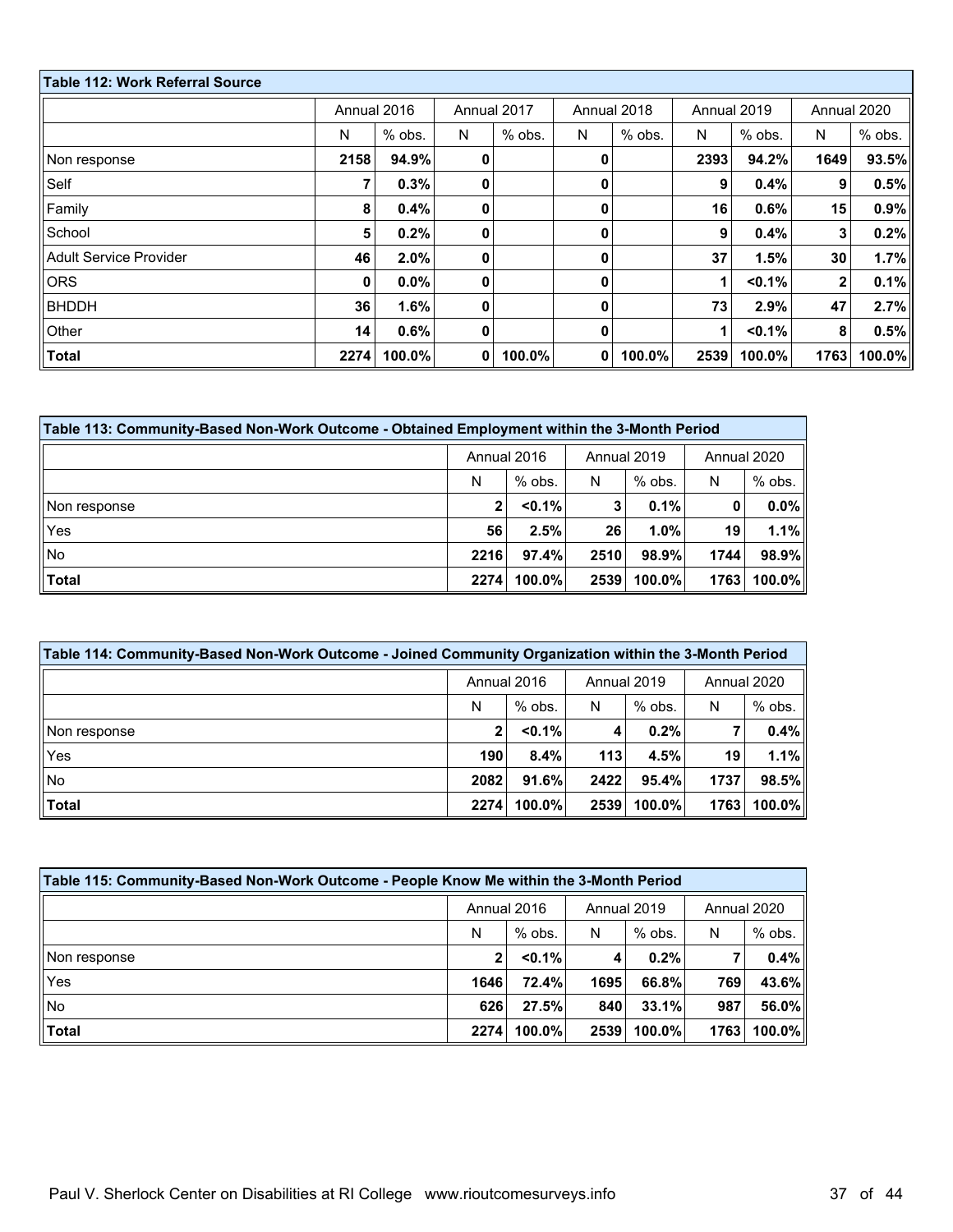#### SERVICE CATEGORY: FACILITY-BASED NON-WORK SERVICES (TABLES 116-121)

| Table 116: Facility-Based Non-Work Average Weekly Hours* |              |          |             |          |     |             |  |  |  |
|----------------------------------------------------------|--------------|----------|-------------|----------|-----|-------------|--|--|--|
|                                                          | Annual 2016  |          | Annual 2019 |          |     | Annual 2020 |  |  |  |
|                                                          | N            | $%$ obs. | N           | $%$ obs. | N   | $%$ obs.    |  |  |  |
| Less than $0.50$                                         | 0            | $0.0\%$  | 0           | $0.0\%$  | 0   | $0.0\%$     |  |  |  |
| From 0.50 to 5.00                                        | 149          | 8.9%     | 147         | 12.4%    | 45  | 16.7%       |  |  |  |
| From 5.00 to 10.00                                       | 277          | 16.6%    | 223         | 18.8%    | 31  | 11.5%       |  |  |  |
| From 10.00 to 20.00                                      | 694          | 41.6%    | 477         | 40.2%    | 99  | 36.8%       |  |  |  |
| From 20.00 to 30.00                                      | 473          | 28.3%    | 297         | 25.0%    | 78  | 29.0%       |  |  |  |
| From 30.00 to 40.00                                      | 74           | 4.4%     | 43          | 3.6%     | 16  | 5.9%        |  |  |  |
| 40.00 and more                                           | $\mathbf{2}$ | 0.1%     | 0           | $0.0\%$  | 0   | $0.0\%$     |  |  |  |
| Total                                                    | 1669         | 100.0%   | 1187        | 100.0%   | 269 | 100.0%      |  |  |  |

| Table 117: Facility-Based Non-Work Mean Hours* |      |                |                |                |  |  |  |  |
|------------------------------------------------|------|----------------|----------------|----------------|--|--|--|--|
|                                                |      | Annual<br>2016 | Annual<br>2019 | Annual<br>2020 |  |  |  |  |
| Facility-Based Non-work Hours                  | Mean | 15.63          | 14.53          | 14.84          |  |  |  |  |
|                                                | Min  | 0.50           | 0.50           | 0.50           |  |  |  |  |
|                                                | Max  | 40.00          | 39.00          | 30.00          |  |  |  |  |

*\*Individuals reporting 0 hours during the two-week data period were excluded from Tables 116-117. For reason no hours, see Table 118.*

| Table 118: Facility-Based Non-Work Reason Zero Hours* |     |             |  |  |  |  |
|-------------------------------------------------------|-----|-------------|--|--|--|--|
|                                                       |     | Annual 2020 |  |  |  |  |
|                                                       | N   | $%$ obs.    |  |  |  |  |
| Non response                                          | 6   | 3.8%        |  |  |  |  |
| Pandemic                                              | 153 | 96.2%       |  |  |  |  |
| Lack of Supports                                      | 0   | $0.0\%$     |  |  |  |  |
| <b>Health Issues</b>                                  | 0   | $0.0\%$     |  |  |  |  |
| Other                                                 | 0   | $0.0\%$     |  |  |  |  |
| Unknown                                               | 0   | $0.0\%$     |  |  |  |  |
| Total                                                 | 159 | 100.0%      |  |  |  |  |

*\*New question 2020.*

*NOTE: Facility-Baased Non-Work methods of support for the activities reported in Table 116 were not collected due to a survey tool error.*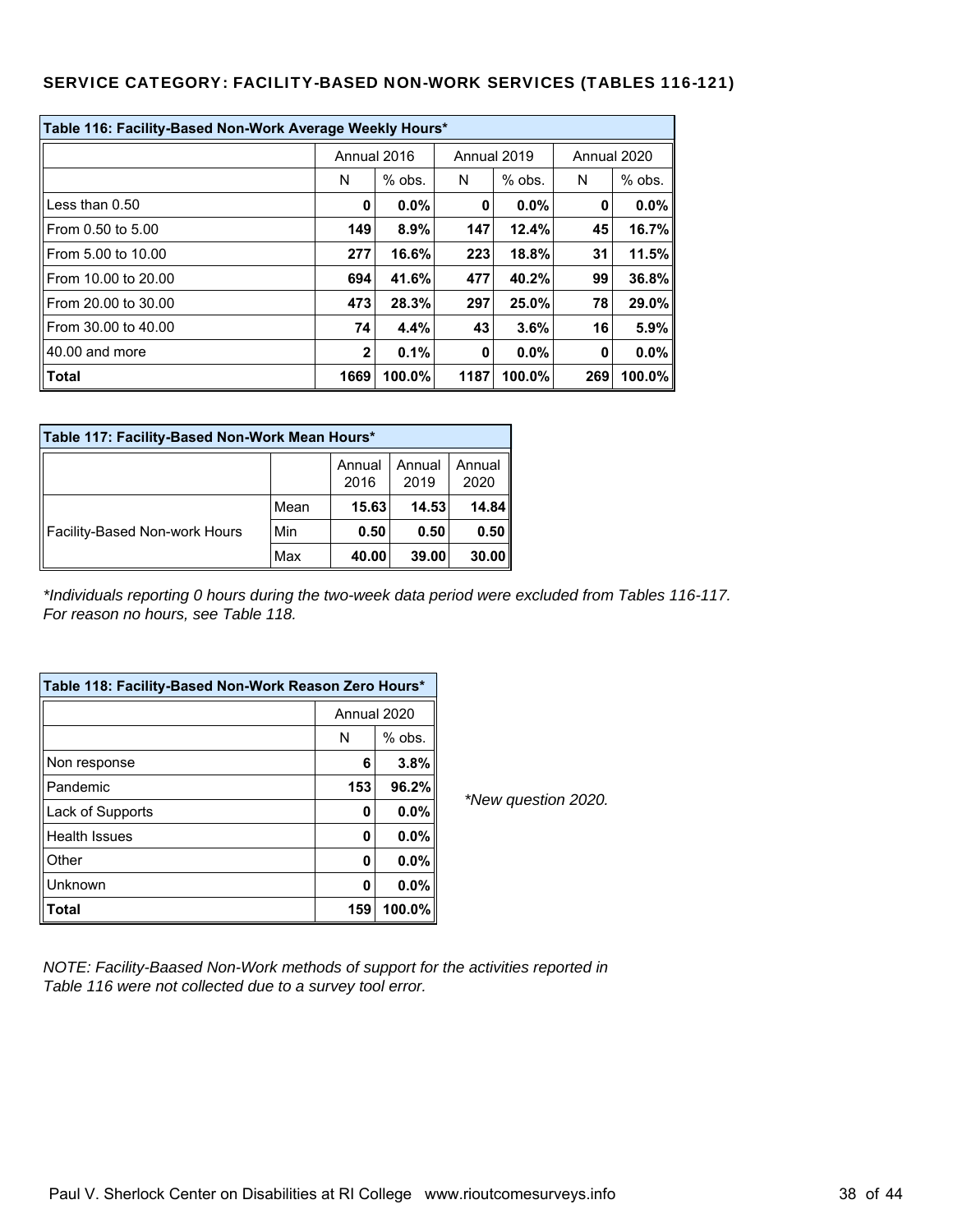| Table 119: Facility-Based Non-Work Tenure |             |          |      |             |     |             |  |  |  |
|-------------------------------------------|-------------|----------|------|-------------|-----|-------------|--|--|--|
|                                           | Annual 2016 |          |      | Annual 2019 |     | Annual 2020 |  |  |  |
|                                           | N           | $%$ obs. | N    | $%$ obs.    | N   | $%$ obs.    |  |  |  |
| Non response                              | 0           | $0.0\%$  | 0    | 0.0%        |     | 0.2%        |  |  |  |
| less than 3 months                        | 19          | 1.1%     | 5    | 0.4%        | 10  | 2.3%        |  |  |  |
| 3 months or more & less than 6 months     | 16          | $0.9\%$  | 8    | 0.7%        | 8   | 1.9%        |  |  |  |
| 6 months or more & less than 12 months    | 31          | 1.8%     | 30   | 2.5%        | 16  | 3.7%        |  |  |  |
| 1 yr or more & less than 3 yrs            | 281         | 16.6%    | 113  | 9.3%        | 43  | 10.0%       |  |  |  |
| 3 yrs or more & less than 5 yrs           | 232         | 13.7%    | 89   | 7.3%        | 44  | 10.3%       |  |  |  |
| 5 yrs or more & less than 10 yrs          | 379         | 22.4%    | 264  | 21.8%       | 90  | 21.0%       |  |  |  |
| 10 yrs or more & less than 15 yrs         | 218         | 12.9%    | 178  | 14.7%       | 60  | 14.0%       |  |  |  |
| 15 yrs or more                            | 517         | 30.5%    | 525  | 43.3%       | 156 | 36.4%       |  |  |  |
| Total                                     | 1693        | 100.0%   | 1212 | 100.0%      | 428 | 100.0%      |  |  |  |

| Table 120: Facility-Based Non-Work Status if Tenure is less than 3 Months |             |           |             |          |             |          |  |  |  |
|---------------------------------------------------------------------------|-------------|-----------|-------------|----------|-------------|----------|--|--|--|
|                                                                           | Annual 2016 |           | Annual 2019 |          | Annual 2020 |          |  |  |  |
|                                                                           | N           | $%$ obs.  | N           | $%$ obs. | N           | % obs.   |  |  |  |
| <b>New</b>                                                                | 12          | $63.2\%$  | 4           | 80.0%    | 2           | $20.0\%$ |  |  |  |
| Returning                                                                 | 7           | 36.8%     | 0           | $0.0\%$  | 6           | $60.0\%$ |  |  |  |
| Change of Provider                                                        | 0           | $0.0\%$   |             | 20.0%    | 2           | $20.0\%$ |  |  |  |
| $ $ Total                                                                 | 19          | $100.0\%$ | 5           | 100.0%   | 10          | 100.0%   |  |  |  |

| Table 121: Reason for Returning to Facility-Based Non-Work |                |             |   |             |              |             |  |  |
|------------------------------------------------------------|----------------|-------------|---|-------------|--------------|-------------|--|--|
|                                                            |                | Annual 2016 |   | Annual 2019 |              | Annual 2020 |  |  |
|                                                            | N              | $%$ obs.    | N | $%$ obs.    | N            | % obs.      |  |  |
| Non response                                               | 1              | 14.3%       | 0 |             | 1            | 16.7%       |  |  |
| Loss/Change to Community-Based Job                         | $\mathbf{2}$   | 28.6%       | 0 |             | $\mathbf{0}$ | 0.0%        |  |  |
| Change in Behaviors                                        | $\overline{2}$ | 28.6%       | 0 |             | 0            | 0.0%        |  |  |
| Change in Health                                           | $\overline{2}$ | 28.6%       | 0 |             | 0            | 0.0%        |  |  |
| Moved / Change of Address                                  | 0              | $0.0\%$     | 0 |             | 0            | 0.0%        |  |  |
| Agency unable to provide community<br>supports - work      | 0              | 0.0%        | 0 |             | 0            | 0.0%        |  |  |
| Agency unable to provide community<br>supports - non-work  | 0              | 0.0%        | 0 |             | 0            | 0.0%        |  |  |
| Retired                                                    | 0              | $0.0\%$     | 0 |             | 0            | 0.0%        |  |  |
| Individual or Family Request                               | 0              | $0.0\%$     | 0 |             | 1            | 16.7%       |  |  |
| Lack of Transportation                                     | 0              | $0.0\%$     | 0 |             | 0            | 0.0%        |  |  |
| Variance                                                   | 0              | $0.0\%$     | 0 |             | 0            | 0.0%        |  |  |
| Pandemic Related                                           | 0              | 0.0%        | 0 |             | 4            | 66.7%       |  |  |
| Other                                                      | 0              | $0.0\%$     | 0 |             | 0            | 0.0%        |  |  |
| Total                                                      | 7              | 100.0%      | 0 | 100.0%      | 6            | 100.0%      |  |  |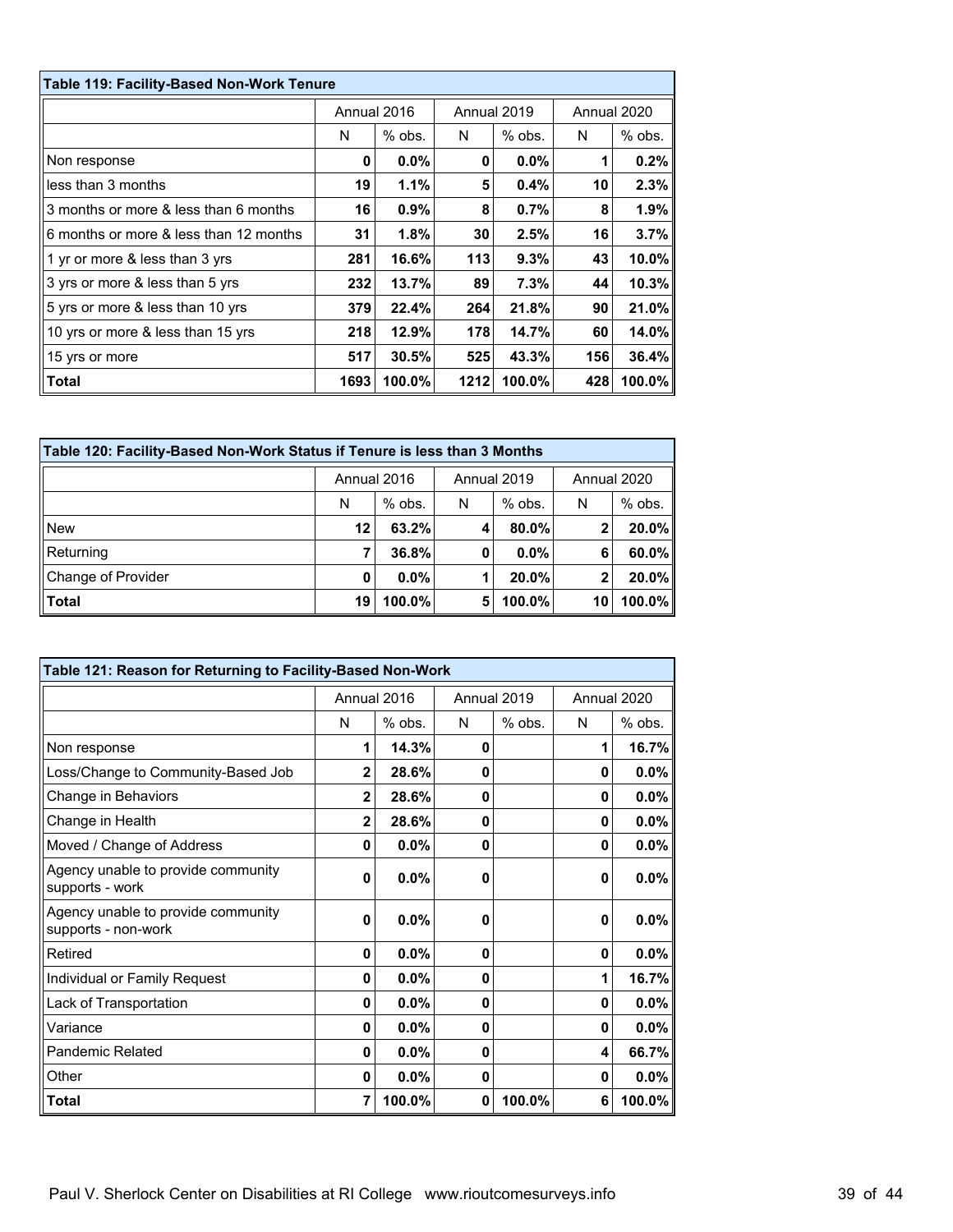### SERVICE CATEGORY: NON-DDD FACILITY-BASED NON-WORK SERVICES (TABLES 122-125)

| Table 122: Non-DDD Facility-based Non-Work Average Weekly Hours* |               |             |             |          |  |  |
|------------------------------------------------------------------|---------------|-------------|-------------|----------|--|--|
|                                                                  |               | Annual 2019 | Annual 2020 |          |  |  |
|                                                                  | N<br>$%$ obs. |             | N           | $%$ obs. |  |  |
| Less than $0.50$                                                 | 0             | $0.0\%$     | 0           | $0.0\%$  |  |  |
| From 0.50 to 5.00                                                | 0             | 0.0%        | 1           | 3.4%     |  |  |
| From 5.00 to 10.00                                               | 0             | $0.0\%$     | 3           | 10.3%    |  |  |
| From 10.00 to 20.00                                              | 1             | 5.3%        | 9           | 31.0%    |  |  |
| From 20.00 to 30.00                                              | 3             | 15.8%       | 10          | 34.5%    |  |  |
| From 30.00 to 40.00                                              | 15            | 78.9%       | 5           | 17.2%    |  |  |
| 40.00 and more                                                   | 0.0%<br>0     |             | 1           | 3.4%     |  |  |
| <b>Total</b>                                                     | 19            | 100.0%      | 29          | 100.0%   |  |  |

*\*Data not collected in 2016.*

*\*Individuals reporting 0 hours during the two-week data period were excluded from Table 122. For reason no hours, see Table 123.*

| Table 123: Non-DDD Facility-based Non-Work Reason No Hours* |             |        |  |  |  |
|-------------------------------------------------------------|-------------|--------|--|--|--|
|                                                             | Annual 2020 |        |  |  |  |
|                                                             | % obs.<br>N |        |  |  |  |
| Non response                                                | 1           | 20.0%  |  |  |  |
| Pandemic                                                    | 4           | 80.0%  |  |  |  |
| Lack of Supports                                            | 0           | 0.0%   |  |  |  |
| <b>Health Issues</b>                                        | 0           | 0.0%   |  |  |  |
| Other                                                       | 0           | 0.0%   |  |  |  |
| Unknown                                                     | 0           | 0.0%   |  |  |  |
| <b>Total</b>                                                | 5           | 100.0% |  |  |  |

*\*New question 2020.*

| Table 124: Non-DDD Facility-based Non-Work Tenure* |    |             |              |             |  |  |
|----------------------------------------------------|----|-------------|--------------|-------------|--|--|
|                                                    |    | Annual 2019 |              | Annual 2020 |  |  |
|                                                    | N  | $%$ obs.    | N            | $%$ obs.    |  |  |
| less than 3 months                                 | O  | $0.0\%$     | 3            | 8.8%        |  |  |
| 3 months or more & less than 6 months              | 2  | 5.1%        | 5            | 14.7%       |  |  |
| 6 months or more & less than 12 months             | 4  | 10.3%       | $\mathbf{2}$ | 5.9%        |  |  |
| 1 yr or more & less than 3 yrs                     | 20 | 51.3%       | 12           | 35.3%       |  |  |
| 1-3 years                                          | n  | 0.0%        | 0            | 0.0%        |  |  |
| 3 yrs or more & less than 5 yrs                    | 10 | 25.6%       | $\mathbf{2}$ | 5.9%        |  |  |
| 5 yrs or more & less than 10 yrs                   | 3  | 7.7%        | 4            | 11.8%       |  |  |
| 10 yrs or more & less than 15 yrs                  | O  | $0.0\%$     | 1            | 2.9%        |  |  |
| 15 yrs or more                                     | O  | $0.0\%$     | 5            | 14.7%       |  |  |
| Total                                              | 39 | 100.0%      | 34           | 100.0%      |  |  |

*\*Data not collected in 2016.*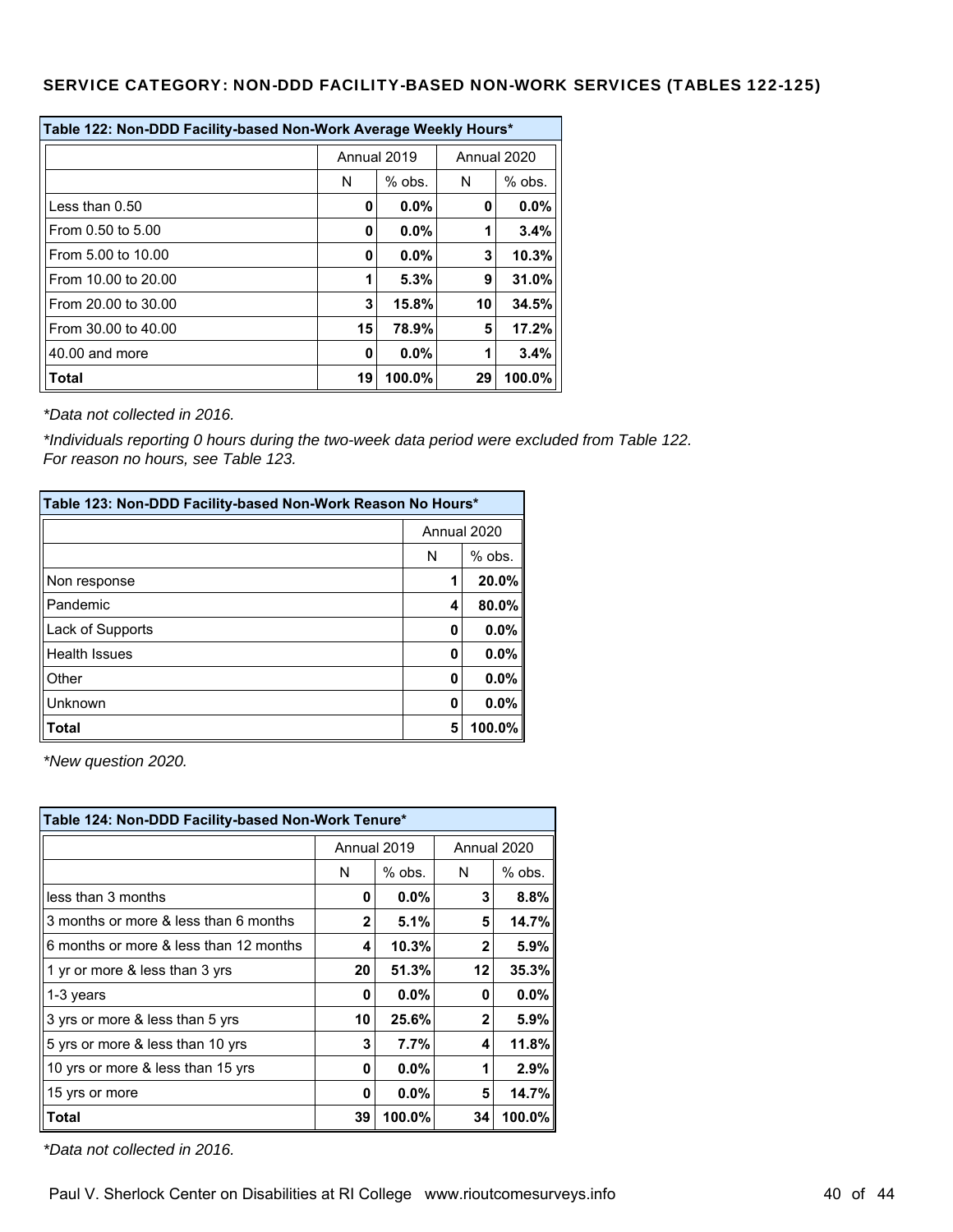| Table 125: Non-DDD Facility-based Non-Work Provider* |               |      |  |  |  |
|------------------------------------------------------|---------------|------|--|--|--|
|                                                      | Annual 2020   |      |  |  |  |
|                                                      | $%$ obs.<br>N |      |  |  |  |
| Non response                                         | 3<br>8.8%     |      |  |  |  |
| Generations                                          | 52.9%<br>18   |      |  |  |  |
| Other                                                | 8<br>23.5%    |      |  |  |  |
| Cornerstone Adult Day Care                           | 1             | 2.9% |  |  |  |
| <b>Cranston Day Adult Services</b>                   | 1             | 2.9% |  |  |  |
| Elmwood Senior Center                                | 1             | 2.9% |  |  |  |
| Living Well                                          | 1             | 2.9% |  |  |  |
| Seven Hills Adult Day Health                         | 2.9%<br>1     |      |  |  |  |
| <b>Total</b><br>100.0%<br>34                         |               |      |  |  |  |

*\*Data not collected in 2016.*

## SERVICE CATEGORY: HOME-BASED SERVICES (TABLES 126-129)

| Table 126: Home-based Average Weekly Hours* |     |             |             |          |     |             |  |
|---------------------------------------------|-----|-------------|-------------|----------|-----|-------------|--|
|                                             |     | Annual 2016 | Annual 2019 |          |     | Annual 2020 |  |
|                                             | N   | $%$ obs.    | N           | $%$ obs. | N   | % obs.      |  |
| Less than 1.00                              | 2   | 0.3%        | 0           | 0.0%     | 2   | 0.2%        |  |
| From 1.00 to 5.00                           | 87  | 14.4%       | 24          | 4.0%     | 60  | 6.6%        |  |
| From 5.00 to 10.00                          | 105 | 17.4%       | 39          | 6.6%     | 101 | 11.1%       |  |
| From 10.00 to 20.00                         | 182 | 30.1%       | 115         | 19.4%    | 154 | 16.9%       |  |
| From 20.00 to 30.00                         | 97  | 16.0%       | 109         | 18.4%    | 367 | 40.3%       |  |
| From 30.00 to 40.00                         | 123 | 20.3%       | 118         | 19.9%    | 204 | 22.4%       |  |
| 40.00 and more                              | 9   | 1.5%        | 188         | 31.7%    | 23  | 2.5%        |  |
| Total                                       | 605 | 100.0%      | 593         | 100.0%   | 911 | 100.0%      |  |

| Table 127: Home-based Method of Support for Activity Reported in Table 126* |     |             |
|-----------------------------------------------------------------------------|-----|-------------|
|                                                                             |     | Annual 2020 |
|                                                                             | N   | $%$ obs.    |
| In-Person Only                                                              | 802 | 88.0%       |
| Remote Only                                                                 | 13  | 1.4%        |
| Combination of In-Person and Remote                                         | 84  | 9.2%        |
| No Support Provided                                                         | 12  | 1.3%        |
| <b>Total</b>                                                                | 911 | 100.0%      |

*\*New question 2020.*

*\*Individuals reporting 0 hours during the two-week data period were excluded from Tables 126 and 127. For reason no hours, see Table 128.*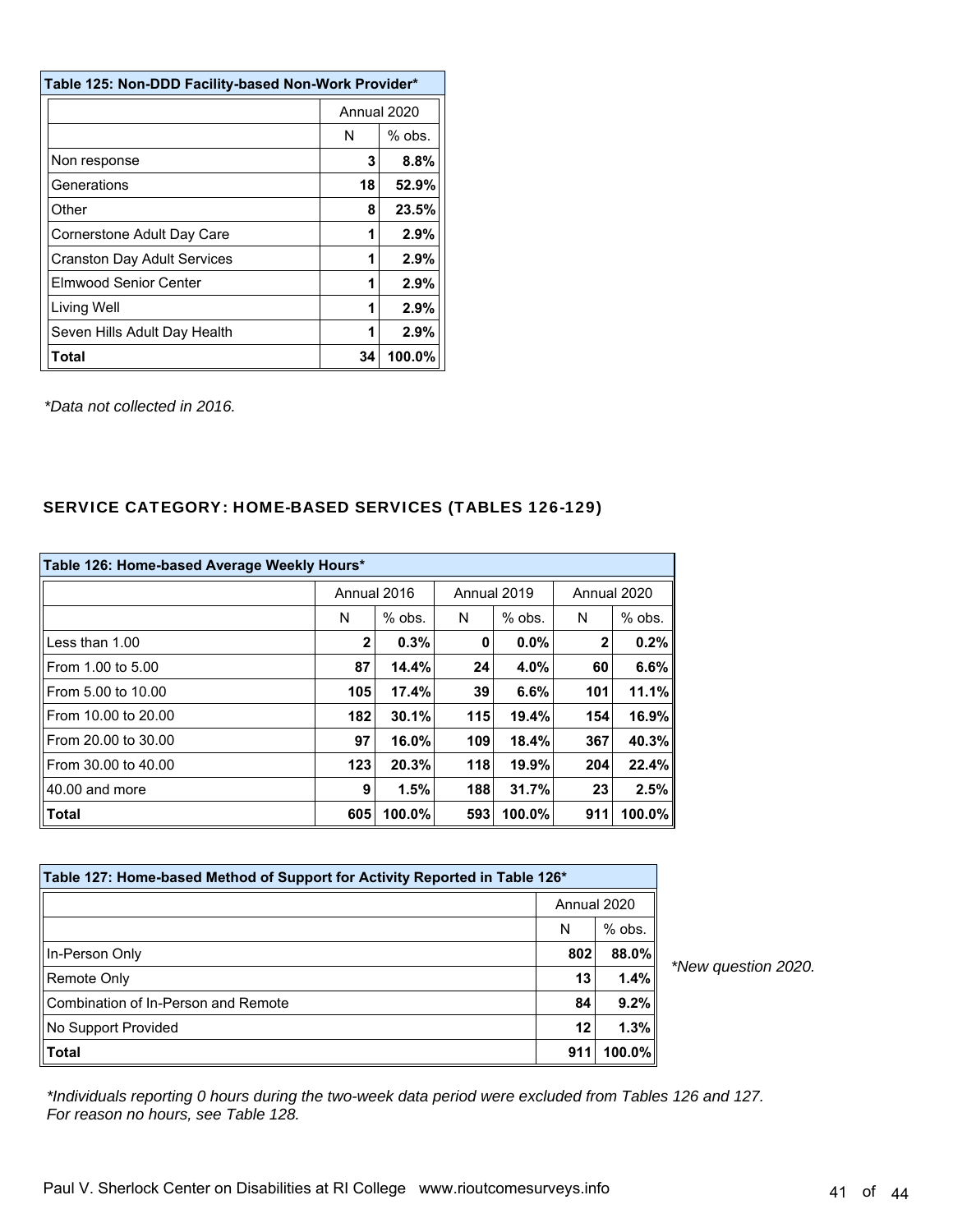| Table 128: Home-based Reason No Hours* |               |        |  |  |  |
|----------------------------------------|---------------|--------|--|--|--|
|                                        | Annual 2020   |        |  |  |  |
|                                        | $%$ obs.<br>N |        |  |  |  |
| Non response                           | 6             | 30.0%  |  |  |  |
| Pandemic                               | 14            | 70.0%  |  |  |  |
| Lack of Supports                       | 0             | 0.0%   |  |  |  |
| <b>Health Issues</b>                   | 0             | 0.0%   |  |  |  |
| Other                                  | O             | 0.0%   |  |  |  |
| Unknown                                | 0             | 0.0%   |  |  |  |
| Total                                  | 20            | 100.0% |  |  |  |

| <b>Table 129: Home-based Tenure</b>    |             |          |             |          |             |        |  |
|----------------------------------------|-------------|----------|-------------|----------|-------------|--------|--|
|                                        | Annual 2016 |          | Annual 2019 |          | Annual 2020 |        |  |
|                                        | N           | $%$ obs. | N           | $%$ obs. | N           | % obs. |  |
| less than 3 months                     | 7           | 1.2%     | 10          | 1.7%     | 14          | 1.5%   |  |
| 3 months or more & less than 6 months  | 17          | 2.8%     | 11          | 1.8%     | 96          | 10.3%  |  |
| 6 months or more & less than 12 months | 28          | 4.6%     | 46          | 7.6%     | 177         | 19.0%  |  |
| 1 yr or more & less than 3 yrs         | 113         | 18.6%    | 89          | 14.8%    | 100         | 10.7%  |  |
| 3 yrs or more & less than 5 yrs        | 58          | 9.5%     | 46          | 7.6%     | 59          | 6.3%   |  |
| 5 yrs or more & less than 10 yrs       | 140         | 23.0%    | 97          | 16.1%    | 90          | 9.7%   |  |
| 10 yrs or more & less than 15 yrs      | 108         | 17.8%    | 97          | 16.1%    | 86          | 9.2%   |  |
| 15 yrs or more                         | 137         | 22.5%    | 206         | 34.2%    | 309         | 33.2%  |  |
| <b>Total</b>                           | 608         | 100.0%   | 602         | 100.0%   | 931         | 100.0% |  |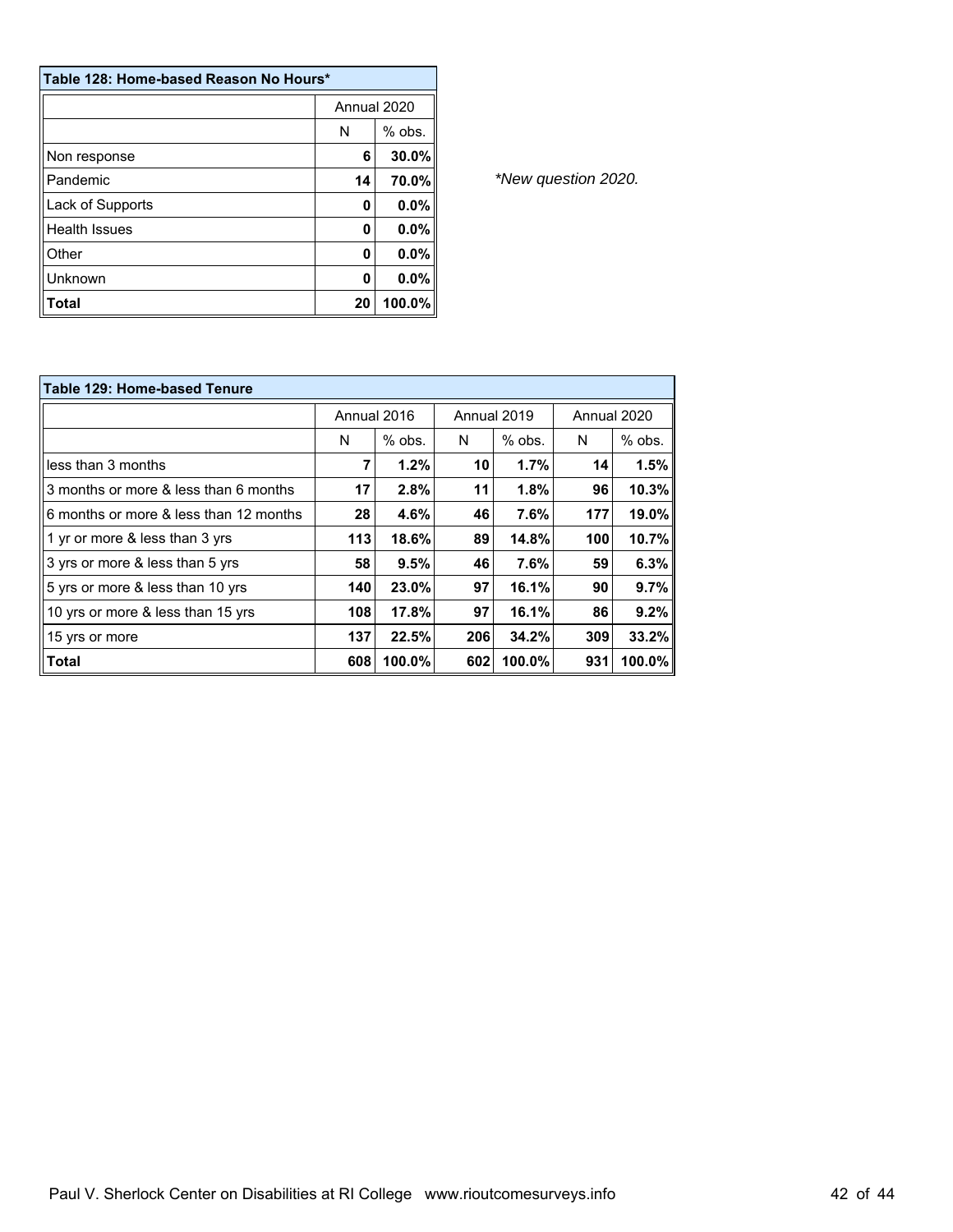### EMPLOYMENT DAY PROVIDER LIST

| Table 130: Employment Day Provider* |      |             |             |         |      |             |
|-------------------------------------|------|-------------|-------------|---------|------|-------------|
|                                     |      | Annual 2016 | Annual 2019 |         |      | Annual 2020 |
|                                     | N    | % obs.      | N           | % obs.  | N    | % obs.      |
| <b>NONE</b>                         | 62   | 1.9%        | 71          | 2.1%    | 97   | $3.1\%$     |
| SELF DIRECTED/FISCAL INTERMEDIARY   | 75   | $2.3\%$     | 75          | $2.3\%$ | 112  | 3.6%        |
| ACCESSPOINT RI                      | 188  | 5.7%        | 148         | 4.5%    | 133  | 4.2%        |
| ACTION BASED ENTERPRISES INC        | 39   | 1.2%        | 49          | 1.5%    | 56   | 1.8%        |
| ARC OF BLACKSTONE VALLEY            | 240  | 7.3%        | 216         | 6.5%    | 201  | 6.4%        |
| AVATAR                              | 59   | 1.8%        | 62          | 1.9%    | 71   | $2.3\%$     |
| BECKET FAMILY OF SERVICES           | 26   | 0.8%        | 33          | 1.0%    | 17   | $0.5\%$     |
| COMMUNITY LIVING OF RI              | 46   | 1.4%        | 56          | 1.7%    | 62   | $2.0\%$     |
| COMMUNITY WORK SERVICES             | 85   | 2.6%        | 0           | $0.0\%$ | 0    | $0.0\%$     |
| COMMUNITY RESIDENCES OF RI          | 0    | $0.0\%$     | 0           | $0.0\%$ | 6    | $0.2\%$     |
| CORLISS INSTITUTE INC               | 23   | 0.7%        | 18          | 0.5%    | 17   | $0.5\%$     |
| COVE CENTER INC                     | 106  | $3.2\%$     | 107         | $3.2\%$ | 104  | $3.3\%$     |
| COVENTRY TOWN OF PROJECT FRIENDS    | 20   | 0.6%        | 24          | 0.7%    | 21   | $0.7\%$     |
| <b>EASTER SEALS</b>                 | 0    | $0.0\%$     | 53          | $1.6\%$ | 48   | 1.5%        |
| <b>FOGARTY CENTER</b>               | 234  | 7.1%        | 195         | 5.9%    | 178  | $5.7\%$     |
| FRANK OLEAN CENTER INC              | 95   | $2.9\%$     | 81          | $2.4\%$ | 69   | 2.2%        |
| <b>GOODWILL INDUSTRIES</b>          | 0    | $0.0\%$     | 28          | 0.8%    | 26   | $0.8\%$     |
| GATEWAYS TO CHANGE INC              | 97   | 2.9%        | 89          | $2.7\%$ | 84   | 2.7%        |
| J ARTHUR TRUDEAU MEMORIAL CTR       | 258  | 7.8%        | 213         | 6.4%    | 190  | $6.0\%$     |
| JAMES L MAHER CENTER                | 206  | 6.2%        | 160         | 4.8%    | 144  | 4.6%        |
| JUSTICE RESOURCE INSTITUTE          | 14   | 0.4%        | 14          | 0.4%    | 13   | $0.4\%$     |
| KALEIDOSCOPE FAMILY SOLUTIONS       | 0    | $0.0\%$     | 52          | $1.6\%$ | 62   | $2.0\%$     |
| LIVING IN FULFILLING ENVIRONMENT    | 94   | 2.8%        | 102         | 3.1%    | 101  | 3.2%        |
| LIVING INNOVATIONS                  | 45   | 1.4%        | 40          | 1.2%    | 30   | 1.0%        |
| LOOKING UPWARDS INC                 | 183  | 5.5%        | 196         | 5.9%    | 195  | 6.2%        |
| OPPORTUNITIES UNLIMITED             | 20   | $0.6\%$     | 20          | 0.6%    | 18   | 0.6%        |
| PERSPECTIVES CORPORATION            | 312  | 9.4%        | 331         | 10.0%   | 319  | 10.1%       |
| PROABILITY ARCNBC                   | 47   | 1.4%        | 62          | 1.9%    | 60   | 1.9%        |
| REFOCUS INC                         | 179  | 5.4%        | 162         | 4.9%    | 170  | 5.4%        |
| RESOURCES FOR HUMAN DEVELOPMENT     | 136  | 4.1%        | 116         | $3.5\%$ | 0    | $0.0\%$     |
| <b>RICLAS</b>                       | 104  | 3.1%        | 68          | 2.1%    | 70   | 2.2%        |
| ROCKY KNOLL                         | 2    | <0.1%       | 0           | $0.0\%$ | 0    | $0.0\%$     |
| SEVEN HILLS RI                      | 186  | 5.6%        | 193         | 5.8%    | 182  | 5.8%        |
| <b>SPURWINK RI</b>                  | 49   | 1.5%        | 52          | 1.6%    | 49   | 1.6%        |
| UCP OF RHODE ISLAND                 | 36   | 1.1%        | 38          | 1.1%    | 39   | 1.2%        |
| WEST BAY RI                         | 108  | $3.3\%$     | 150         | 4.5%    | 164  | 5.2%        |
| WHITMARSH CORPORATION               | 2    | $< 0.1\%$   | 6           | $0.2\%$ | 11   | $0.3\%$     |
| WORK INC                            | 0    | $0.0\%$     | 6           | $0.2\%$ | 7    | $0.2\%$     |
| WORK OPPORTUNITIES UNLIMITED        | 56   | 1.7%        | 84          | 2.5%    | 90   | 2.9%        |
| Total                               | 3304 | 100.0%      | 3314        | 100.0%  | 3149 | 100.0%      |

*\*Multiple Responses*